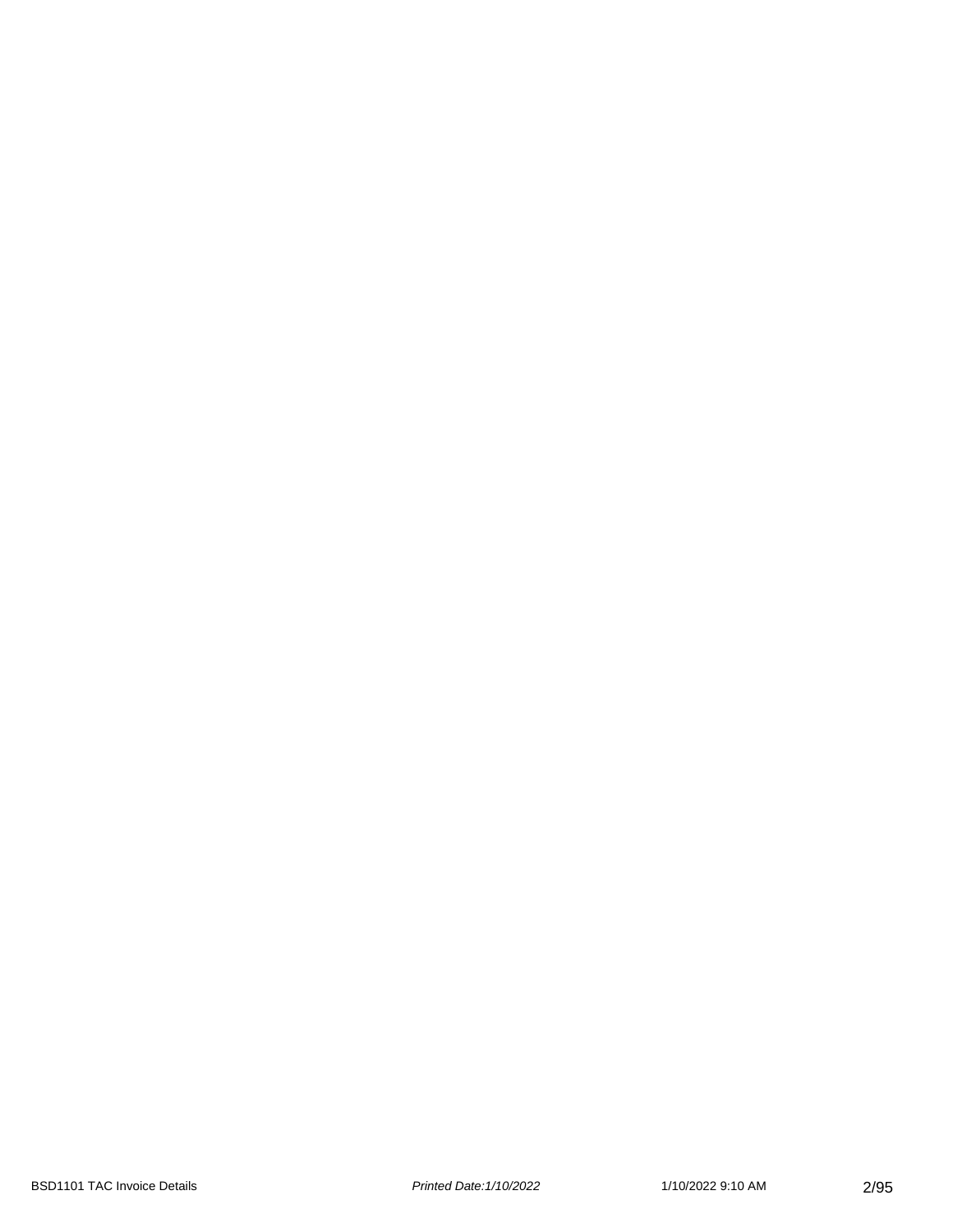

#### **TAC To Be Invoiced Details Applications Approved during December 2021 County Bell - 14**

| License<br>Primary<br>Type<br>(AIMS) | <b>Primary</b><br><b>Number</b><br>(AIMS) | License   License  <br>Type<br>(AIMS) | License<br><b>Number</b><br>(AIMS) | License<br><b>Number</b><br>(Legacy) | <b>Validation</b><br>Number/<br>Local Ref Id/<br><b>Registry Number</b> | \$ State Fee | <b>Charge</b> | \$ Sur-  \$ Late<br>Feel | \$5%<br>County<br>Refund | \$ Total<br><b>Amount</b> |
|--------------------------------------|-------------------------------------------|---------------------------------------|------------------------------------|--------------------------------------|-------------------------------------------------------------------------|--------------|---------------|--------------------------|--------------------------|---------------------------|
|                                      |                                           | <b>BE</b>                             | 100110373                          | BE25253                              | 458Alf0CxCxYt2q                                                         | 1.045.00     |               |                          | 55.00                    | 1,100.00                  |
|                                      |                                           | <b>BF</b>                             | 103728791                          | BF854950                             | 458AlogdrRs9uws                                                         | 1.045.00     |               |                          | 55.00                    | 1,100.00                  |
|                                      |                                           |                                       | Total                              |                                      |                                                                         | 2,090.00     |               |                          | 110.00                   | 2,200.00                  |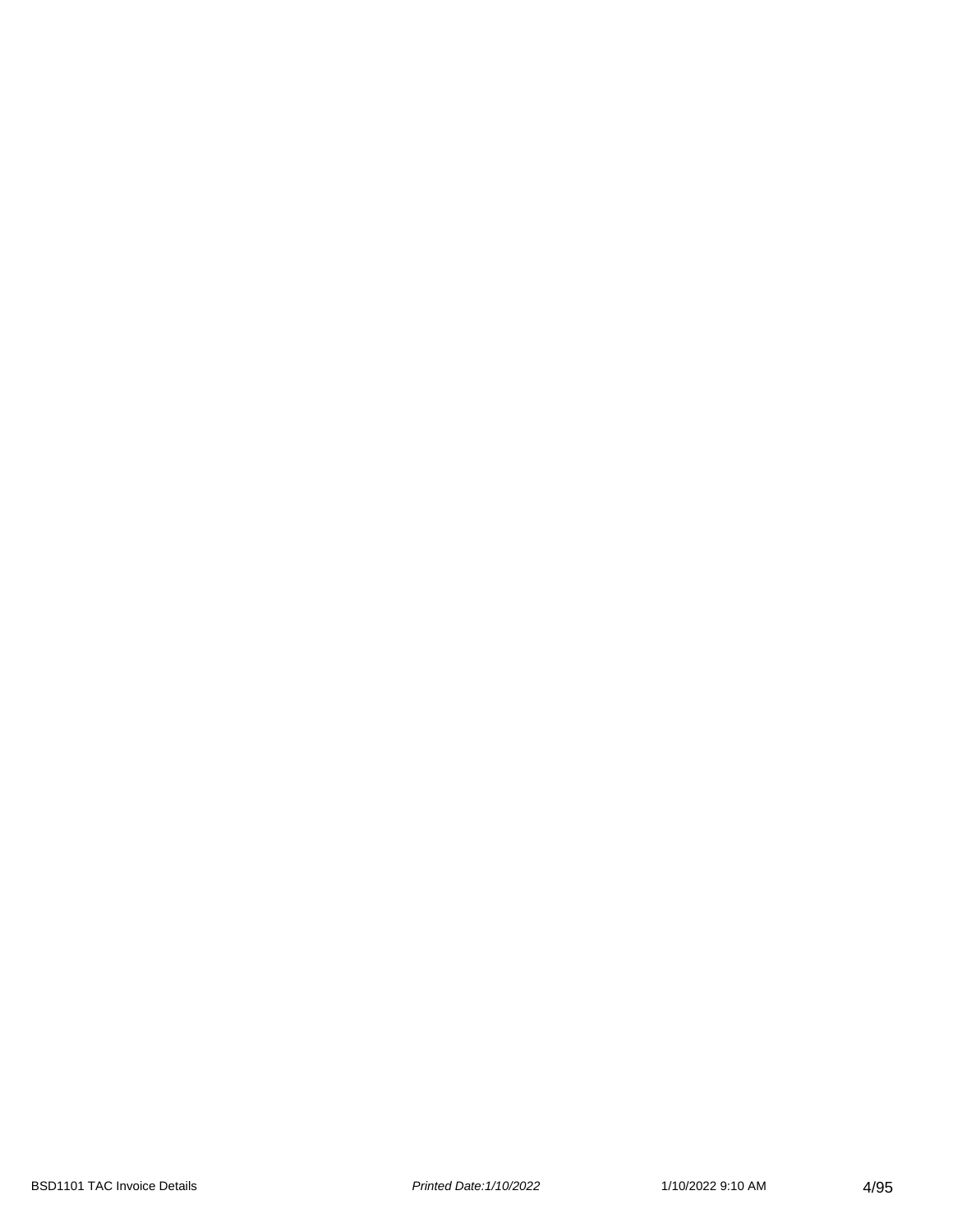

#### **TAC To Be Invoiced Details Applications Approved during December 2021 County Bexar - 15**

| License<br><b>Primary</b><br>Type<br>(AIMS) | <b>Primary</b><br><b>Number</b><br>(AIMS) | Licensel License<br>Type<br>(AIMS) | License<br><b>Number</b><br>(AIMS) | License<br><b>Number</b><br>(Legacy) | <b>Validation</b><br>Number/<br>Local Ref Id/<br><b>Registry Number</b> | \$ State Fee | \$ Sur-<br><b>Charge</b> | \$ Late<br>Feel | \$5%<br>County<br>Refund | \$ Total<br>Amount |
|---------------------------------------------|-------------------------------------------|------------------------------------|------------------------------------|--------------------------------------|-------------------------------------------------------------------------|--------------|--------------------------|-----------------|--------------------------|--------------------|
|                                             |                                           | <b>BE</b>                          | 100002592                          | BE463595                             | 458AIBfrdFUGCCT                                                         | 1,045.00     |                          |                 | 55.00                    | 1,100.00           |
|                                             |                                           | <b>BW</b>                          | 104501786                          | BW921526                             | 458AlcA86hKAHpl                                                         | 2,850.00     |                          |                 | 150.00                   | 3,000.00           |
|                                             |                                           | <b>BE</b>                          | 102334129                          | BE738596                             | 458AleHYS6qqZtt                                                         | 1,045.00     |                          |                 | 55.00                    | 1,100.00           |
|                                             |                                           | <b>BE</b>                          | 102334128                          | BE738559                             | 458AIEWI9hZz61C                                                         | 1,045.00     |                          |                 | 55.00                    | 1,100.00           |
|                                             |                                           | <b>BF</b>                          | 100029113                          | BF279389                             | 458AILEdVdc1xQ8                                                         | 1,045.00     |                          |                 | 55.00                    | 1,100.00           |
|                                             |                                           | <b>BE</b>                          | 102334125                          | BE738583                             | 458AIStHbr2wlgv                                                         | 1,045.00     |                          |                 | 55.00                    | 1,100.00           |
|                                             |                                           | <b>BW</b>                          | 104611986                          | BW931390                             | 458AlusERdzrOFg                                                         | 2,850.00     |                          |                 | 150.00                   | 3,000.00           |
| <b>MB</b>                                   | 106538293                                 | <b>BP</b>                          | 150000895                          | MB1076651                            | 458AIZbibqYWEjO                                                         | 1,045.00     |                          |                 | 55.00                    | 1,100.00           |
| <b>BW</b>                                   | 104501786                                 | <b>SD</b>                          | 200045973                          |                                      | 458Alzzg5SF7vAN                                                         | 1,140.00     |                          |                 | 60.00                    | 1,200.00           |
|                                             |                                           |                                    | <b>Total</b>                       |                                      |                                                                         | 13,110.00    |                          |                 | 690.00                   | 13,800.00          |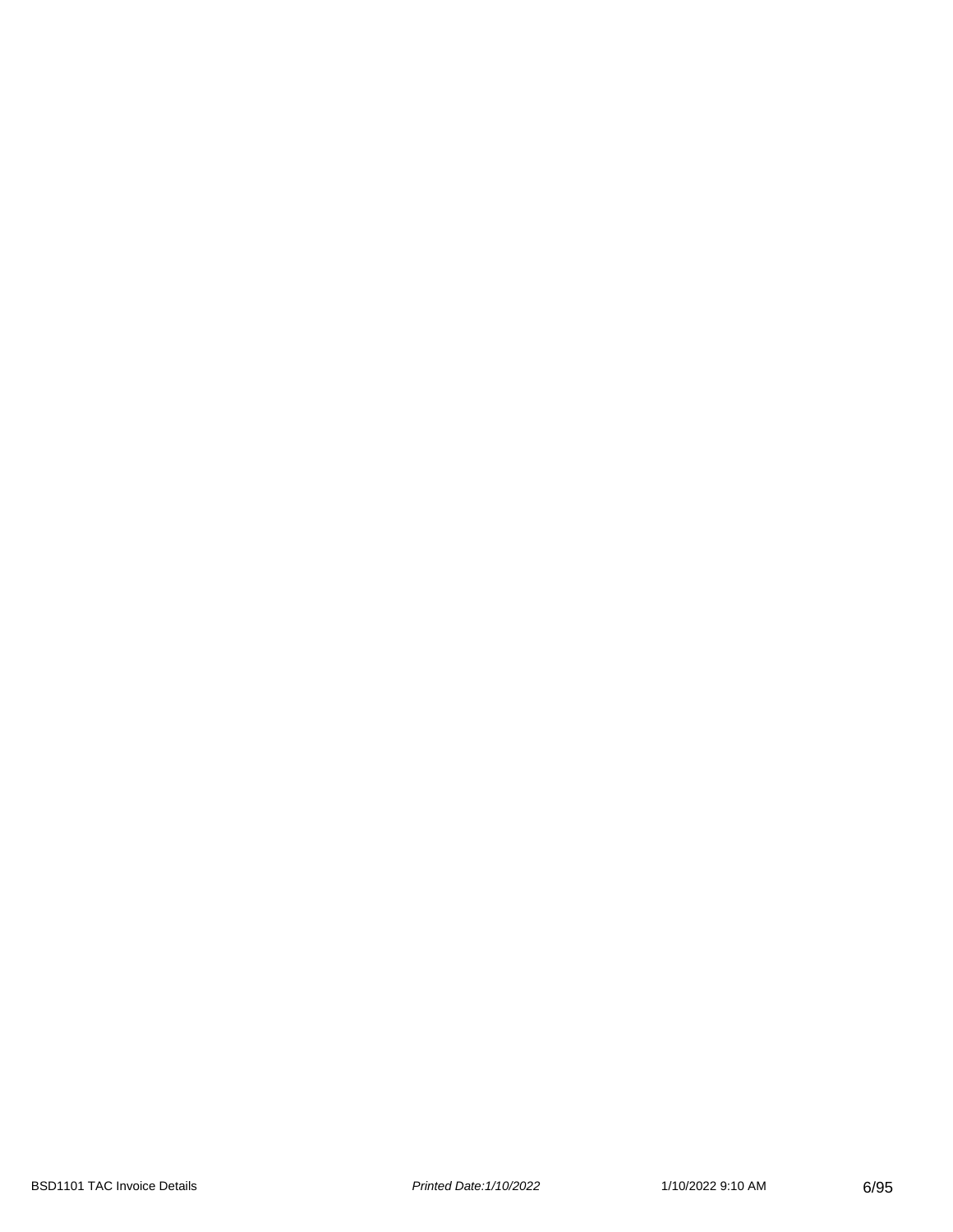

#### **TAC To Be Invoiced Details Applications Approved during December 2021 County Brazoria - 20**

| License<br>Primary<br>Type<br>(AIMS) | <b>Primary</b><br>Number!<br>(AIMS) | Licensel License<br>Type<br>(AIMS) | License!<br><b>Number</b><br>(AIMS) | License<br><b>Number</b><br>(Legacy) | Validation<br>Number/<br>Local Ref Id/<br><b>Registry Number</b> | \$ State Fee | \$ Sur-<br>Charge | \$ Late<br>Feel | \$5%<br>County<br>Refund | \$ Total<br>Amount |
|--------------------------------------|-------------------------------------|------------------------------------|-------------------------------------|--------------------------------------|------------------------------------------------------------------|--------------|-------------------|-----------------|--------------------------|--------------------|
| <b>BG</b>                            | 104590536                           | <b>BP</b>                          | 150000408                           | BG930260                             | 458AlcFeC2yxoHb                                                  | 1,045.00     |                   |                 | 55.00                    | 1,100.00           |
|                                      |                                     | <b>BE</b>                          | 106520770                           | BE1075087                            | 458Alf2A3GTDVIM                                                  | 1.045.00     |                   |                 | 55.00                    | 1,100.00           |
|                                      |                                     | <b>BF</b>                          | 100117085                           | BF568600                             | 458AIJVhjqbrOll                                                  | 1.045.00     |                   |                 | 55.00                    | 1,100.00           |
|                                      |                                     | <b>BE</b>                          | 102031239                           | BE713968                             | 458AltdZzUAUe6b                                                  | 1,045.00     |                   |                 | 55.00                    | 1,100.00           |
|                                      |                                     | <b>BE</b>                          | 101293960                           | BE647933                             | 458AIUoZeDv5FAW                                                  | 1.045.00     |                   |                 | 55.00                    | 1,100.00           |
|                                      |                                     |                                    | <b>Total</b>                        |                                      |                                                                  | 5,225.00     |                   |                 | 275.00                   | 5,500.00           |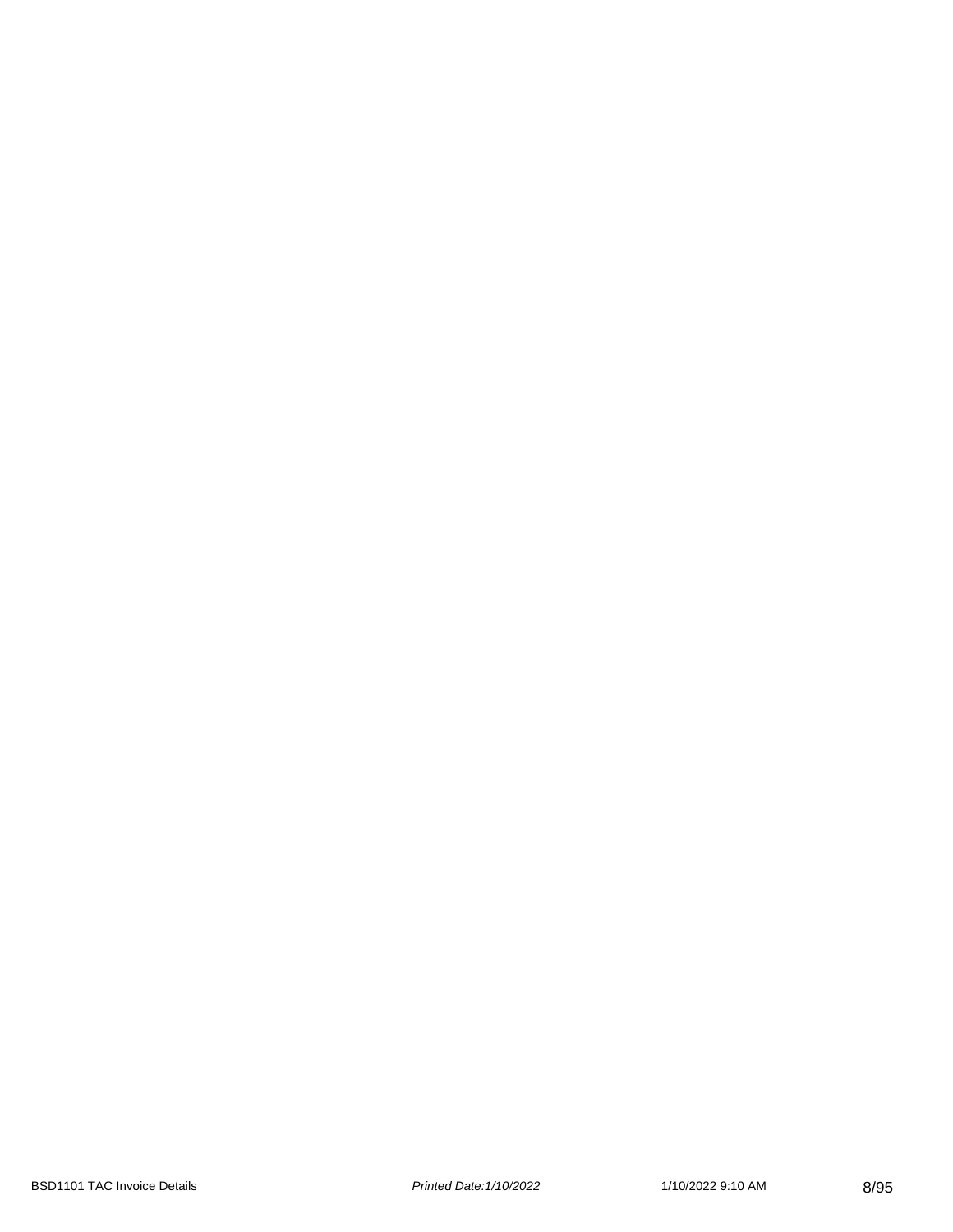

**County Brewster - 22**

| License<br>Primary<br>Type<br>(AIMS) | <b>Primary</b><br><b>Number</b><br>(AIMS) | License   License  <br>Type<br>(AIMS) | License<br><b>Number</b><br>(AIMS) | License<br><b>Number</b><br>(Legacy) | <b>Validation</b><br>Number/<br>Local Ref Id/<br><b>Registry Number</b> | \$ State Feel | Charge | \$ Sur-1 \$ Late | \$5%<br><b>Feel County</b><br>Refund | \$ Total<br>Amount |
|--------------------------------------|-------------------------------------------|---------------------------------------|------------------------------------|--------------------------------------|-------------------------------------------------------------------------|---------------|--------|------------------|--------------------------------------|--------------------|
|                                      |                                           | <b>BF</b>                             | 100019992                          | BF77889                              | 458AI7EQQ7HXzq3                                                         | 1.045.00      |        |                  | 55.00                                | 1,100.00           |
|                                      |                                           |                                       | Total                              |                                      |                                                                         | 1.045.00      |        |                  | 55.00                                | 1,100.00           |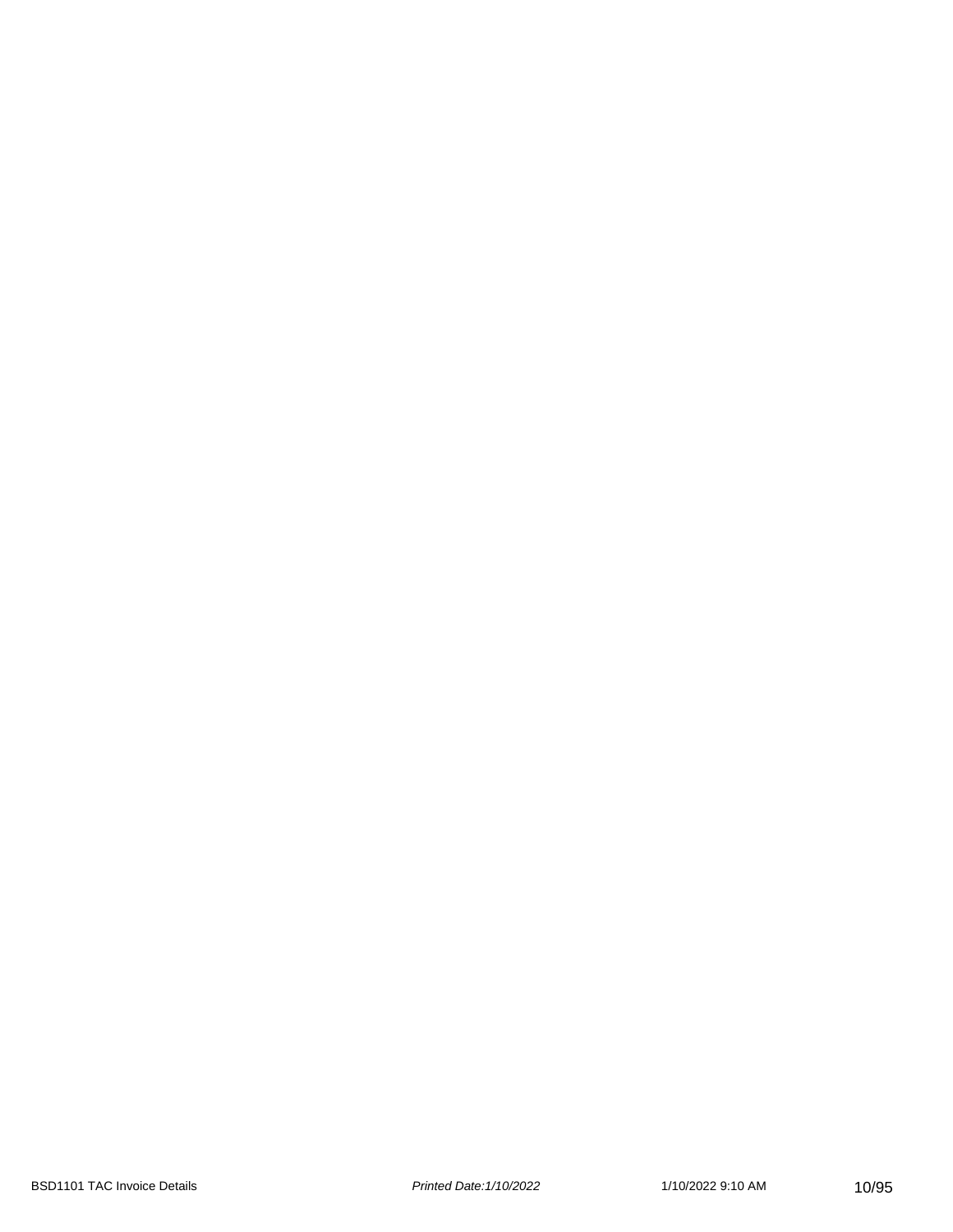

**County Caldwell - 28**

| License<br>Primary<br>Type<br>(AIMS) | <b>Primary</b><br><b>Number</b><br>(AIMS) | <b>License   License</b><br>Type<br>(AIMS) | License<br><b>Number</b><br>(AIMS) | License<br>Number<br>(Legacy) | <b>Validation</b><br>Number/<br>Local Ref Id/<br><b>Registry Number</b> | \$ State Feel | Charge | \$ Sur-1 \$ Late | \$5%<br><b>Feel County</b><br>Refund | \$ Total<br><b>Amount</b> |
|--------------------------------------|-------------------------------------------|--------------------------------------------|------------------------------------|-------------------------------|-------------------------------------------------------------------------|---------------|--------|------------------|--------------------------------------|---------------------------|
|                                      |                                           | <b>BE</b>                                  |                                    | 106488453 BE1071746           | 458AID54DLvTaCL                                                         | 1.045.00      |        |                  | 55.00                                | 1,100.00                  |
|                                      |                                           |                                            | Total                              |                               |                                                                         | 1.045.00      |        |                  | 55.00                                | 1,100.00                  |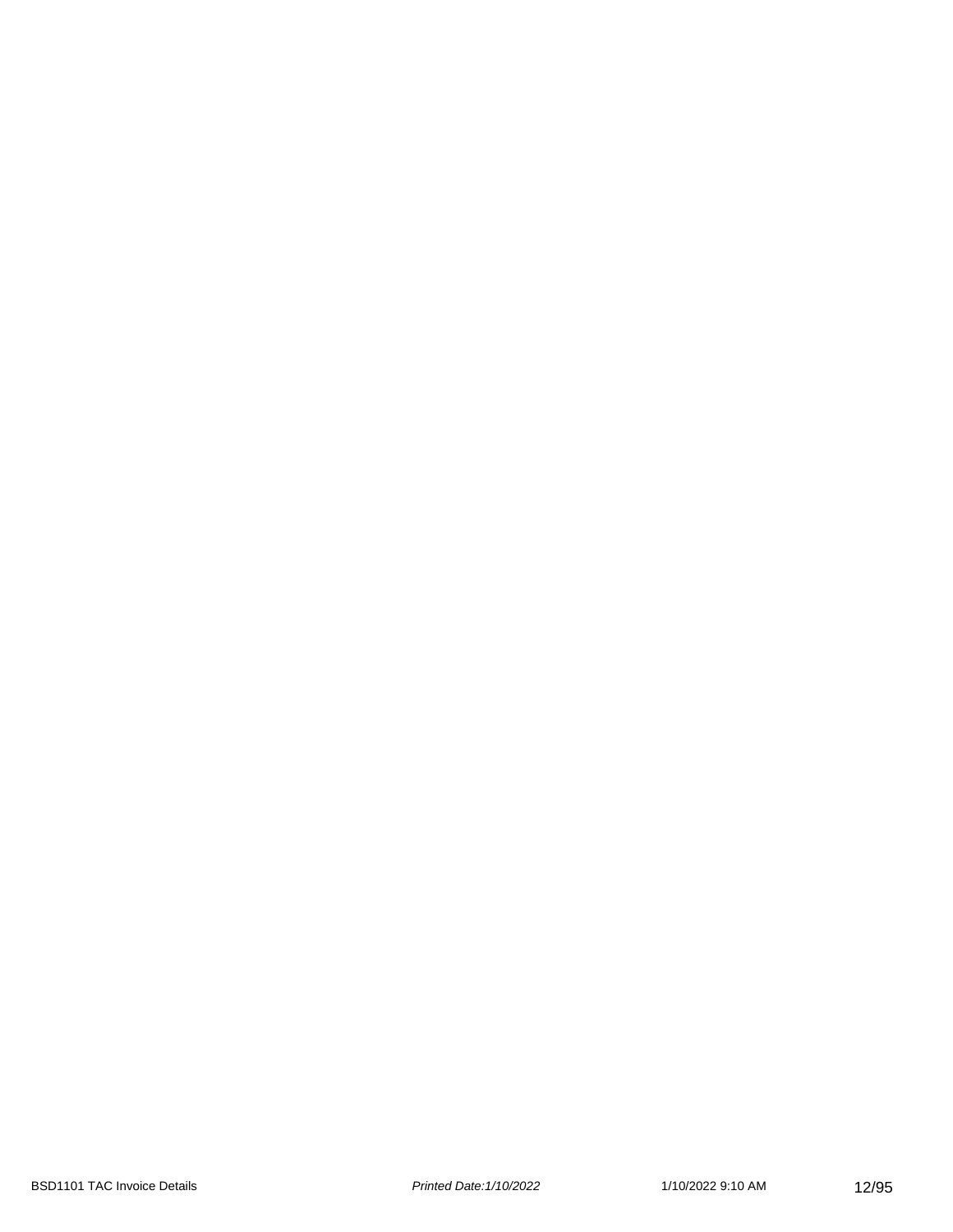

**County Cameron - 31**

| License<br>Primary<br>Type<br>(AIMS) | <b>Primary</b><br><b>Number</b><br>(AIMS) | License   License  <br>Type<br>(AIMS) | License<br><b>Number</b><br>(AIMS) | License<br><b>Number</b><br>(Legacy) | <b>Validation</b><br>Number/<br>Local Ref Id/<br><b>Registry Number</b> | \$ State Feel | Charge | \$ Sur-1 \$ Late | \$5%<br><b>Feel County</b><br>Refund | \$ Total<br><b>Amount</b> |
|--------------------------------------|-------------------------------------------|---------------------------------------|------------------------------------|--------------------------------------|-------------------------------------------------------------------------|---------------|--------|------------------|--------------------------------------|---------------------------|
|                                      |                                           | <b>BF</b>                             |                                    | 105495680 BF1000530                  | 458AINvn14ARQ31                                                         | 1.045.00      |        |                  | 55.00                                | 1,100.00                  |
|                                      |                                           |                                       | Total                              |                                      |                                                                         | 1.045.00      |        |                  | 55.00                                | 1,100.00                  |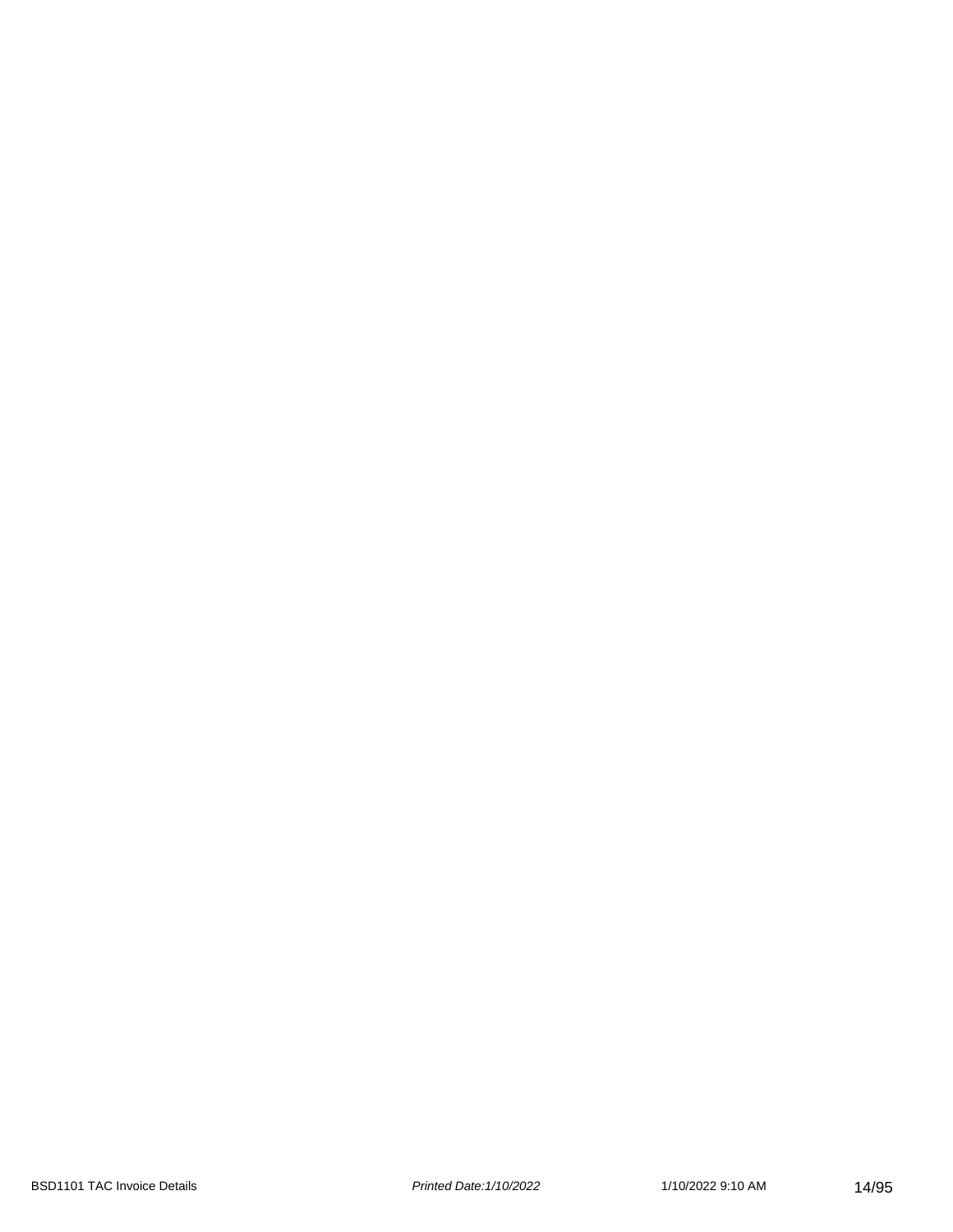

**County Collin - 43**

| License<br>Primary<br>Type<br>(AIMS) | <b>Primary</b><br><b>Number</b><br>(AIMS) | <b>License   License</b><br>Type<br>(AIMS) | License<br><b>Number</b><br>(AIMS) | License<br><b>Number</b><br>(Legacy) | <b>Validation</b><br>Number/<br>Local Ref Id/<br><b>Registry Number</b> | \$ State Feel | Charge | \$ Sur-1 \$ Late | \$5%<br><b>Feel County</b><br>Refund | \$ Total<br><b>Amount</b> |
|--------------------------------------|-------------------------------------------|--------------------------------------------|------------------------------------|--------------------------------------|-------------------------------------------------------------------------|---------------|--------|------------------|--------------------------------------|---------------------------|
|                                      |                                           | <b>BE</b>                                  | 200038277                          |                                      | 458Al9yAgngSJd2                                                         | 1.045.00      |        |                  | 55.00                                | 1,100.00                  |
|                                      |                                           |                                            | Total                              |                                      |                                                                         | 1.045.00      |        |                  | 55.00                                | 1,100.00                  |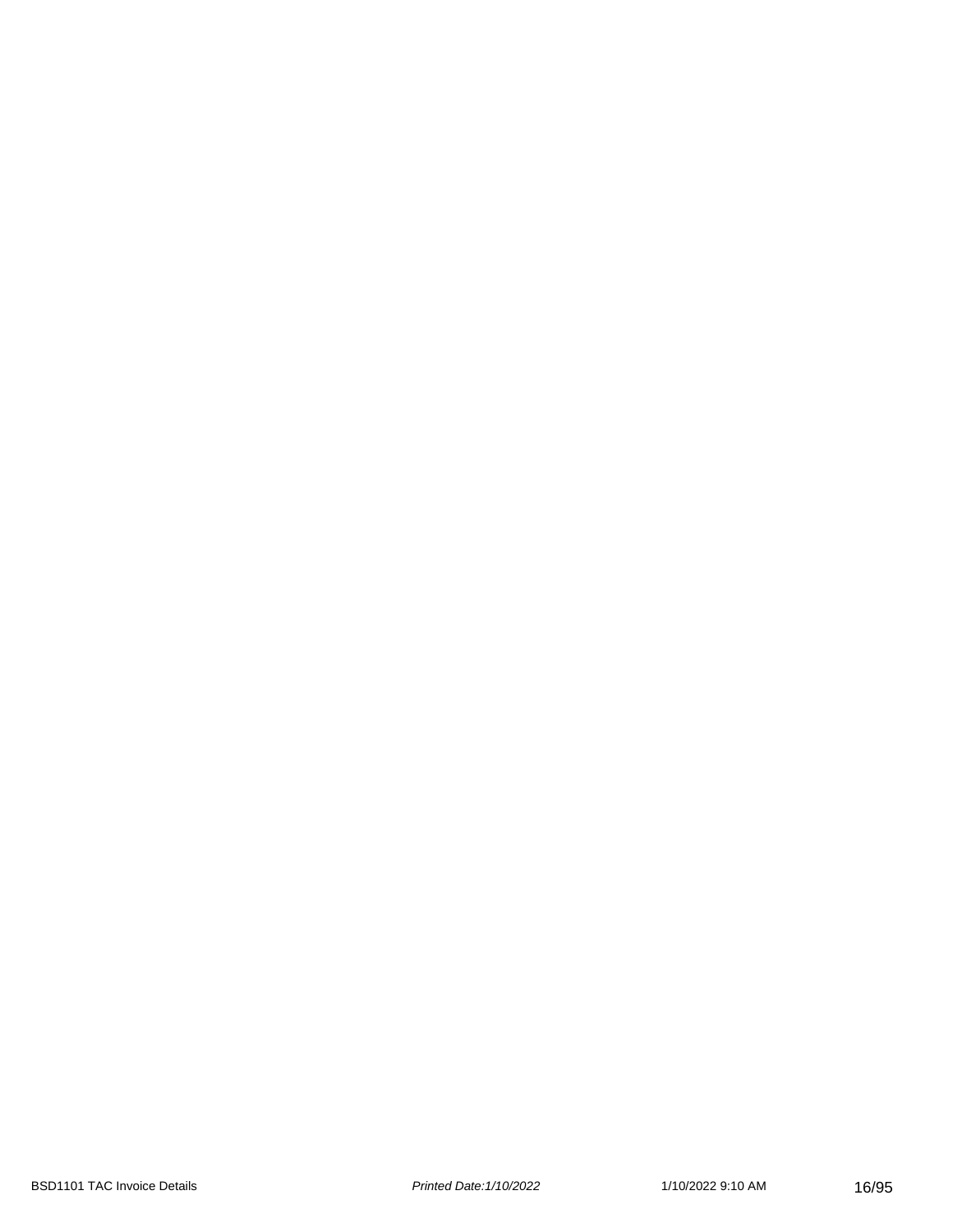

# **TAC To Be Invoiced Details Applications Approved during December 2021**

**County Comal - 46**

| License<br>Primary<br>Type<br>(AIMS) | <b>Primary</b><br><b>Number</b><br>(AIMS) | Licensel License I<br>Type<br>(AIMS) | License<br><b>Numberl</b><br>(AIMS) | License<br><b>Number</b><br>(Legacy) | <b>Validation</b><br>Number/<br>Local Ref Id/<br><b>Registry Number</b> | \$ State Feel | Charge | \$ Sur-1 \$ Late | \$5%<br><b>Feel County</b><br>Refund | \$ Total<br><b>Amount</b> |
|--------------------------------------|-------------------------------------------|--------------------------------------|-------------------------------------|--------------------------------------|-------------------------------------------------------------------------|---------------|--------|------------------|--------------------------------------|---------------------------|
|                                      |                                           | <b>BE</b>                            | 101987360                           | BE712030                             | 458AlcD09A3mWBP I                                                       | 1.045.00      |        |                  | 55.00                                | 1,100.00                  |
|                                      |                                           | <b>BB</b>                            | 100170355                           | <b>BB2197</b>                        | 458AIVCk1KRgliN                                                         | 3.325.00      |        |                  | 175.00                               | 3,500.00                  |
|                                      |                                           |                                      | Total                               |                                      |                                                                         | 4,370.00      |        |                  | 230.00                               | 4,600.00                  |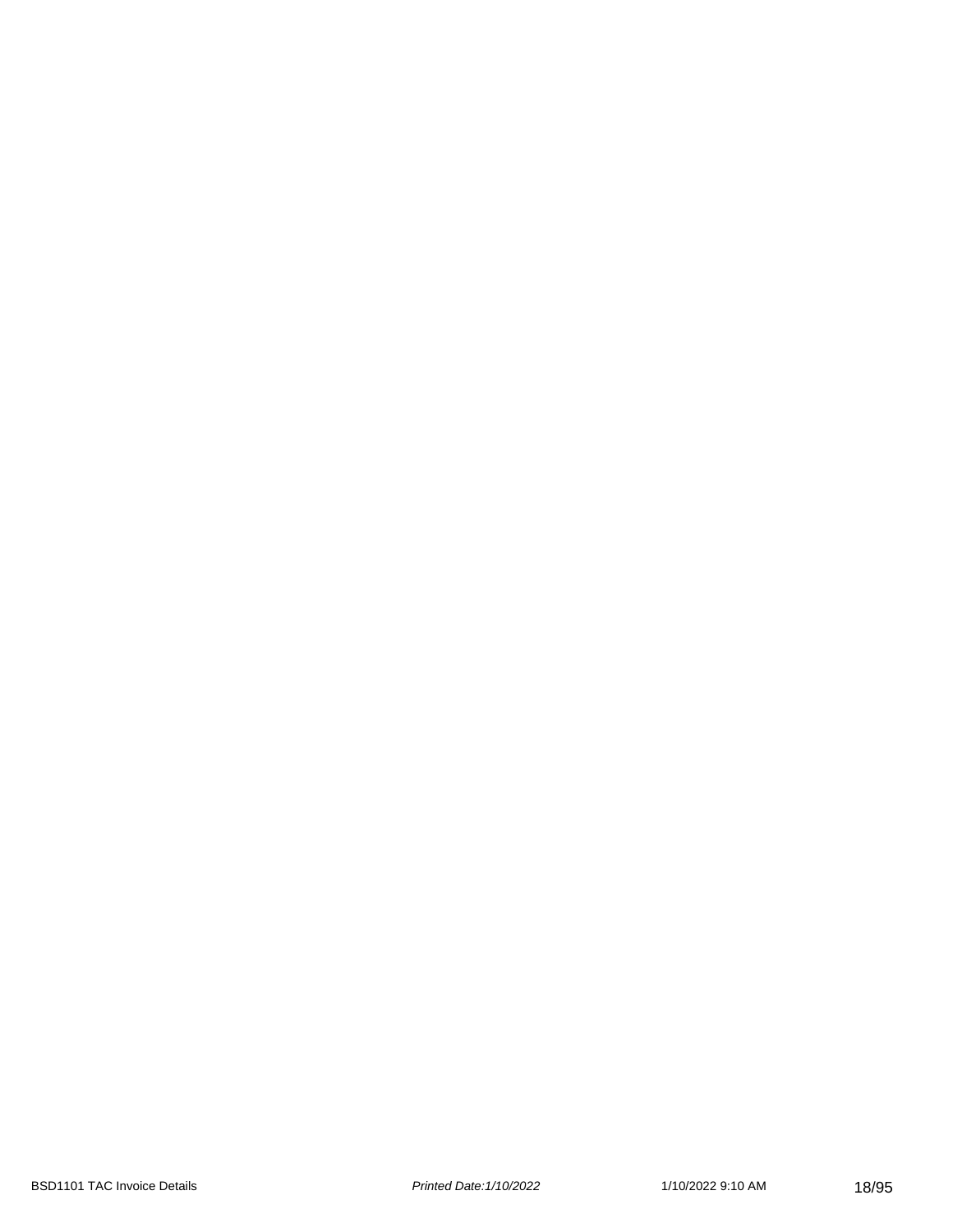

#### **TAC To Be Invoiced Details Applications Approved during December 2021 County Dallas - 57**

| License<br>Primary<br>Type<br>(AIMS) | Primary<br><b>Number</b><br>(AIMS) | License   License  <br>Type<br>(AIMS) | License!<br><b>Number</b><br>(AIMS) | License<br><b>Number</b><br>(Legacy) | Validation<br>Number/<br>Local Ref Id/<br><b>Registry Number</b> | \$ State Fee | Charge | \$ Sur-1 \$ Late<br>Feel | \$5%<br>County<br>Refund | \$ Total<br><b>Amount</b> |
|--------------------------------------|------------------------------------|---------------------------------------|-------------------------------------|--------------------------------------|------------------------------------------------------------------|--------------|--------|--------------------------|--------------------------|---------------------------|
| <b>BG</b>                            | 106470924                          | <b>BP</b>                             | 150000894                           | BG1072533                            | 458Al2mUGa9R9c7                                                  | 1.045.00     |        |                          | 55.00                    | 1,100.00                  |
|                                      |                                    | <b>BE</b>                             | 102996152                           | BE792653                             | 458AIP5er3txsEq                                                  | 1.045.00     |        |                          | 55.00                    | 1,100.00                  |
|                                      |                                    | <b>BE</b>                             | 104525821                           | BE929966                             | 458AlsXRzjksKOk                                                  | 1.045.00     |        |                          | 55.00                    | 1,100.00                  |
|                                      |                                    |                                       | Total                               |                                      |                                                                  | 3,135.00     |        |                          | 165.00                   | 3,300.00                  |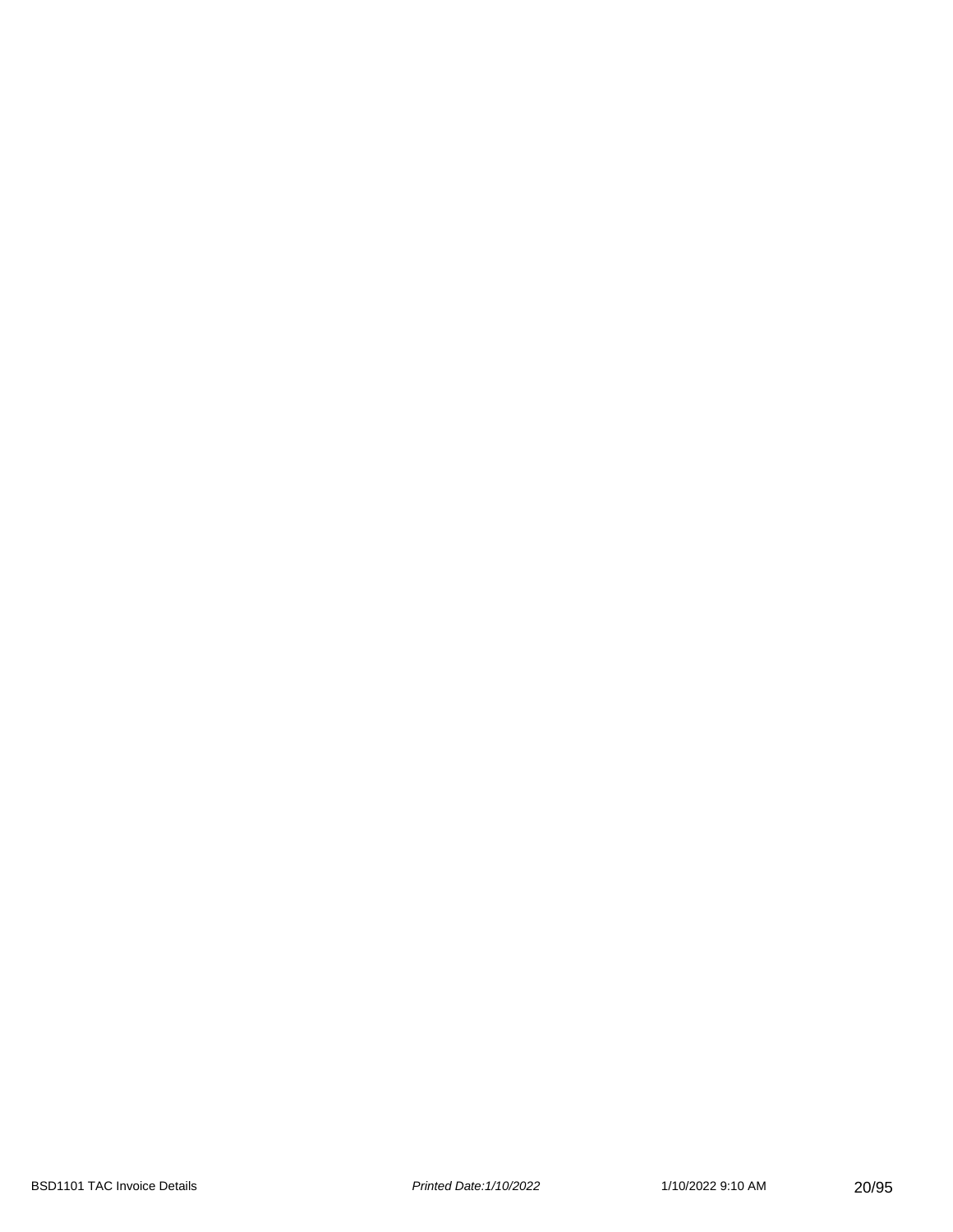

**County Denton - 61**

| License<br>Primary<br>Type<br>(AIMS) | <b>Primary</b><br>Number<br>(AIMS) | License License<br>Type<br>(AIMS) | License<br><b>Number</b><br>(AIMS) | License<br><b>Number</b><br>(Legacy) | <b>Validation</b><br>Number/<br>Local Ref Id/<br><b>Registry Number</b> | \$ State Feel | Charge | \$ Sur-1 \$ Late | \$5%<br><b>Feel County</b><br>Refund | \$ Total<br><b>Amount</b> |
|--------------------------------------|------------------------------------|-----------------------------------|------------------------------------|--------------------------------------|-------------------------------------------------------------------------|---------------|--------|------------------|--------------------------------------|---------------------------|
| <b>MB</b>                            | 200039687                          | <b>BP</b>                         | 200040262                          |                                      | 458AIViR8VM2xLB                                                         | 1.045.00      |        |                  | 55.00                                | 1,100.00                  |
|                                      |                                    |                                   | Total                              |                                      |                                                                         | 1.045.00      |        |                  | 55.00                                | 1,100.00                  |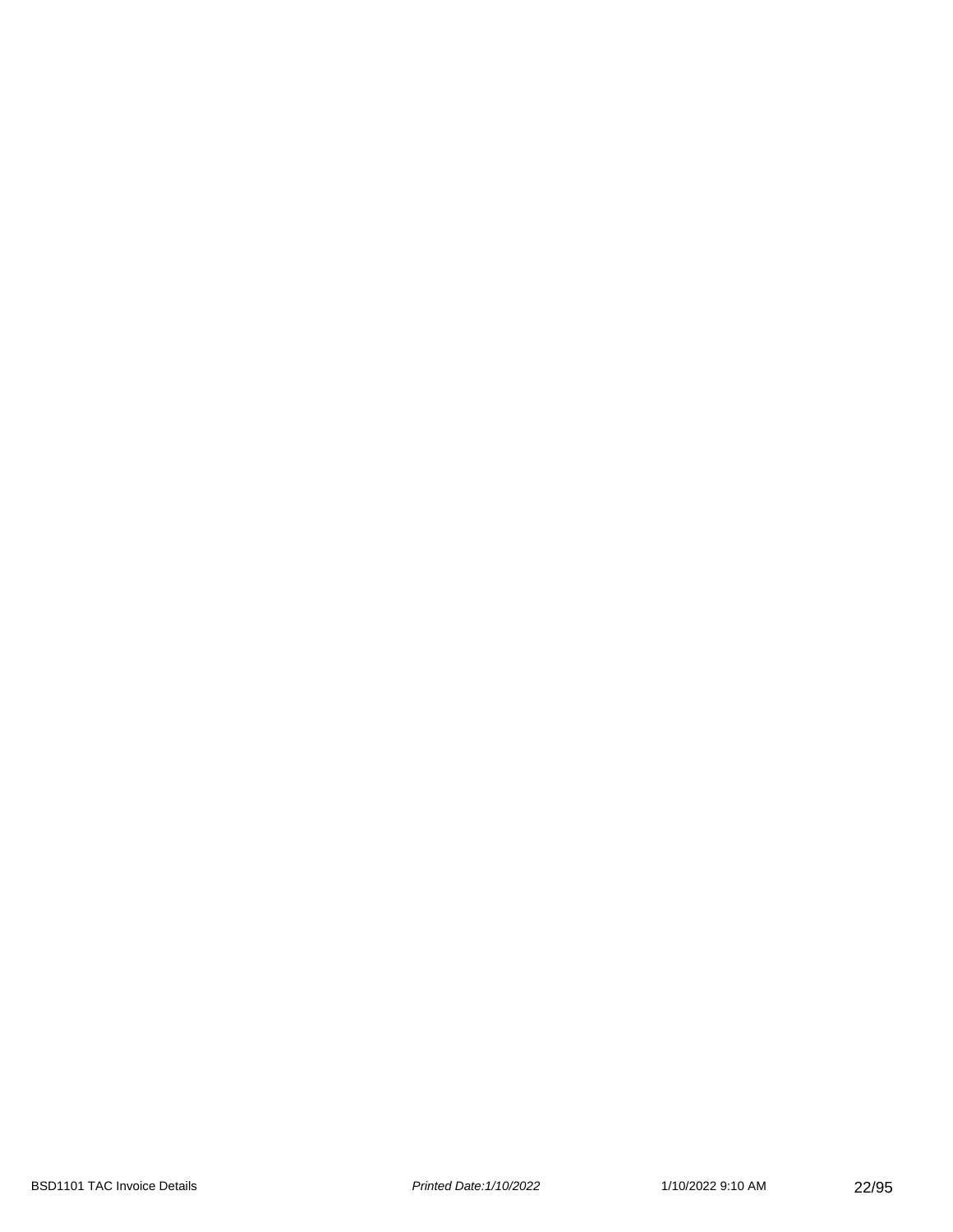

# **TAC To Be Invoiced Details Applications Approved during December 2021**

**County DeWitt - 62**

| License<br>Primary<br>Type<br>(AIMS) | <b>Primary</b><br><b>Number</b><br>(AIMS) | Licensel License I<br>Type<br>(AIMS) | License<br>Number<br>(AIMS) | License<br><b>Number</b><br>(Legacy) | <b>Validation</b><br>Number/<br>Local Ref Id/<br><b>Registry Number</b> | \$ State Feel | <b>Charge</b> | \$ Sur-1 \$ Late<br>Feel | \$5%<br>County<br>Refund | \$ Total<br><b>Amount</b> |
|--------------------------------------|-------------------------------------------|--------------------------------------|-----------------------------|--------------------------------------|-------------------------------------------------------------------------|---------------|---------------|--------------------------|--------------------------|---------------------------|
|                                      |                                           | <b>BE</b>                            | 100069042                   | BE29236                              | 458Al7pHSmUBAR                                                          | 1.045.00      |               |                          | 55.00                    | 1,100.00                  |
|                                      |                                           | <b>BE</b>                            | 100016499                   | BE29545                              | 458AlhnbxDlpsOX                                                         | 1.045.00      |               |                          | 55.00                    | 1,100.00                  |
|                                      |                                           |                                      | Total                       |                                      |                                                                         | 2,090.00      |               |                          | 110.00                   | 2,200.00                  |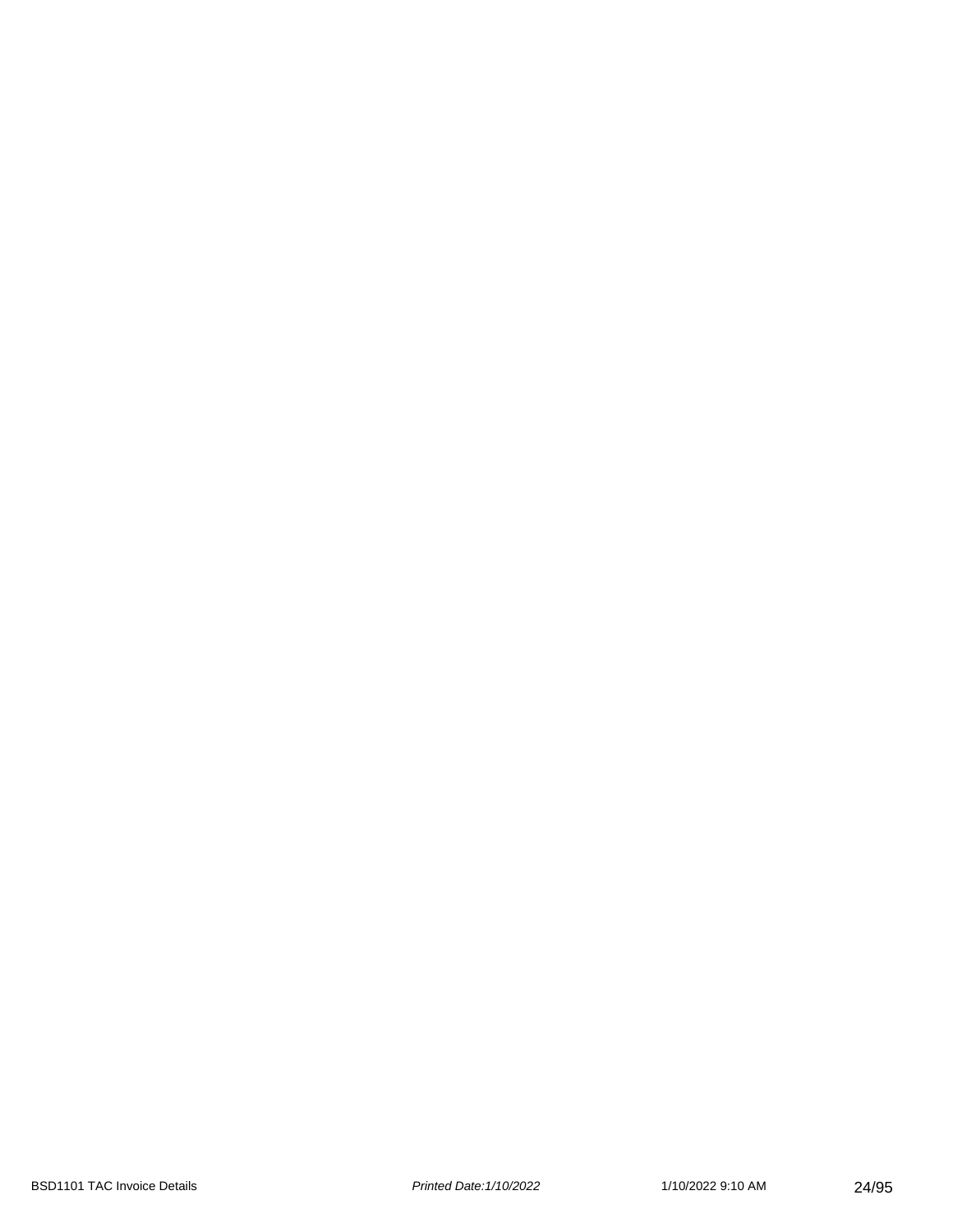

**County El Paso - 71**

| License<br>Primary<br>Type<br>(AIMS) | <b>Primary</b><br>Number<br>(AIMS) | License   License  <br>Type<br>(AIMS) | License<br><b>Number</b><br>(AIMS) | License<br><b>Number</b><br>(Legacy) | <b>Validation</b><br>Number/<br>Local Ref Id/<br><b>Registry Number</b> | \$ State Feel | Charge   | \$ Sur-1 \$ Late | \$5%<br><b>Feel County</b><br>Refund | \$ Total<br><b>Amount</b> |
|--------------------------------------|------------------------------------|---------------------------------------|------------------------------------|--------------------------------------|-------------------------------------------------------------------------|---------------|----------|------------------|--------------------------------------|---------------------------|
|                                      |                                    | <b>BF</b>                             | 100086561                          | BF570206                             | 458Al2ivHbFGBgL                                                         | 1.045.00      |          |                  | 55.00                                | 1,100.00                  |
| Total                                |                                    |                                       |                                    |                                      |                                                                         |               | 1.045.00 |                  | 55.00                                | 1,100.00                  |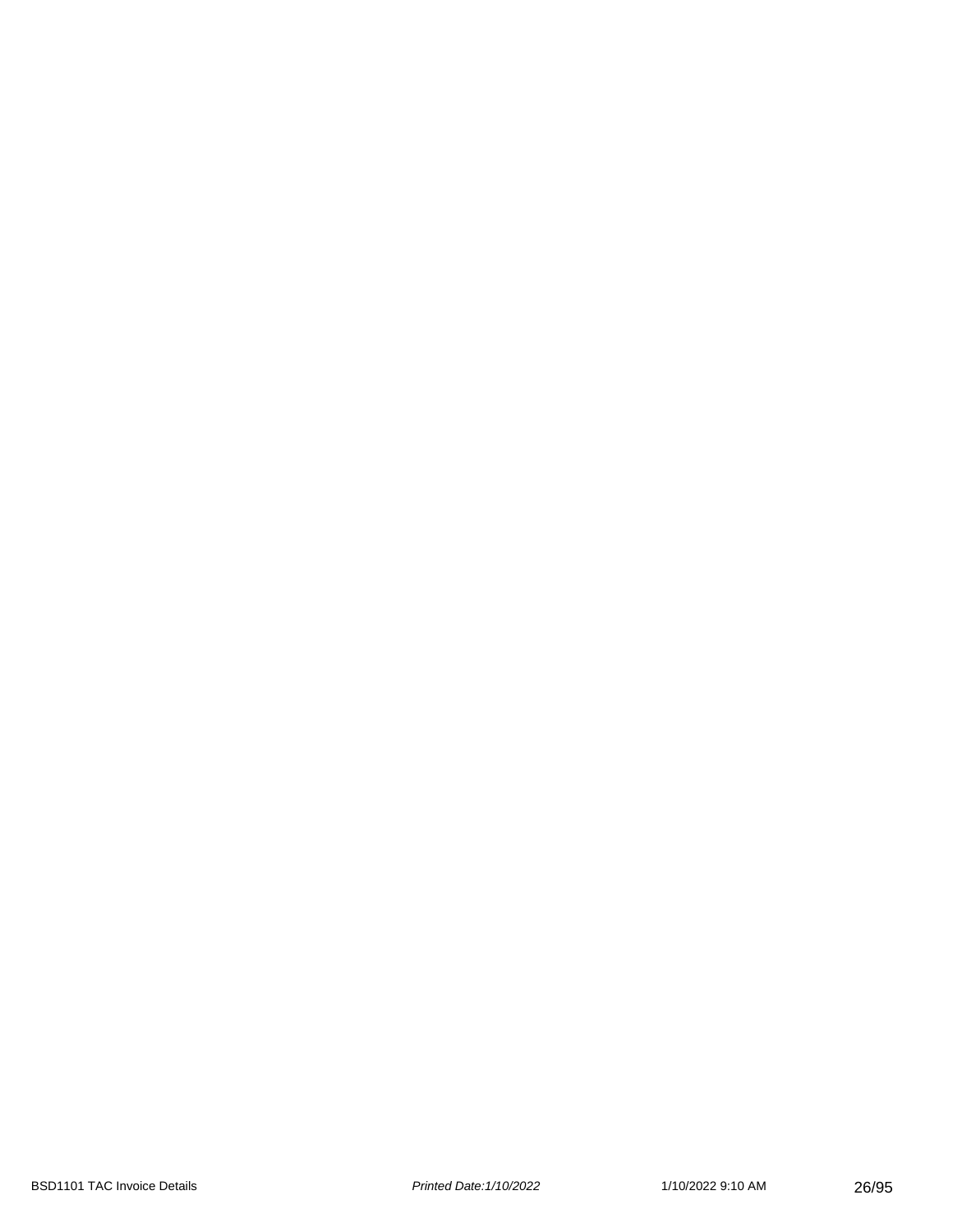

# **TAC To Be Invoiced Details Applications Approved during December 2021**

**County Galveston - 84**

| License<br>Primary<br>Type<br>(AIMS) | <b>Primary</b><br><b>Number</b><br>(AIMS) | License   License  <br>Type<br>(AIMS) | License<br><b>Number</b><br>(AIMS) | License<br><b>Number</b><br>(Legacy) | <b>Validation</b><br>Number/<br>Local Ref Id/<br><b>Registry Number</b> | \$ State Fee | Charge   | \$ Sur-   \$ Late<br>Feel | \$5%<br>, County<br>Refund | \$Total<br><b>Amount</b> |
|--------------------------------------|-------------------------------------------|---------------------------------------|------------------------------------|--------------------------------------|-------------------------------------------------------------------------|--------------|----------|---------------------------|----------------------------|--------------------------|
|                                      |                                           | BB                                    | 100133950                          | BB241173                             | 458Alt9yJ9q9HSi                                                         | 3,325.00     |          |                           | 175.00                     | 3,500.00                 |
|                                      |                                           | <b>BC</b>                             | 100376648                          | BB241173                             | 458Alt9yJ9q9HSi                                                         | 1,425.00     |          |                           | 75.00                      | 1,500.00                 |
| Total                                |                                           |                                       |                                    |                                      |                                                                         |              | 4,750.00 |                           | 250.00                     | 5,000.00                 |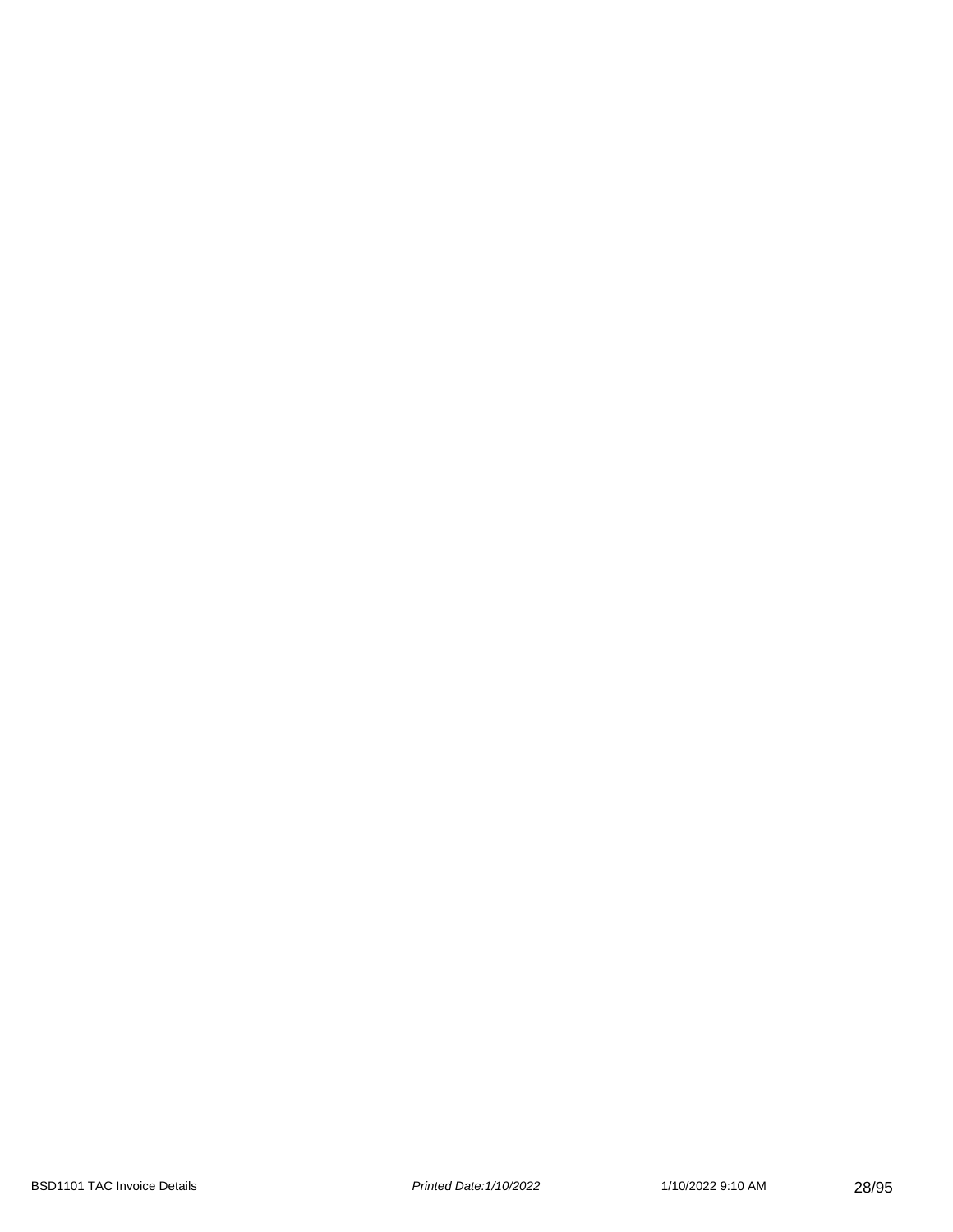

**County Gillespie - 86**

| License<br>Primary<br>Type<br>(AIMS) | <b>Primary</b><br><b>Number</b><br>(AIMS) | License   License  <br>Type<br>(AIMS) | License<br><b>Numberl</b><br>(AIMS) | License<br><b>Number</b><br>(Legacy) | <b>Validation</b><br>Number/<br>Local Ref Id/<br><b>Registry Number</b> | \$ State Feel | Charge | \$ Sur-1 \$ Late | \$5%<br><b>Feel County</b><br>Refund | \$ Total<br>Amount |
|--------------------------------------|-------------------------------------------|---------------------------------------|-------------------------------------|--------------------------------------|-------------------------------------------------------------------------|---------------|--------|------------------|--------------------------------------|--------------------|
|                                      |                                           | <b>BF</b>                             | 102989182                           | BF791764                             | 458Alh6rZggleXx                                                         | 1.045.00      |        |                  | 55.00                                | 1,100.00           |
| Total                                |                                           |                                       |                                     |                                      |                                                                         | 1.045.00      |        |                  | 55.00                                | 1,100.00           |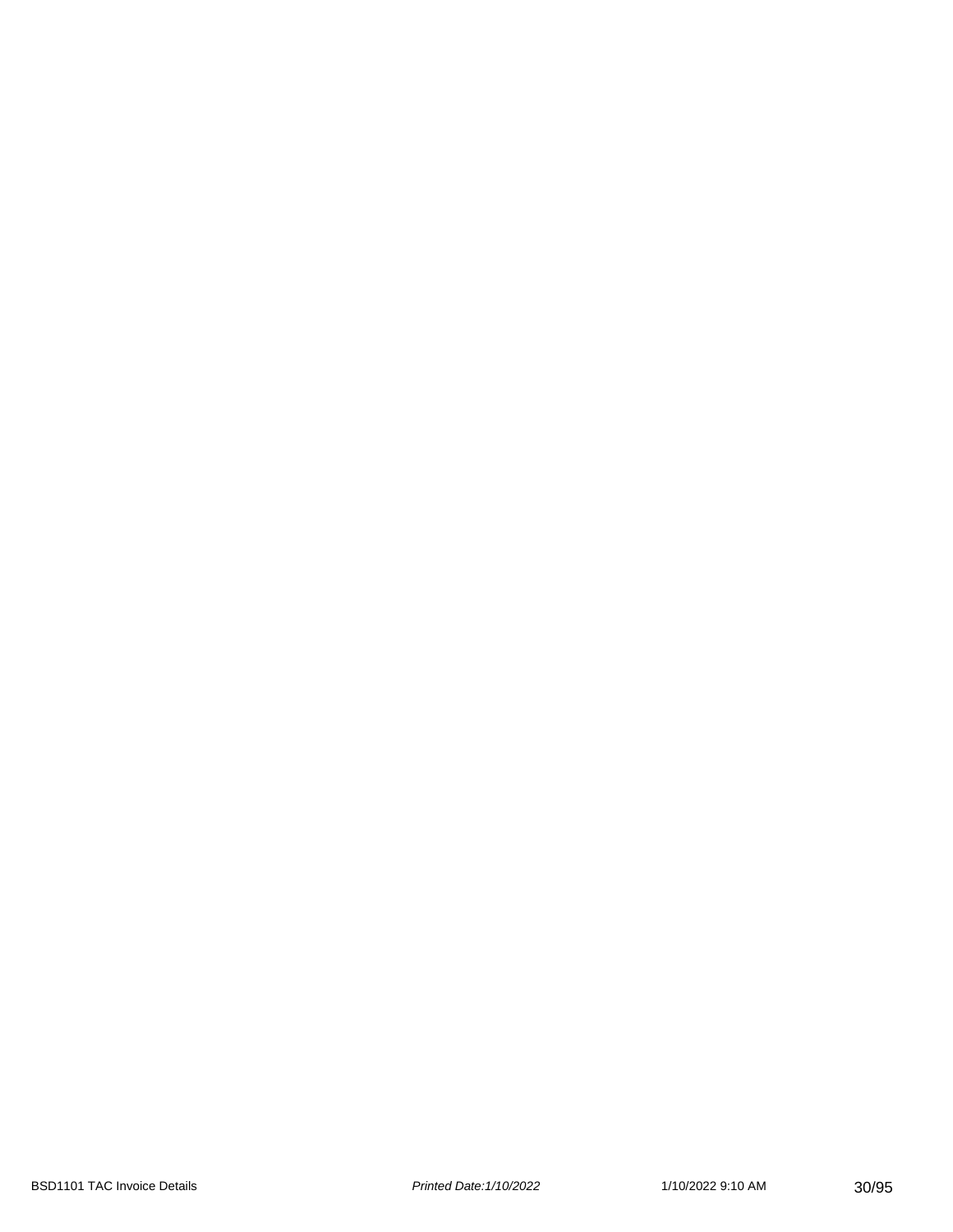

**County Gregg - 92**

| License<br>Primary<br>Type<br>(AIMS) | <b>Primary</b><br><b>Number</b><br>(AIMS) | License License<br>Tvpe<br>(AIMS) | License<br><b>Number</b><br>(AIMS) | License<br><b>Number</b><br>(Legacy) | Validation<br>Number/<br>Local Ref Id/<br><b>Registry Number</b> | \$ State Feel | Chargel  | \$ Sur-1 \$ Late | \$5%<br><b>Feel County</b><br>Refund | \$ Total<br><b>Amount</b> |
|--------------------------------------|-------------------------------------------|-----------------------------------|------------------------------------|--------------------------------------|------------------------------------------------------------------|---------------|----------|------------------|--------------------------------------|---------------------------|
| <b>BG</b>                            | 105488343                                 | <b>BP</b>                         |                                    | 150000045 BG1000612                  | 458Al1nlLqSy7fF                                                  | 1.045.00      |          |                  | 55.00                                | 1,100.00                  |
| Total                                |                                           |                                   |                                    |                                      |                                                                  |               | 1.045.00 |                  | 55.00                                | 1,100.00                  |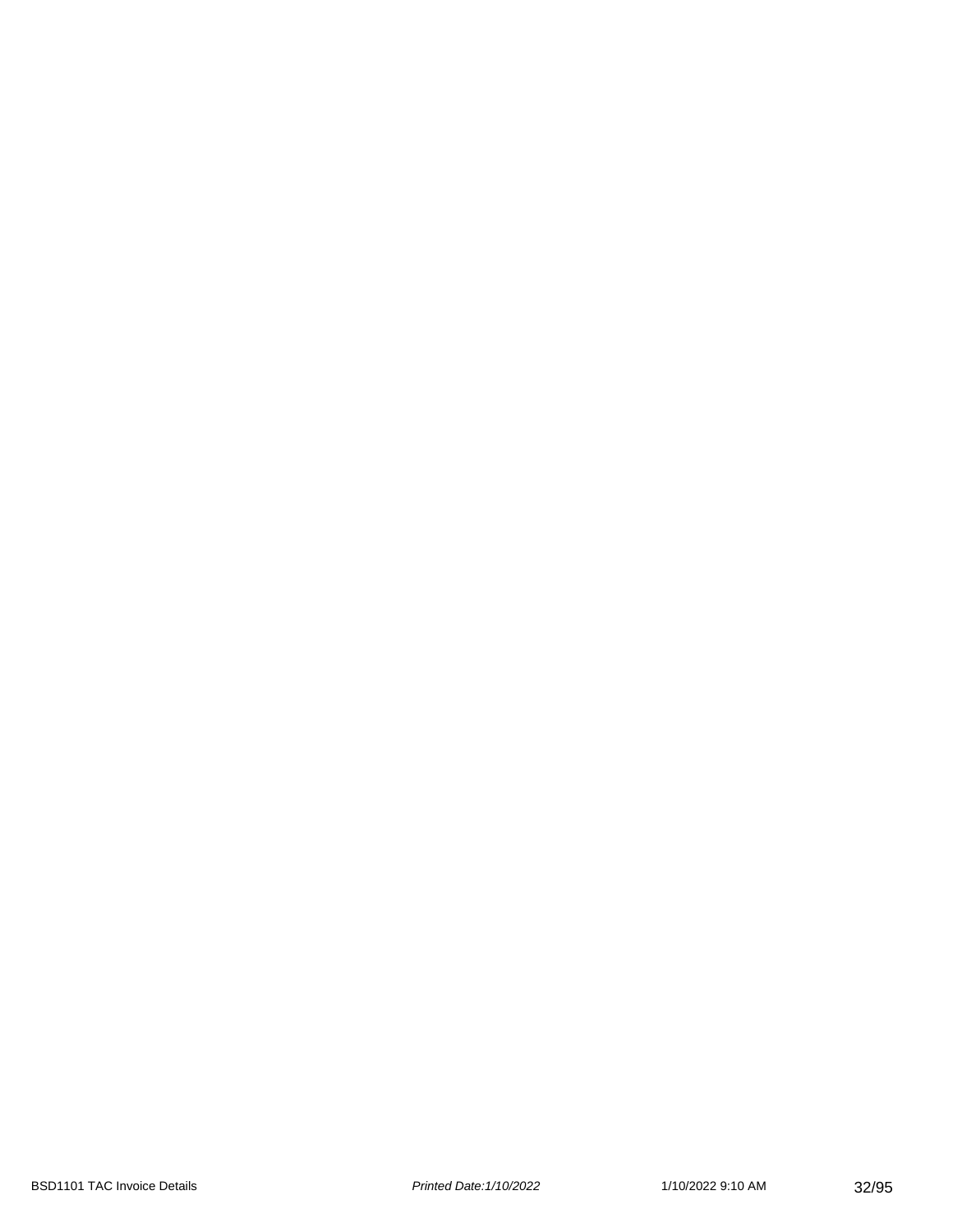

**County Harris - 101**

| License<br>Primary<br>Type<br>(AIMS) | <b>Primary</b><br><b>Number</b><br>(AIMS) | Licensel License<br><b>Type</b><br>(AIMS) | License<br><b>Number</b><br>(AIMS) | License<br><b>Number</b><br>(Legacy) | Validation<br>Number/<br>Local Ref Id/<br><b>Registry Number</b> | \$ State Fee | \$ Sur-<br>Charge | \$ Late<br>Feel | \$5%<br><b>County</b><br>Refund | \$Total<br><b>Amount</b> |
|--------------------------------------|-------------------------------------------|-------------------------------------------|------------------------------------|--------------------------------------|------------------------------------------------------------------|--------------|-------------------|-----------------|---------------------------------|--------------------------|
|                                      |                                           | <b>BE</b>                                 | 100047762                          | BE528212                             | 458AIBvcVJI185Z                                                  | 1,045.00     |                   |                 | 55.00                           | 1,100.00                 |
|                                      |                                           | <b>BW</b>                                 | 200044139                          |                                      | 458AlcOMUs6Gzld                                                  | 2,850.00     |                   |                 | 150.00                          | 3,000.00                 |
|                                      |                                           | <b>BE</b>                                 | 100024835                          | BE211210                             | 458AIDZKUZv7cPk                                                  | 1,045.00     |                   |                 | 55.00                           | 1,100.00                 |
|                                      |                                           | <b>BE</b>                                 | 200039376                          |                                      | 458Algh2Qtxdlqu                                                  | 1,045.00     |                   |                 | 55.00                           | 1,100.00                 |
|                                      |                                           | <b>BE</b>                                 | 200041560                          |                                      | 458AInPBtlInsbh                                                  | 1,045.00     |                   |                 | 55.00                           | 1,100.00                 |
|                                      |                                           | <b>BE</b>                                 | 104517339                          | BE925335                             | 458AIOfrzkMTIHZ                                                  | 1,100.00     |                   |                 | 55.00                           | 1,155.00                 |
|                                      |                                           | <b>BE</b>                                 | 100062949                          | BE216139                             | 458AloznukU7oDJ                                                  | 1,045.00     |                   |                 | 55.00                           | 1,100.00                 |
|                                      |                                           | <b>BW</b>                                 | 200035333                          |                                      | 458AlpGR8PPp7VZ                                                  | 2,850.00     |                   |                 | 150.00                          | 3,000.00                 |
| <b>BG</b>                            | 104552179                                 | <b>BP</b>                                 | 150000020                          | BG927077                             | 458AIWtPngSjoqv                                                  | 1,045.00     |                   |                 | 55.00                           | 1,100.00                 |
|                                      |                                           | <b>BE</b>                                 | 101116919                          | BE612150                             | 501489                                                           | 1,045.00     |                   |                 | 55.00                           | 1,100.00                 |
|                                      |                                           | <b>BE</b>                                 | 101117585                          | BE612209                             | 501558                                                           | 1,045.00     |                   |                 | 55.00                           | 1,100.00                 |
|                                      |                                           | <b>BE</b>                                 | 101117582                          | BE612210                             | 501559                                                           | 1,045.00     |                   |                 | 55.00                           | 1,100.00                 |
|                                      |                                           | <b>BE</b>                                 | 101117579                          | BE612234                             | 501560                                                           | 1,045.00     |                   |                 | 55.00                           | 1,100.00                 |
| <b>Total</b>                         |                                           |                                           |                                    |                                      |                                                                  |              |                   |                 | 905.00                          | 18,155.00                |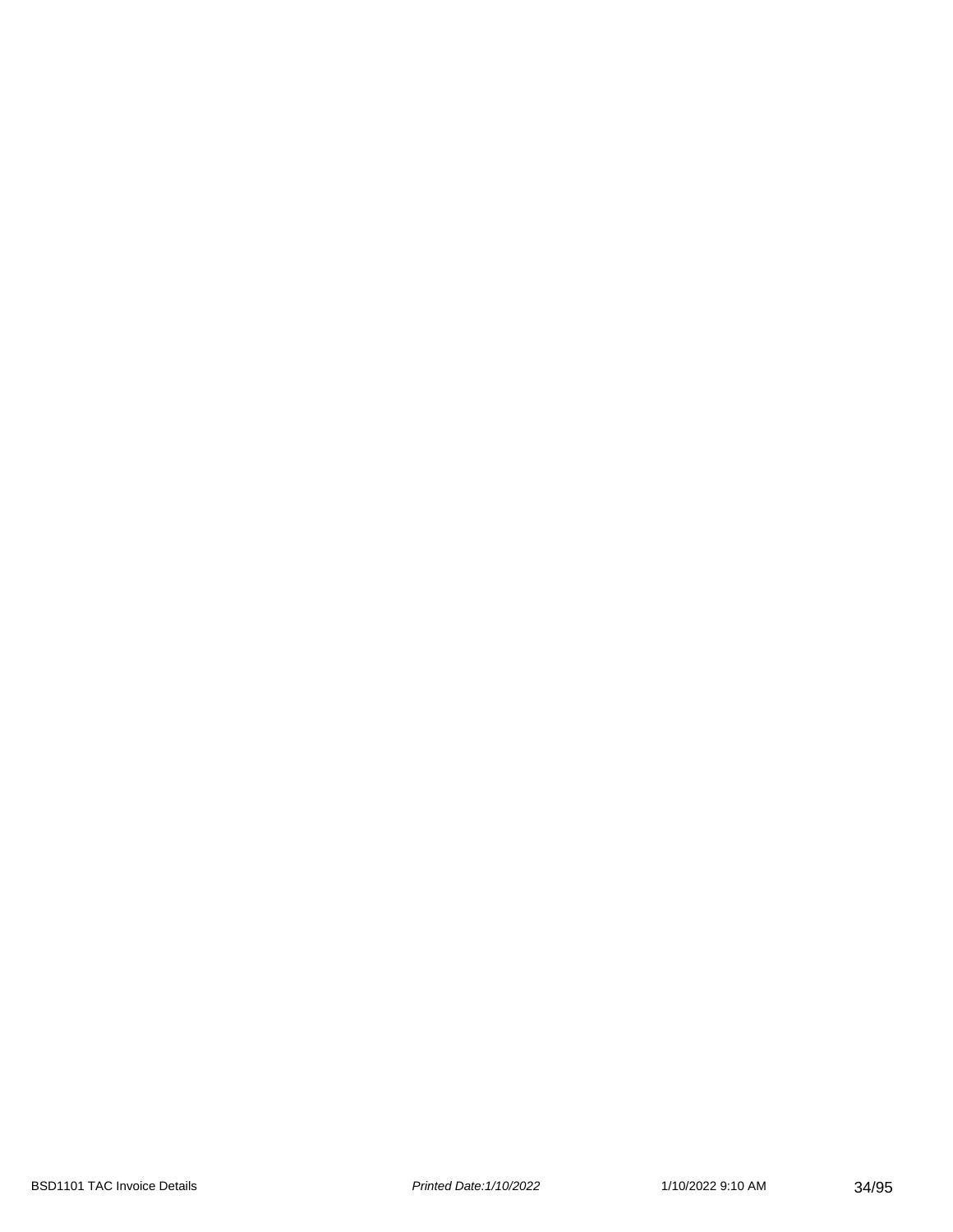

#### **TAC To Be Invoiced Details Applications Approved during December 2021 County Hays - 105**

| License<br>Primary<br><b>Type</b><br>(AIMS) | <b>Primary</b><br>Number <br>(AIMS) | License License<br>Type<br>(AIMS) | License<br><b>Number</b><br>(AIMS) | License<br><b>Number</b><br>(Legacy) | Validation<br>Number/<br>Local Ref Id/<br><b>Registry Number</b> | \$ State Feel | Chargel | \$ Sur-1 \$ Late<br>Feel | \$5%<br>County<br>Refund | \$ Total<br><b>Amount</b> |
|---------------------------------------------|-------------------------------------|-----------------------------------|------------------------------------|--------------------------------------|------------------------------------------------------------------|---------------|---------|--------------------------|--------------------------|---------------------------|
|                                             |                                     | <b>BW</b>                         |                                    | 106382509 BW1068534                  | 458AIQR97JgkSrN                                                  | 2.850.00      |         |                          | 150.00                   | 3,000.00                  |
| <b>BW</b>                                   | 106382509                           | <b>SD</b>                         |                                    | 150001208 BW1068534                  | 458AIQR97JgkSrN                                                  | 1.140.00      |         |                          | 60.00                    | 1,200.00                  |
| <b>BG</b>                                   | 106470943                           | <b>BP</b>                         |                                    | 150000125 BG1072338                  | 458AlgYtk0eIOk2                                                  | 1.045.00      |         |                          | 55.00                    | 1,100.00                  |
| Total                                       |                                     |                                   |                                    |                                      |                                                                  |               |         |                          | 265.00                   | 5,300.00                  |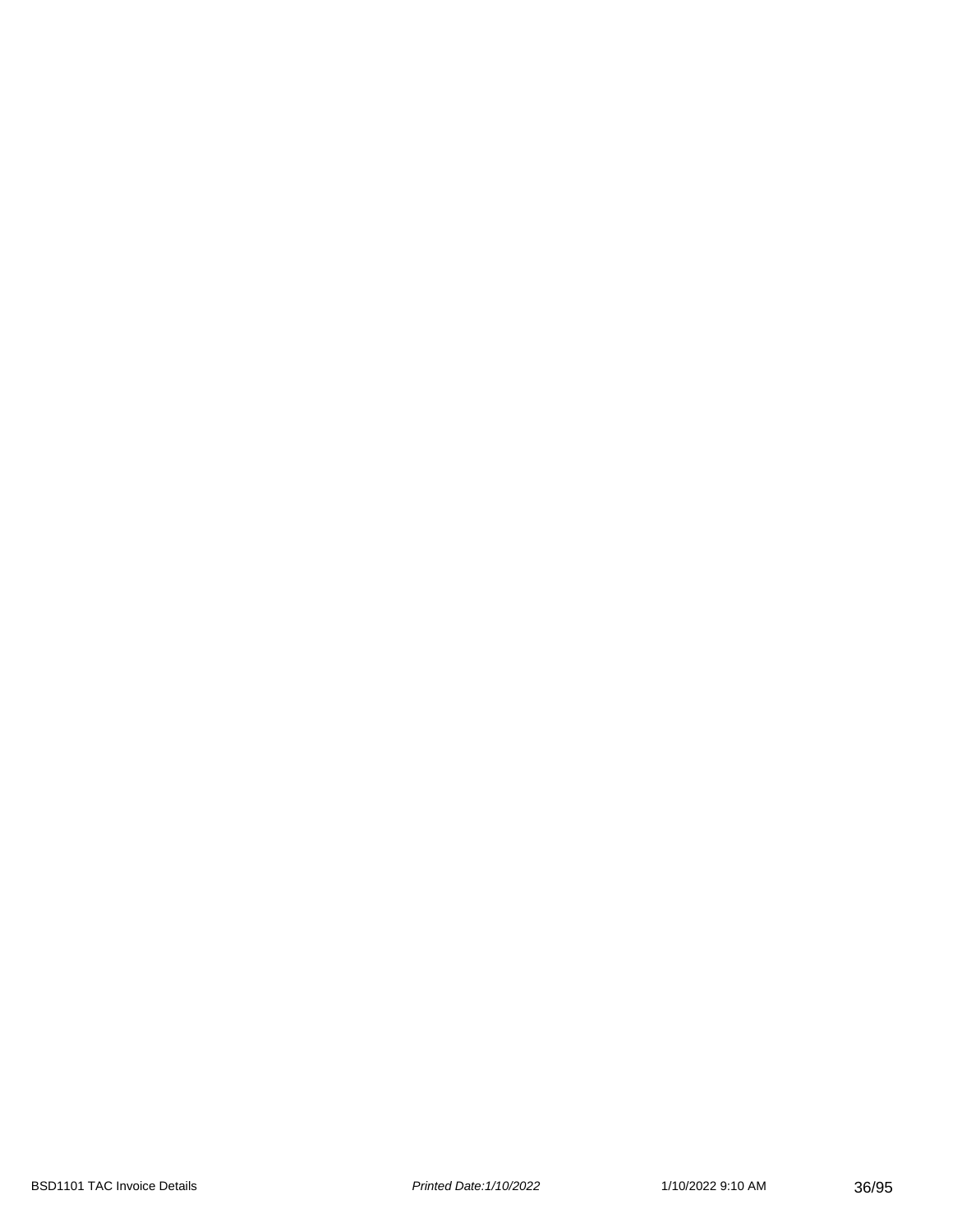

### **TAC To Be Invoiced Details Applications Approved during December 2021 County Hidalgo - 108**

| ∟icense<br>Primary<br>Type<br>(AIMS) | <b>Primary!</b><br><b>Number</b><br>(AIMS) | Licensel License<br>Type<br>(AIMS) | License <sup>®</sup><br><b>Number</b><br>(AIMS) | License<br><b>Number</b><br>(Legacy) | Validation<br>Number/<br>Local Ref Id/<br><b>Registry Number</b> | \$ State Fee | Chargel | \$ Sur-   \$ Late<br>Feel | \$5%<br>County<br><b>Refund</b> | \$ Total<br><b>Amount</b> |
|--------------------------------------|--------------------------------------------|------------------------------------|-------------------------------------------------|--------------------------------------|------------------------------------------------------------------|--------------|---------|---------------------------|---------------------------------|---------------------------|
|                                      |                                            | <b>BF</b>                          | 200038261                                       |                                      | 458AI5VjorKNV9i                                                  | 1,045.00     |         |                           | 55.00                           | 1,100.00                  |
|                                      |                                            | <b>BF</b>                          | 103000018                                       | BF792647                             | 458AI6EGwi0DB33                                                  | 1.045.00     |         |                           | 55.00                           | 1.100.00                  |
|                                      |                                            | <b>BF</b>                          | 102993601                                       | BF790162                             | 458Alg5X3gcsnVw                                                  | 1,045.00     |         |                           | 55.00                           | 1,100.00                  |
|                                      |                                            | <b>BE</b>                          | 101303050                                       | BE649137                             | 458AlrepoNikvPW                                                  | 1,045.00     |         |                           | 55.00                           | 1,100.00                  |
|                                      |                                            | <b>BF</b>                          | 100081298                                       | BF463469                             | 458AltEirJQhQDE                                                  | 1,045.00     |         |                           | 55.00                           | 1,100.00                  |
|                                      |                                            |                                    | <b>Total</b>                                    |                                      |                                                                  | 5,225.00     |         |                           | 275.00                          | 5,500.00                  |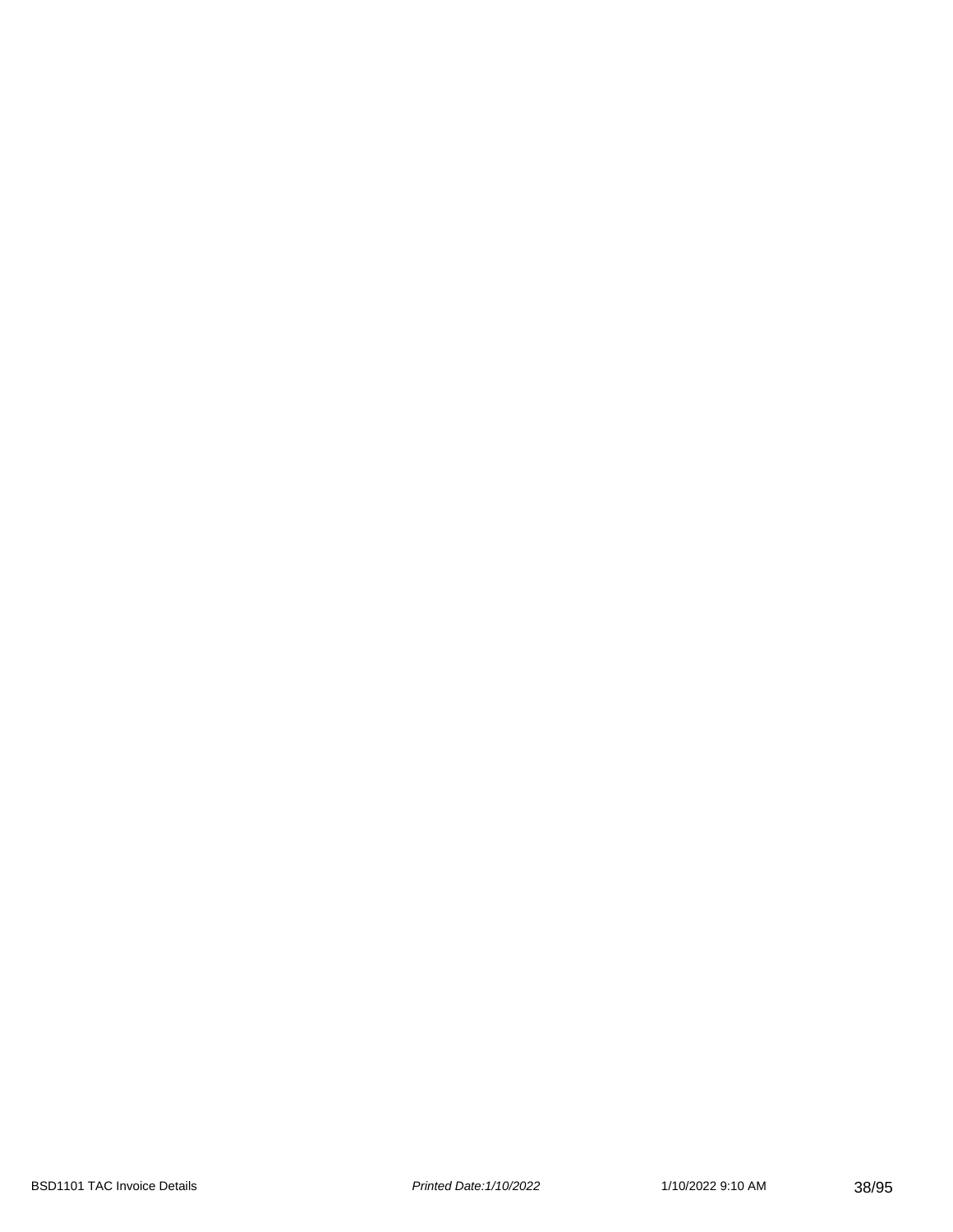

**County Hood - 111**

| License<br>Primary<br>Type<br>(AIMS) | <b>Primary</b><br><b>Number</b><br>(AIMS) | Licensel License I<br>Type<br>(AIMS) | License<br><b>Number</b><br>(AIMS) | License<br><b>Number</b><br>(Legacy) | <b>Validation</b><br>Number/<br>Local Ref Id/<br><b>Registry Number</b> | \$ State Fee | Charge | \$ Sur-  \$ Late | \$5%<br><b>Feel County</b><br>Refund | \$ Total<br><b>Amount</b> |
|--------------------------------------|-------------------------------------------|--------------------------------------|------------------------------------|--------------------------------------|-------------------------------------------------------------------------|--------------|--------|------------------|--------------------------------------|---------------------------|
|                                      |                                           | <b>BW</b>                            | 102924688                          | BW787855                             | 458AIUOWpy5WgB9                                                         | 2.850.00     |        |                  | 150.00                               | 3,000.00                  |
| <b>BW</b>                            | 102924688                                 | <b>SD</b>                            | 150000693                          | BW787855                             | 458AIUOWpy5WgB9                                                         | 1.140.00     |        |                  | 60.00                                | 1,200.00                  |
|                                      |                                           |                                      | Total                              |                                      |                                                                         | 3,990.00     |        |                  | 210.00                               | 4,200.00                  |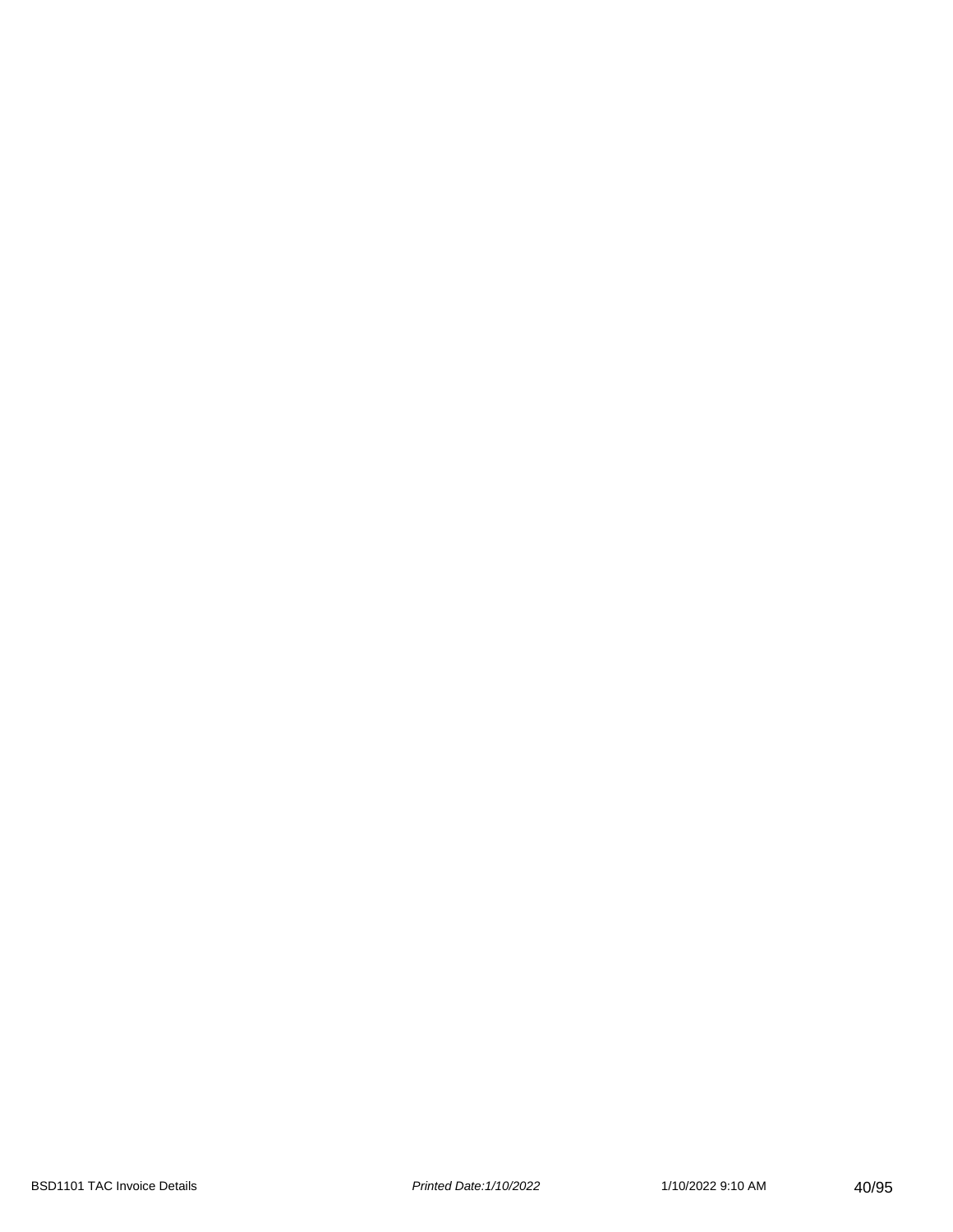

**County Houston - 113**

| License<br>Primary<br>Type<br>(AIMS) | <b>Primary</b><br><b>Number</b><br>(AIMS) | License   License  <br>Type<br>(AIMS) | License<br><b>Number</b><br>(AIMS) | License<br><b>Number</b><br>(Legacy) | <b>Validation</b><br>Number/<br>Local Ref Id/<br><b>Registry Number</b> | \$ State Feel | Charge | \$ Sur-1 \$ Late | \$5%<br><b>Feel County</b><br>Refund | \$ Total<br><b>Amount</b> |
|--------------------------------------|-------------------------------------------|---------------------------------------|------------------------------------|--------------------------------------|-------------------------------------------------------------------------|---------------|--------|------------------|--------------------------------------|---------------------------|
| <b>BG</b>                            | 106520819                                 | <b>BP</b>                             |                                    | 150000559 BG1076636                  | 458AI08OIYMPh4I                                                         | 1.045.00      |        |                  | 55.00                                | 1,100.00                  |
|                                      |                                           |                                       | Total                              |                                      |                                                                         | 1.045.00      |        |                  | 55.00                                | 1,100.00                  |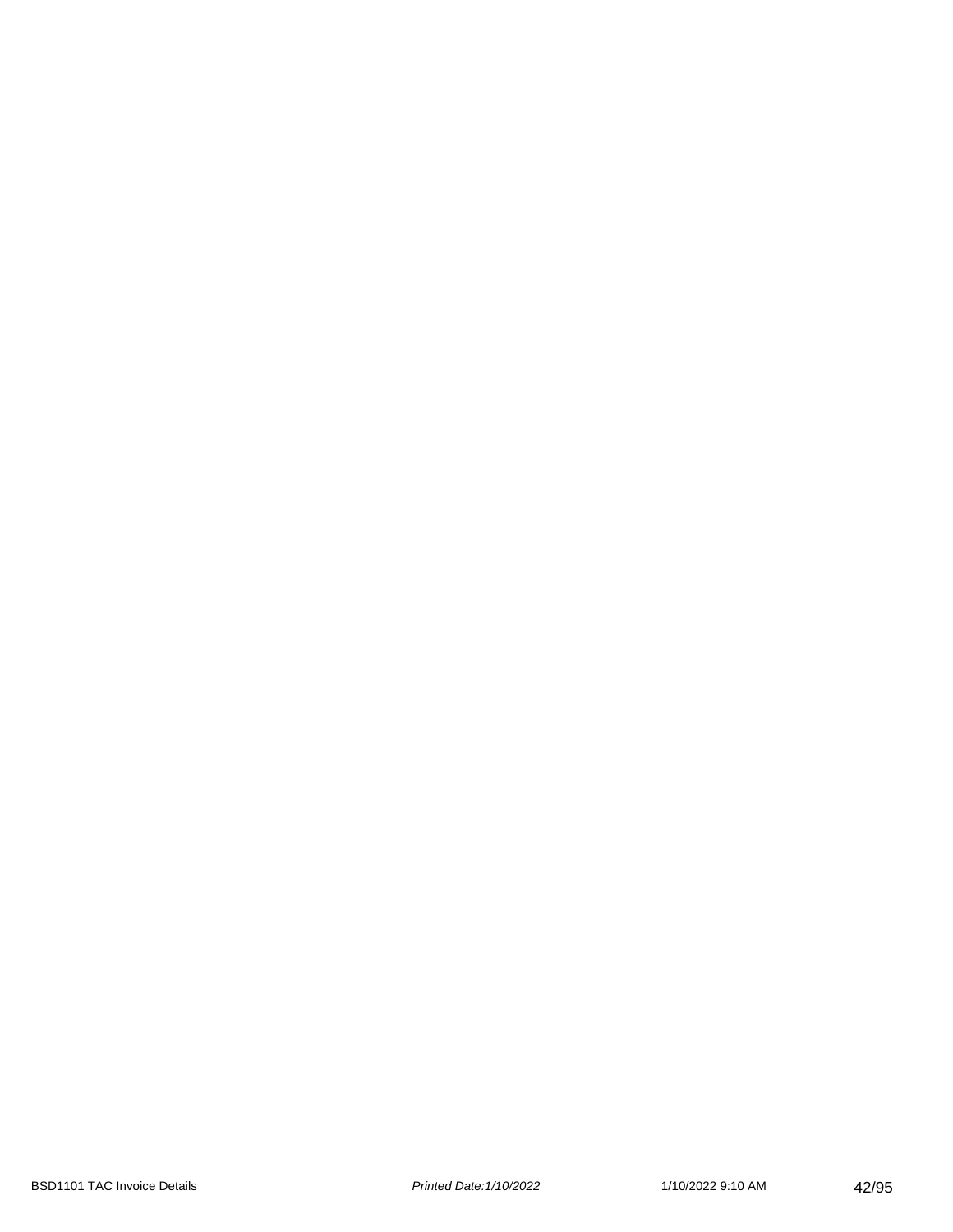

**County Jefferson - 123**

| License<br><b>Primary</b><br>Type<br>(AIMS) | <b>Primary</b><br><b>Number</b><br>(AIMS) | <b>License   License</b><br>Type<br>(AIMS) | License<br><b>Number</b><br>(AIMS) | License<br><b>Number</b><br>(Legacy) | <b>Validation</b><br>Number/<br>Local Ref Id/<br><b>Registry Number</b> | \$ State Feel | Charge | \$ Sur-1 \$ Late | \$5%<br><b>Feel County</b><br>Refund | \$ Total<br><b>Amount</b> |
|---------------------------------------------|-------------------------------------------|--------------------------------------------|------------------------------------|--------------------------------------|-------------------------------------------------------------------------|---------------|--------|------------------|--------------------------------------|---------------------------|
|                                             |                                           | <b>BE</b>                                  | 100053327                          | BE301757                             | 501788                                                                  | 1.045.00      |        |                  | 55.00                                | 1,100.00                  |
|                                             |                                           |                                            | Total                              |                                      |                                                                         | 1.045.00      |        |                  | 55.00                                | 1,100.00                  |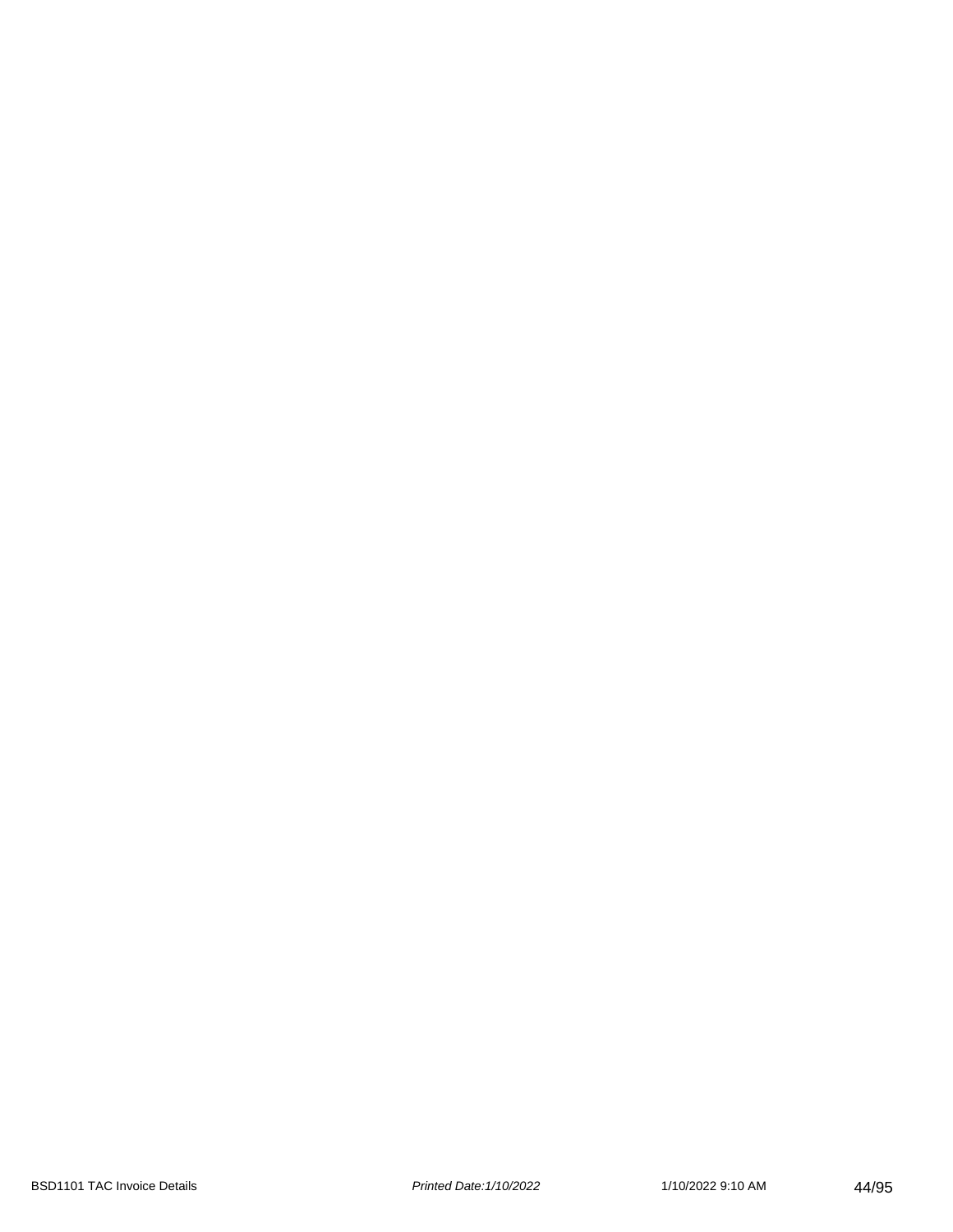

**County Lavaca - 143**

| License<br>Primary<br>Type<br>(AIMS) | <b>Primary</b><br><b>Number</b><br>(AIMS) | License   License  <br>Type<br>(AIMS) | Licensel<br><b>Numberl</b><br>(AIMS) | License<br><b>Number</b><br>(Legacy) | <b>Validation</b><br>Number/<br>Local Ref Id/<br><b>Registry Number</b> | \$ State Feel | Charge | \$ Sur-1 \$ Late | \$5%<br><b>Feel County</b><br>Refund | \$ Total<br><b>Amount</b> |
|--------------------------------------|-------------------------------------------|---------------------------------------|--------------------------------------|--------------------------------------|-------------------------------------------------------------------------|---------------|--------|------------------|--------------------------------------|---------------------------|
|                                      |                                           | <b>BW</b>                             | 100143098                            | BW464640                             | 458AIMbEOT7mzW                                                          | 2,850.00      |        |                  | 150.00                               | 3,000.00                  |
|                                      |                                           |                                       | Total                                |                                      |                                                                         | 2,850.00      |        |                  | 150.00                               | 3,000.00                  |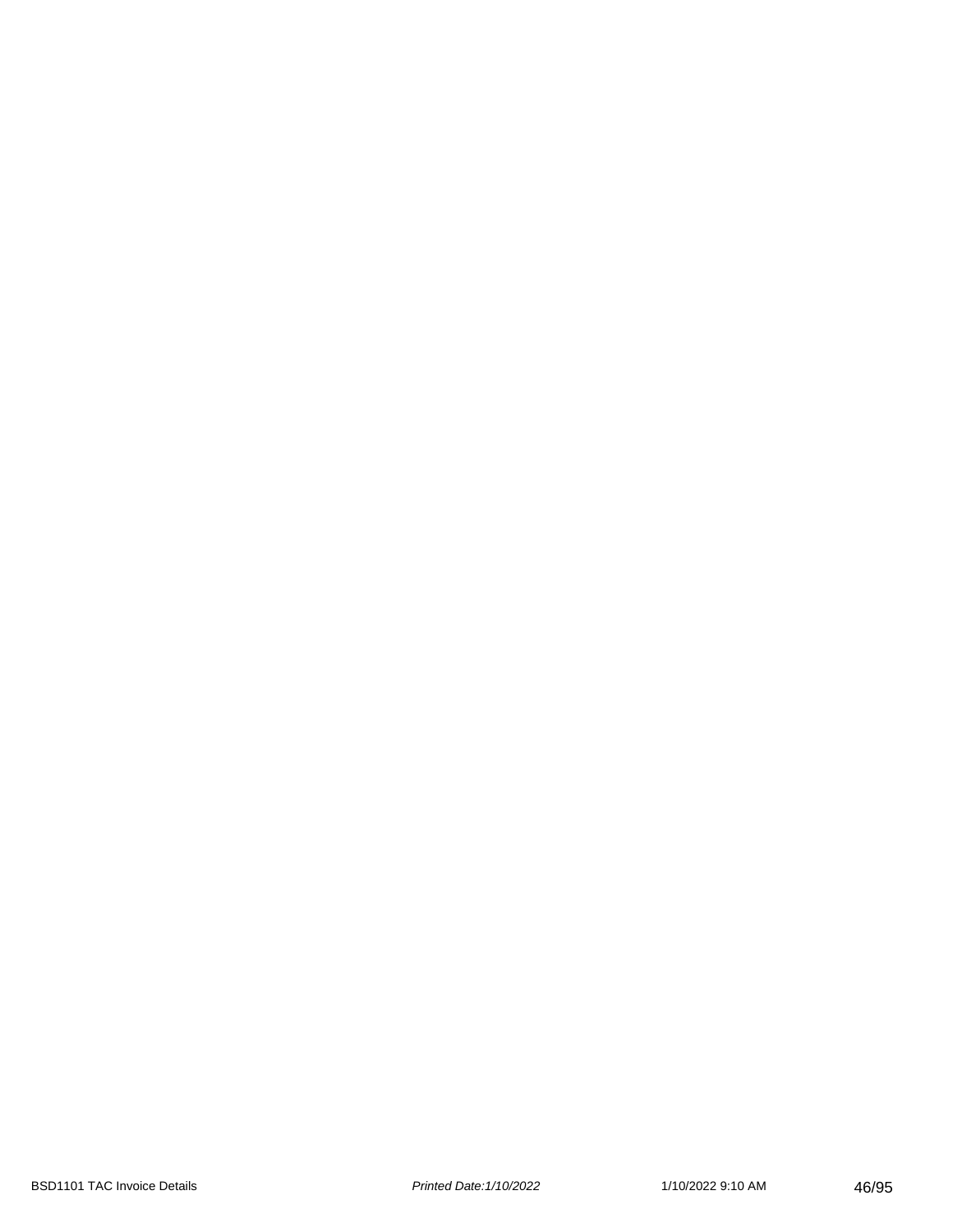

**County Lee - 144**

| License<br>Primary<br>Type<br>(AIMS) | <b>Primary</b><br>Number<br>(AIMS) | License   License  <br>Type<br>(AIMS) | Licensel<br><b>Number</b><br>(AIMS) | License<br><b>Number</b><br>(Legacy) | <b>Validation</b><br>Number/<br>Local Ref Id/<br><b>Registry Number</b> | \$ State Feel | Charge | \$ Sur-1 \$ Late | \$5%<br><b>Feel County</b><br>Refund | \$ Total<br><b>Amount</b> |
|--------------------------------------|------------------------------------|---------------------------------------|-------------------------------------|--------------------------------------|-------------------------------------------------------------------------|---------------|--------|------------------|--------------------------------------|---------------------------|
|                                      |                                    | <b>BE</b>                             | 100000622                           | BE78535                              | 458AIEeuEinIIVg                                                         | 1.045.00      |        |                  | 55.00                                | 1,100.00                  |
|                                      |                                    |                                       | Total                               |                                      |                                                                         | 1.045.00      |        |                  | 55.00                                | 1,100.00                  |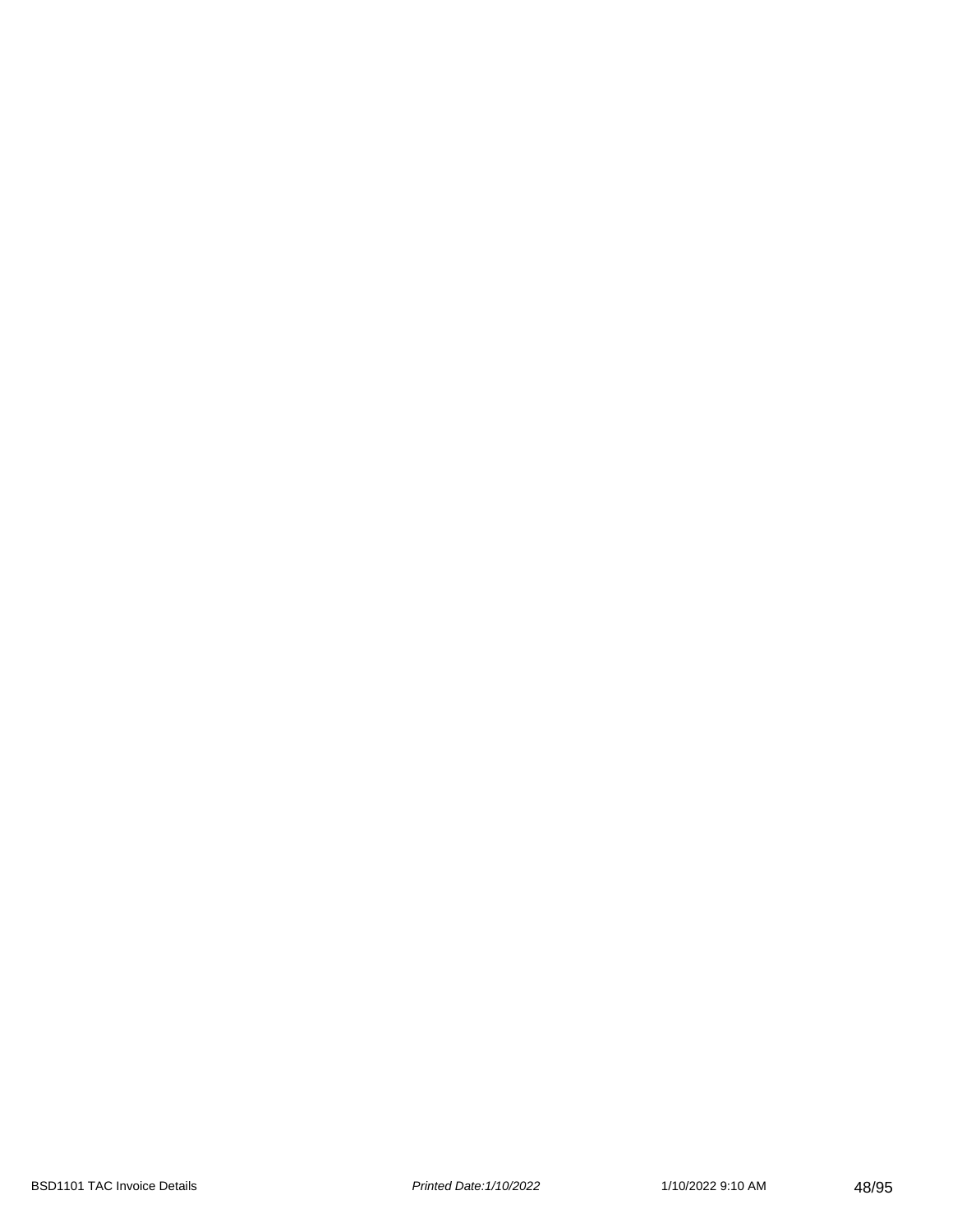

**County Live Oak - 149**

| License<br>Primary<br>Type<br>(AIMS) | Primary<br><b>Number</b><br>(AIMS) | License License<br>Type<br>(AIMS) | License<br><b>Number</b><br>(AIMS) | License<br><b>Number</b><br>(Legacy) | <b>Validation</b><br>Number/<br>Local Ref Id/<br><b>Registry Number</b> | \$ State Feel | Charge | \$ Sur-1 \$ Late | \$5%<br><b>Feel County</b><br>Refund | \$ Total<br><b>Amount</b> |
|--------------------------------------|------------------------------------|-----------------------------------|------------------------------------|--------------------------------------|-------------------------------------------------------------------------|---------------|--------|------------------|--------------------------------------|---------------------------|
|                                      |                                    | <b>BE</b>                         | 102337735                          | BE738434                             | 458Altt5o7Pe8Ra                                                         | 1.045.00      |        |                  | 55.00                                | 1,100.00                  |
|                                      |                                    |                                   | Total                              |                                      |                                                                         | 1.045.00      |        |                  | 55.00                                | 1,100.00                  |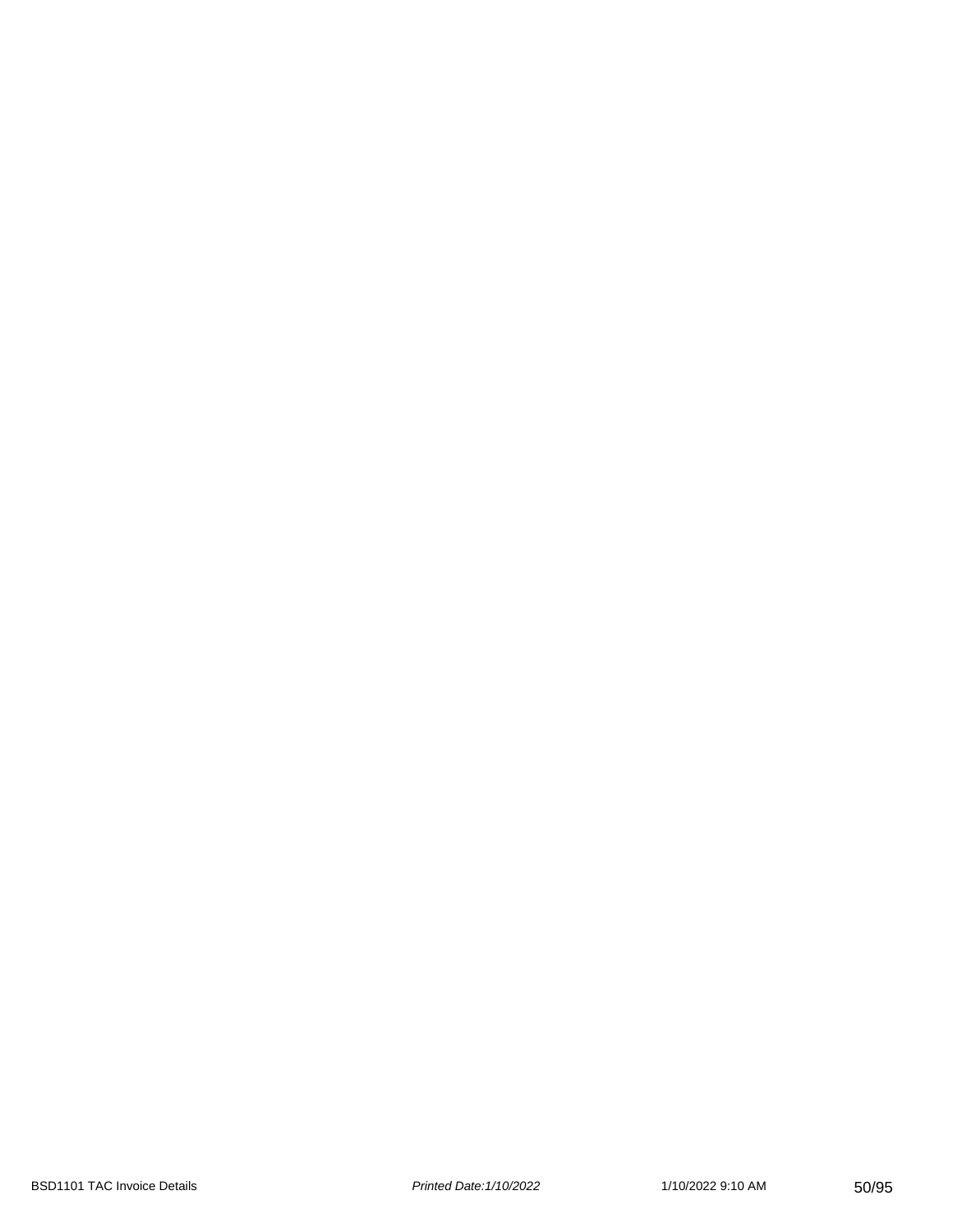

**County Marion - 158**

| License<br>Primary<br>Type<br>(AIMS) | <b>Primary</b><br>Number<br>(AIMS) | License   License  <br>Type<br>(AIMS) | License<br><b>Number</b><br>(AIMS) | License<br><b>Number</b><br>(Legacy) | <b>Validation</b><br>Number/<br>Local Ref Id/<br><b>Registry Number</b> | \$ State Feel | Charge | \$ Sur-1 \$ Late | \$5%<br><b>Feel County</b><br>Refund | \$ Total<br><b>Amount</b> |
|--------------------------------------|------------------------------------|---------------------------------------|------------------------------------|--------------------------------------|-------------------------------------------------------------------------|---------------|--------|------------------|--------------------------------------|---------------------------|
|                                      |                                    | <b>BF</b>                             | 101117960                          | BF613606                             | 458AIM7lirOYsa4                                                         | 1,045.00      |        |                  | 55.00                                | 1,100.00                  |
|                                      |                                    |                                       | Total                              |                                      |                                                                         | 1.045.00      |        |                  | 55.00                                | 1,100.00                  |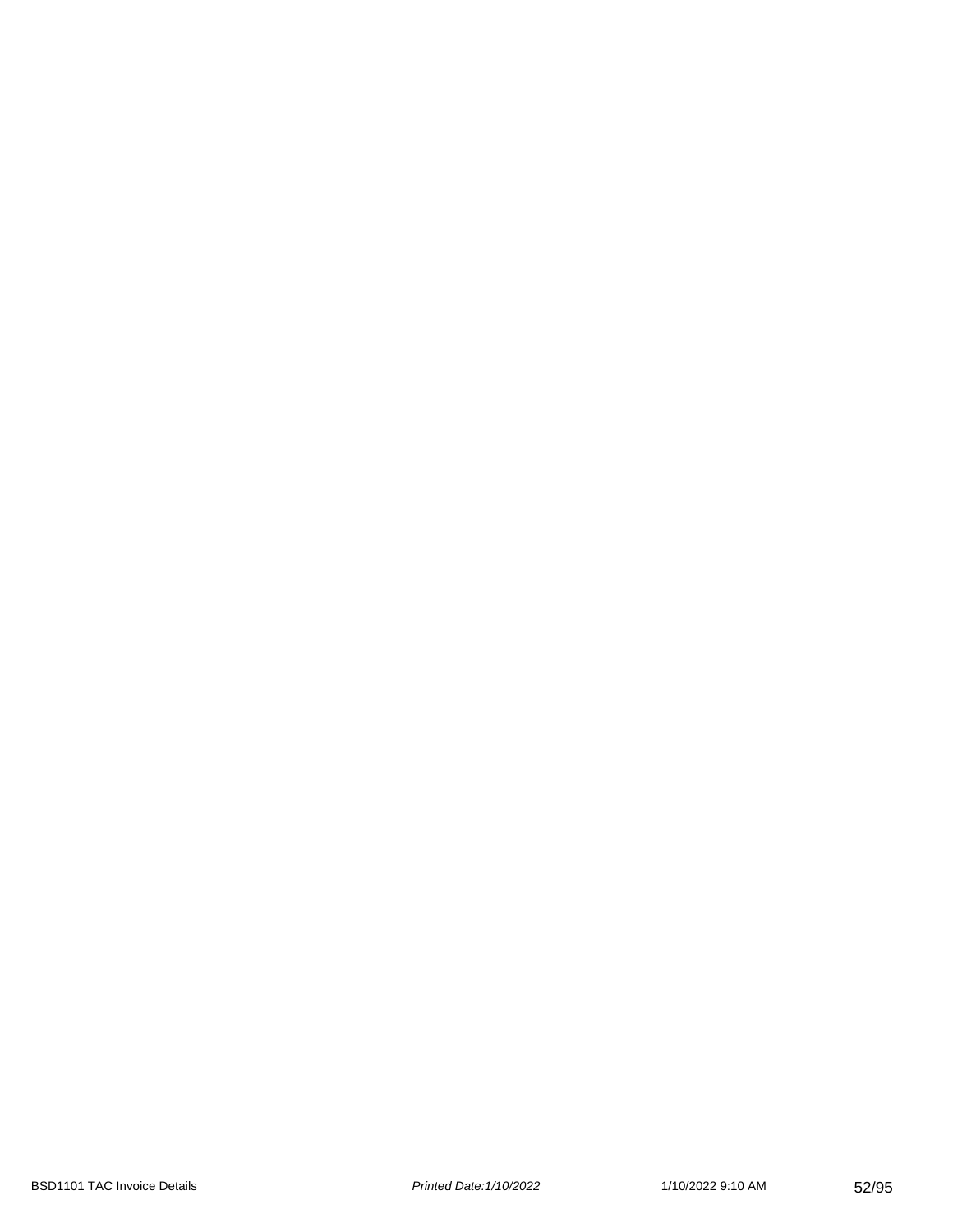

**County Mason - 160**

| License<br>Primary<br>Type<br>(AIMS) | <b>Primary</b><br><b>Number</b><br>(AIMS) | License   License  <br>Type<br>(AIMS) | License<br><b>Number</b><br>(AIMS) | License<br><b>Number</b><br>(Legacy) | <b>Validation</b><br>Number/<br>Local Ref Id/<br><b>Registry Number</b> | \$ State Feel | Charge | \$ Sur-1 \$ Late | \$5%<br><b>Feel County</b><br>Refund | \$ Total<br><b>Amount</b> |
|--------------------------------------|-------------------------------------------|---------------------------------------|------------------------------------|--------------------------------------|-------------------------------------------------------------------------|---------------|--------|------------------|--------------------------------------|---------------------------|
|                                      |                                           | <b>BF</b>                             | 100066836                          | BF261908                             | 458AlgyOJMu6usm                                                         | 1.045.00      |        |                  | 55.00                                | 1,100.00                  |
|                                      |                                           |                                       | Total                              |                                      |                                                                         | 1.045.00      |        |                  | 55.00                                | 1,100.00                  |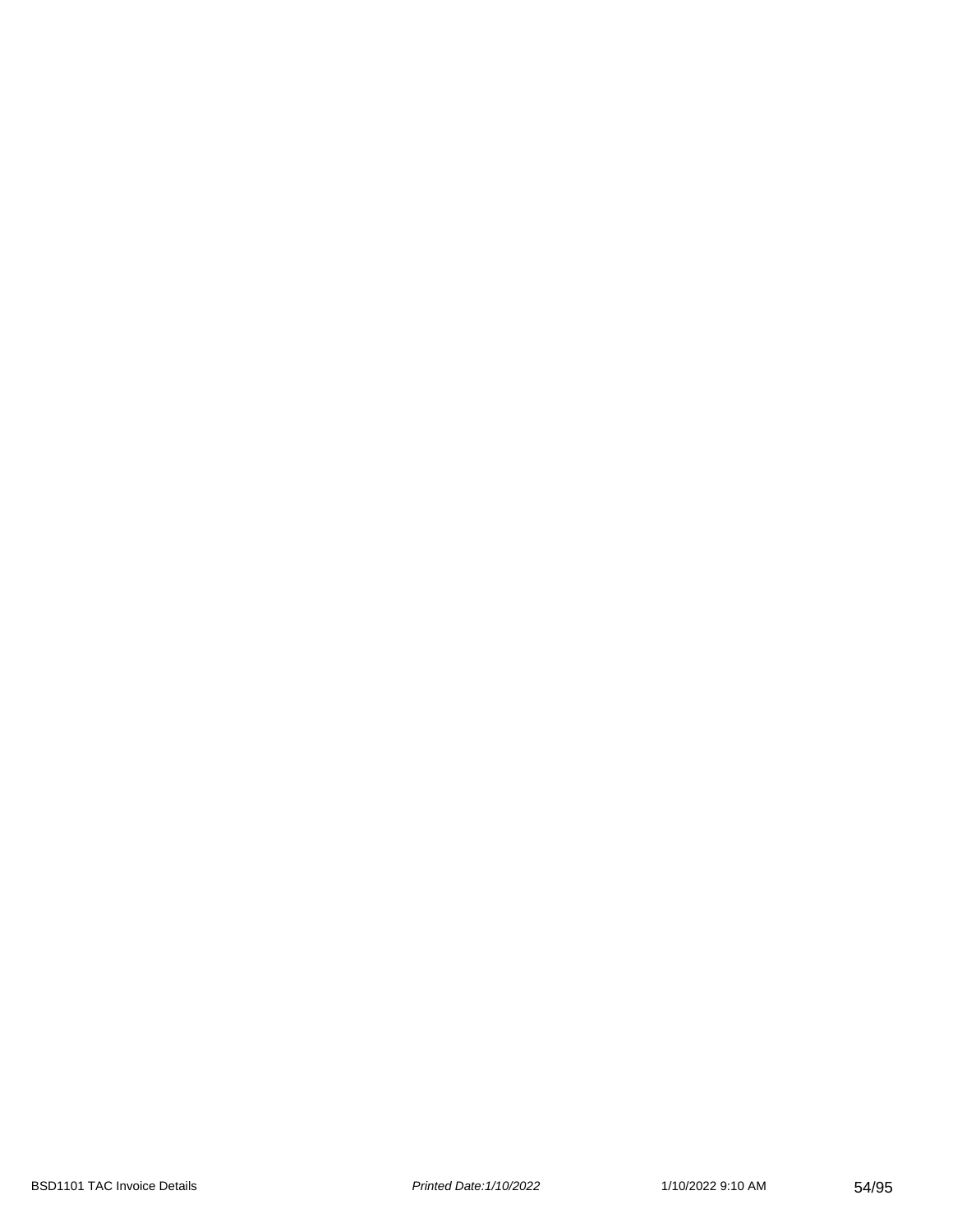

#### **TAC To Be Invoiced Details Applications Approved during December 2021 County McLennan - 155**

| License<br>Primary<br>Type<br>(AIMS) | <b>License</b><br><b>Primary</b><br><b>Number</b><br>(AIMS) | License<br><b>Type</b><br>(AIMS) | License<br><b>Number</b><br>(AIMS) | License<br><b>Number</b><br>(Legacy) | <b>Validation</b><br>Number/<br>Local Ref Id/<br><b>Registry Number</b> | \$ State Fee | \$ Sur-<br>Charge | \$ Late<br>Feel | \$5%<br>County<br>Refund | \$Total<br><b>Amount</b> |
|--------------------------------------|-------------------------------------------------------------|----------------------------------|------------------------------------|--------------------------------------|-------------------------------------------------------------------------|--------------|-------------------|-----------------|--------------------------|--------------------------|
|                                      |                                                             | <b>BF</b>                        | 100012121                          | BF464593                             | 458AIDySSopAbPc                                                         | 1,045.00     |                   |                 | 55.00                    | 1,100.00                 |
|                                      |                                                             | <b>BE</b>                        | 101116068                          | BE611435                             | 458AIE2kbaxC6Gx                                                         | 1,045.00     |                   |                 | 55.00                    | 1,100.00                 |
|                                      |                                                             | <b>BE</b>                        | 101296375                          | BE648685                             | 458Algd3uJ3EscA                                                         | 1,045.00     |                   |                 | 55.00                    | 1,100.00                 |
|                                      |                                                             | <b>BE</b>                        | 200041555                          |                                      | 458AIJccYL9cCG0                                                         | 1,045.00     |                   |                 | 55.00                    | 1,100.00                 |
|                                      |                                                             | <b>BE</b>                        | 100082104                          | BE238768                             | 458AILbcVx085Ur                                                         | 1,100.00     |                   |                 | 55.00                    | 1,155.00                 |
|                                      |                                                             | <b>BE</b>                        | 102043225                          | BE711506                             | 458AINZH6U8v0ne                                                         | 1,045.00     |                   |                 | 55.00                    | 1,100.00                 |
|                                      |                                                             | <b>BW</b>                        | 105455363                          | BW999773                             | 458AIOY35ZaFg8e                                                         | 2,850.00     |                   |                 | 150.00                   | 3,000.00                 |
| <b>BW</b>                            | 105455363                                                   | <b>SD</b>                        | 150000278                          | BW999773                             | 458AIOY35ZaFg8e                                                         | 1,140.00     |                   |                 | 60.00                    | 1,200.00                 |
|                                      |                                                             | <b>BE</b>                        | 100098353                          | BE190195                             | 458Alp2Zpt3jPop                                                         | 1,045.00     |                   |                 | 55.00                    | 1,100.00                 |
|                                      |                                                             | <b>BF</b>                        | 100034875                          | BF547659                             | 458AltYKauwWs7f                                                         | 1,045.00     |                   |                 | 55.00                    | 1,100.00                 |
|                                      |                                                             | <b>BE</b>                        | 200037638                          |                                      | 458AIVFA32I9yHo                                                         | 1,100.00     |                   |                 | 55.00                    | 1,155.00                 |
|                                      |                                                             | <b>BE</b>                        | 105503442                          | BE1001730                            | 458AlxRZFaZLTBi                                                         | 1,045.00     |                   |                 | 55.00                    | 1,100.00                 |
|                                      |                                                             |                                  | <b>Total</b>                       |                                      |                                                                         | 14,550.00    |                   |                 | 760.00                   | 15,310.00                |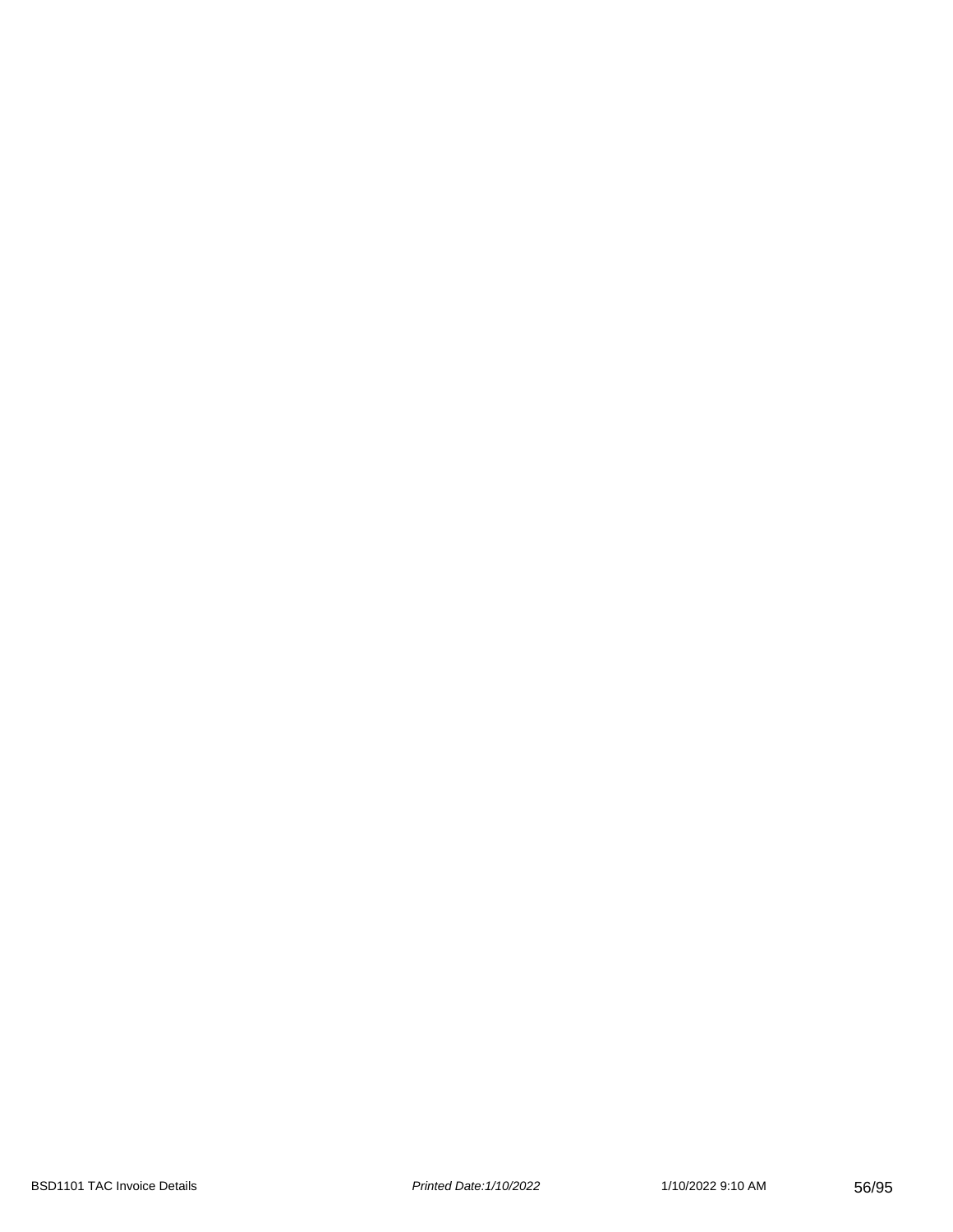

**County Midland - 165**

| License<br><b>Primary</b><br>Type<br>(AIMS) | <b>Primary</b><br><b>Number</b><br>(AIMS)I | <b>License   License</b><br>Type<br>(AIMS) | License<br><b>Number</b><br>(AIMS) | License<br><b>Number</b><br>(Legacy) | <b>Validation</b><br>Number/<br>Local Ref Id/<br><b>Registry Number</b> | \$ State Feel | Charge | \$ Sur-1 \$ Late | \$5%<br><b>Feel County</b><br>Refund | \$ Total<br><b>Amount</b> |
|---------------------------------------------|--------------------------------------------|--------------------------------------------|------------------------------------|--------------------------------------|-------------------------------------------------------------------------|---------------|--------|------------------|--------------------------------------|---------------------------|
|                                             |                                            | <b>BF</b>                                  | 102233113                          | BF731328                             | 458AlrwdXtmjLsr                                                         | 1.045.00      |        |                  | 55.00                                | 1,100.00                  |
|                                             |                                            |                                            | Total                              |                                      |                                                                         | 1.045.00      |        |                  | 55.00                                | 1,100.00                  |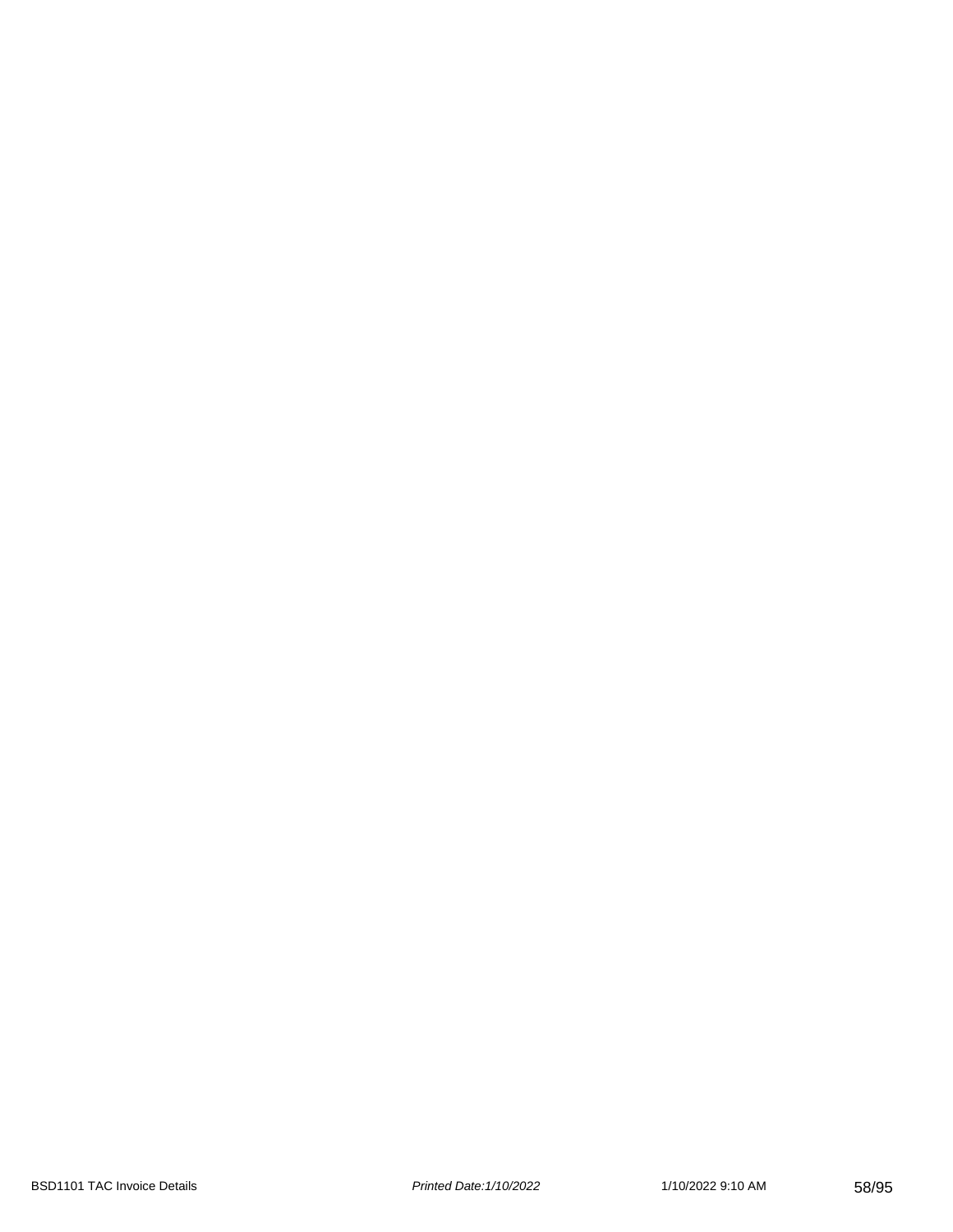

# **TAC To Be Invoiced Details Applications Approved during December 2021**

**County Milam - 166**

| License<br>Primary<br>Type<br>(AIMS) | <b>Primary</b><br><b>Number</b><br>(AIMS) | Licensel License I<br>Type<br>(AIMS) | Licensel<br><b>Number</b><br>(AIMS) | License<br><b>Number</b><br>(Legacy) | <b>Validation</b><br>Number/<br>Local Ref Id/<br><b>Registry Number</b> | \$ State Feel | Charge | \$ Sur-   \$ Late<br>Feel | \$5%<br>County<br>Refund | \$Total<br><b>Amount</b> |
|--------------------------------------|-------------------------------------------|--------------------------------------|-------------------------------------|--------------------------------------|-------------------------------------------------------------------------|---------------|--------|---------------------------|--------------------------|--------------------------|
|                                      |                                           | <b>BE</b>                            | 101128099                           | BE617231                             | 458AI3tkIRBFJLm                                                         | 1.045.00      |        |                           | 55.00                    | 1,100.00                 |
|                                      |                                           | <b>BE</b>                            | 101130000                           | BE616919                             | 458AlmTvwtK7XD8                                                         | 1.045.00      |        |                           | 55.00                    | 1,100.00                 |
|                                      |                                           |                                      | Total                               |                                      |                                                                         | 2,090.00      |        |                           | 110.00                   | 2,200.00                 |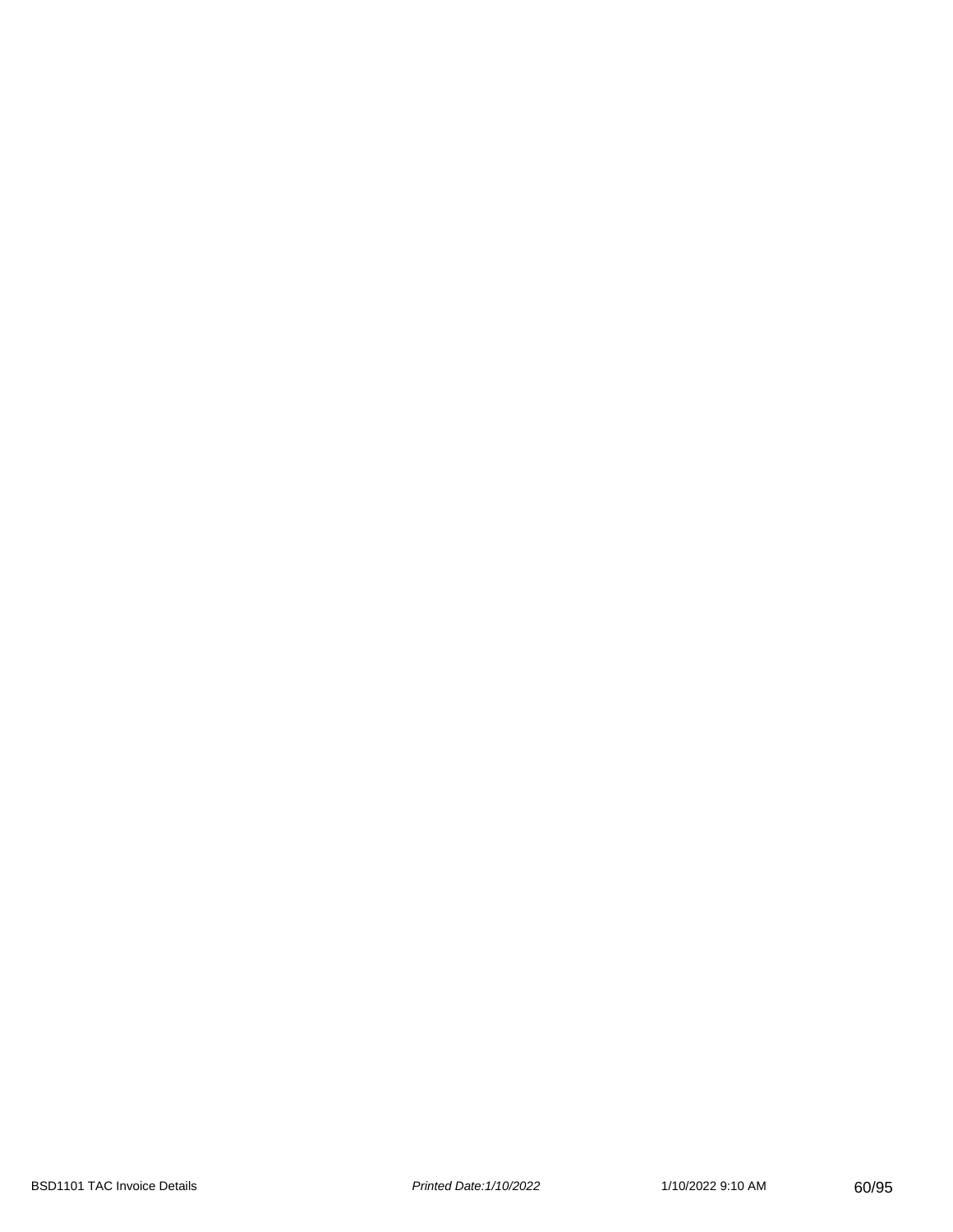

# **TAC To Be Invoiced Details Applications Approved during December 2021**

**County Montgomery - 170**

| License<br>Primary<br>Type<br>(AIMS) | <b>Primary</b><br><b>Number</b><br>(AIMS) | License   License  <br>Type<br>(AIMS) | License!<br><b>Number</b><br>(AIMS) | License<br><b>Number</b><br>(Legacy) | Validation<br>Number/<br>Local Ref Id/<br><b>Registry Number</b> | \$ State Fee | <b>Charge</b> | \$ Sur-   \$ Late<br>Feel | \$5%<br>County<br>Refund | \$Total<br><b>Amount</b> |
|--------------------------------------|-------------------------------------------|---------------------------------------|-------------------------------------|--------------------------------------|------------------------------------------------------------------|--------------|---------------|---------------------------|--------------------------|--------------------------|
|                                      |                                           | <b>BE</b>                             | 100054791                           | BE259651                             | 458AI6G6zBk4t6j                                                  | 1,045.00     |               |                           | 55.00                    | 1,100.00                 |
|                                      |                                           | <b>BE</b>                             | 200041247                           |                                      | 458AIJ2KzpnxtLE                                                  | 1,045.00     |               |                           | 55.00                    | 1,100.00                 |
|                                      |                                           | <b>BF</b>                             | 100072814                           | BF444039                             | 458AltgWlrgvO5I                                                  | 1,045.00     |               |                           | 55.00                    | 1,100.00                 |
| Total                                |                                           |                                       |                                     |                                      |                                                                  |              |               |                           | 165.00                   | 3,300.00                 |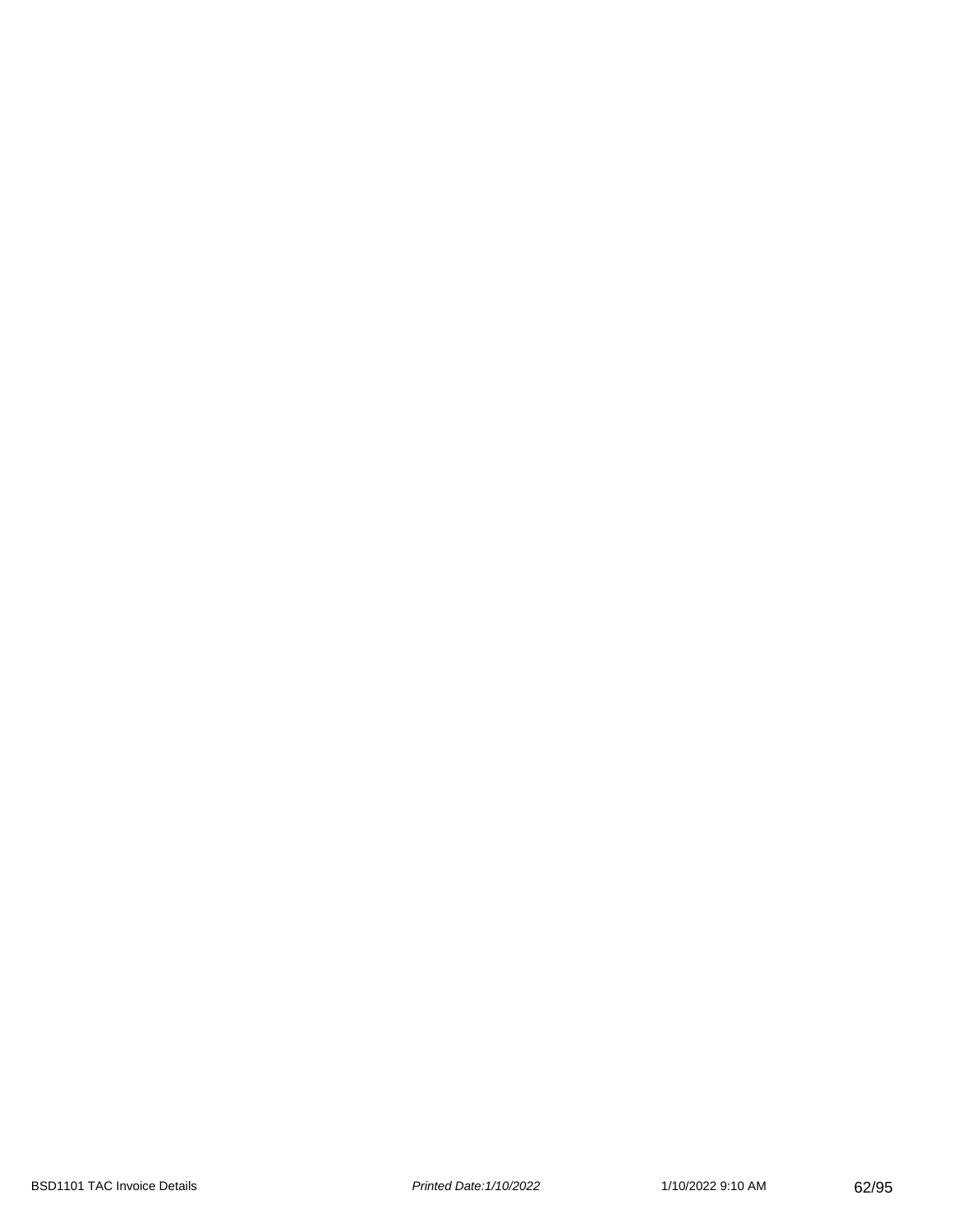

# **TAC To Be Invoiced Details Applications Approved during December 2021**

**County Palo Pinto - 182**

| License<br><b>Primary</b><br>Type<br>(AIMS) | <b>Primary</b><br><b>Number</b><br>(AIMS) | Licensel License I<br>Type<br>(AIMS) | License!<br>Number<br>(AIMS) | License<br><b>Number</b><br>(Legacy) | Validation<br>Number/<br>Local Ref Id/<br><b>Registry Number</b> | \$ State Fee | <b>Charge</b> | \$ Sur-   \$ Late<br>Feel | \$5%<br>County<br>Refund | \$Total<br>Amount |
|---------------------------------------------|-------------------------------------------|--------------------------------------|------------------------------|--------------------------------------|------------------------------------------------------------------|--------------|---------------|---------------------------|--------------------------|-------------------|
|                                             |                                           | <b>BF</b>                            | 101604303                    | BF682534                             | 458AlfgZSQ7Ngzx                                                  | 1,045.00     |               |                           | 55.00                    | 1,100.00          |
|                                             |                                           | <b>BF</b>                            | 200041762                    |                                      | 458AIPjGkDURIGq                                                  | 1,045.00     |               |                           | 55.00                    | 1,100.00          |
|                                             |                                           | <b>BF</b>                            | 100105246                    | BF302368                             | 458AIWpZE0ipVDi                                                  | 1.045.00     |               |                           | 55.00                    | 1,100.00          |
| Total                                       |                                           |                                      |                              |                                      |                                                                  |              |               |                           | 165.00                   | 3,300.00          |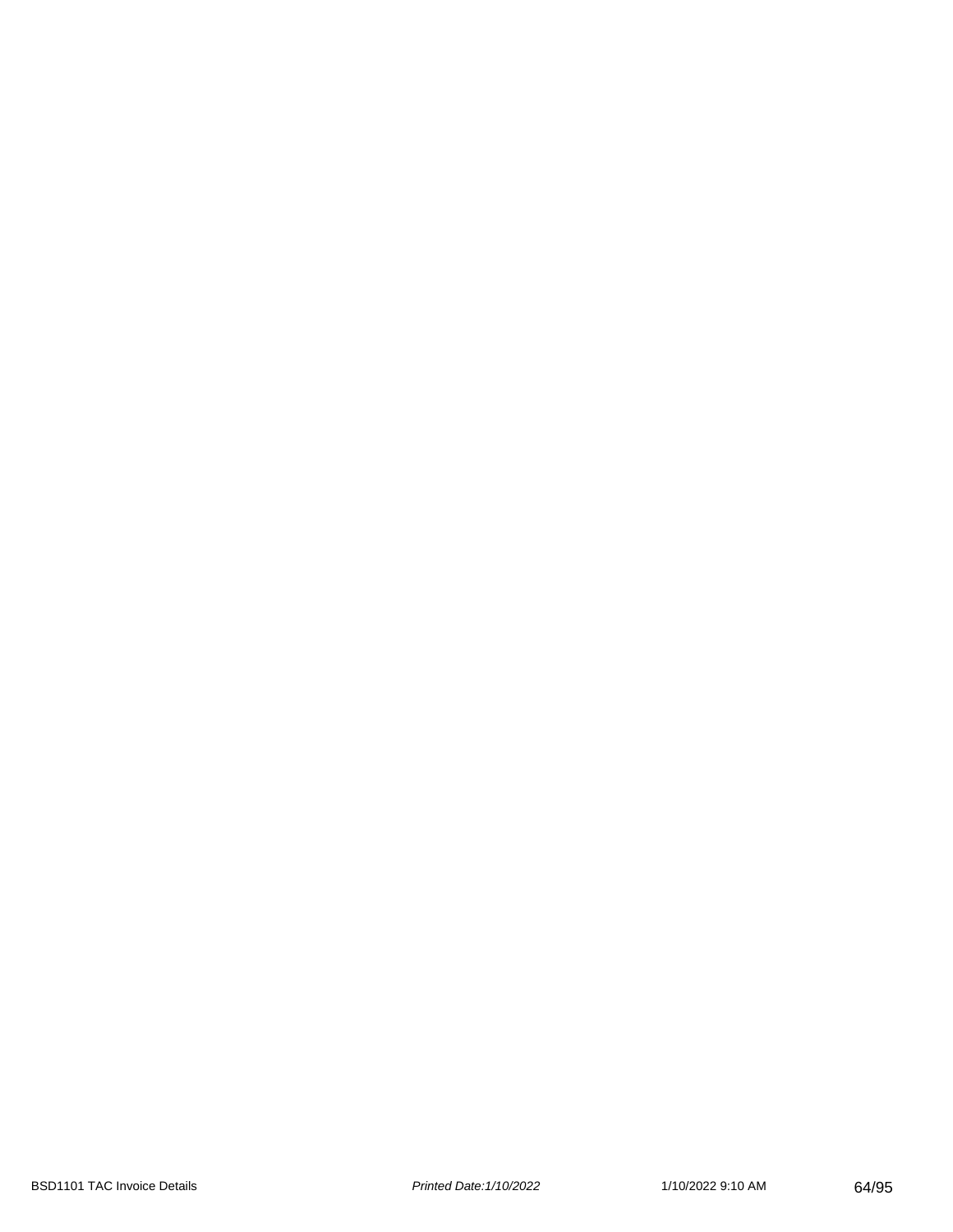

**County Randall - 191**

| License<br><b>Primary</b><br>Type<br>(AIMS) | <b>Primary</b><br><b>Number</b><br>(AIMS)I | <b>License   License</b><br>Type<br>(AIMS) | License<br><b>Number</b><br>(AIMS) | License<br><b>Number</b><br>(Legacy) | <b>Validation</b><br>Number/<br>Local Ref Id/<br><b>Registry Number</b> | \$ State Feel | Charge   | \$ Sur-1 \$ Late | \$5%<br><b>Feel County</b><br>Refund | \$ Total<br><b>Amount</b> |
|---------------------------------------------|--------------------------------------------|--------------------------------------------|------------------------------------|--------------------------------------|-------------------------------------------------------------------------|---------------|----------|------------------|--------------------------------------|---------------------------|
|                                             |                                            | <b>BE</b>                                  | 105463505                          | BE999932                             | 458AIAqSbQiGCRQ                                                         | 1.045.00      |          |                  | 55.00                                | 1,100.00                  |
| Total                                       |                                            |                                            |                                    |                                      |                                                                         |               | 1.045.00 |                  | 55.00                                | 1,100.00                  |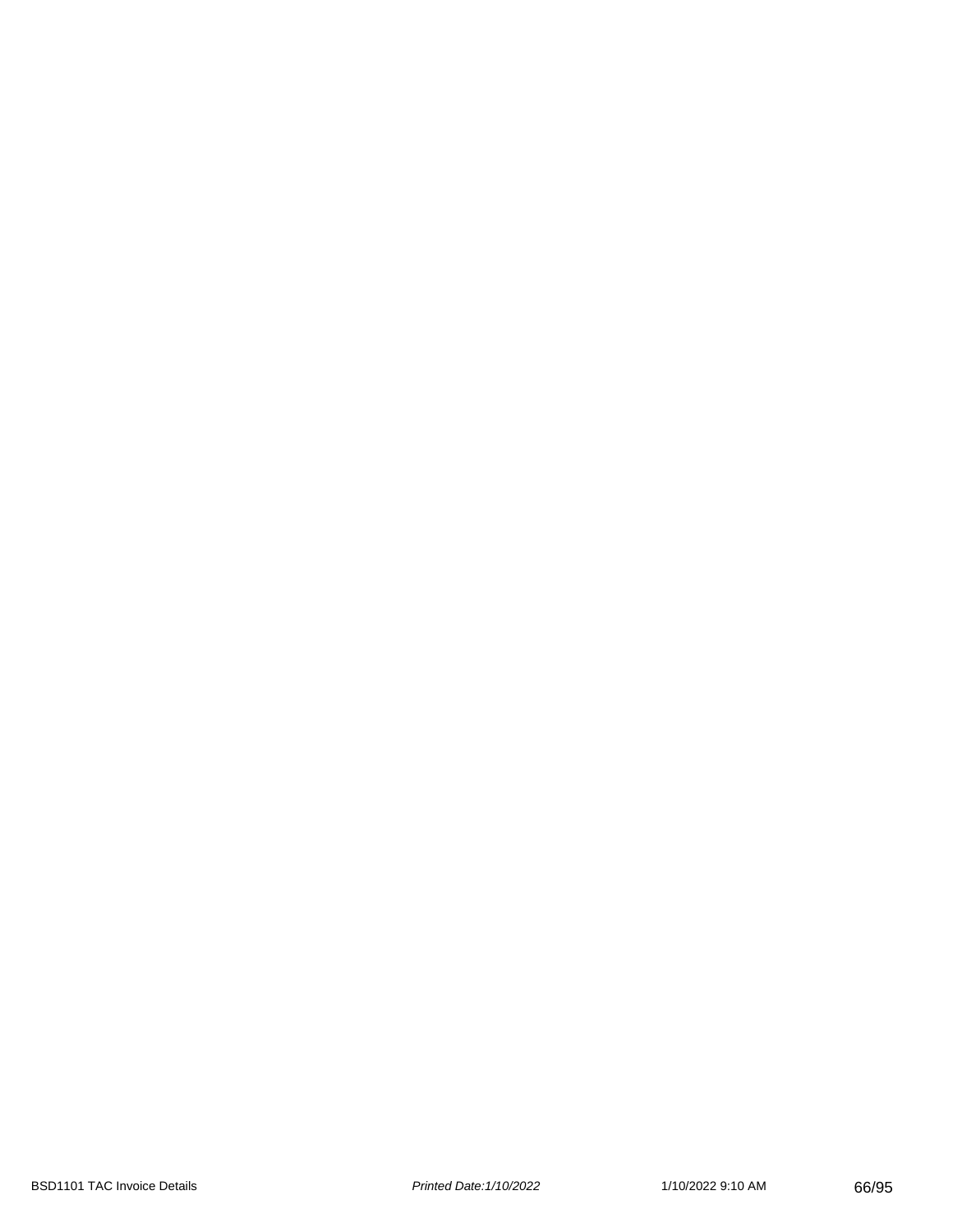

**County Smith - 212**

| License<br>Primary<br>Type<br>(AIMS) | <b>Primary</b><br>Number<br>(AIMS) | License   License  <br>Type<br>(AIMS) | License<br><b>Number</b><br>(AIMS) | License<br><b>Number</b><br>(Legacy) | Validation<br>Number/<br>Local Ref Id/<br><b>Registry Number</b> | \$ State Feel | Charge   | \$ Sur-1 \$ Late | \$5%<br><b>Feel County</b><br>Refund | \$ Total<br><b>Amount</b> |
|--------------------------------------|------------------------------------|---------------------------------------|------------------------------------|--------------------------------------|------------------------------------------------------------------|---------------|----------|------------------|--------------------------------------|---------------------------|
|                                      |                                    | <b>BE</b>                             | 200045977                          |                                      | 458AITclCcCFony                                                  | 1.045.00      |          |                  | 55.00                                | 1,100.00                  |
| Total                                |                                    |                                       |                                    |                                      |                                                                  |               | 1.045.00 |                  | 55.00                                | 1,100.00                  |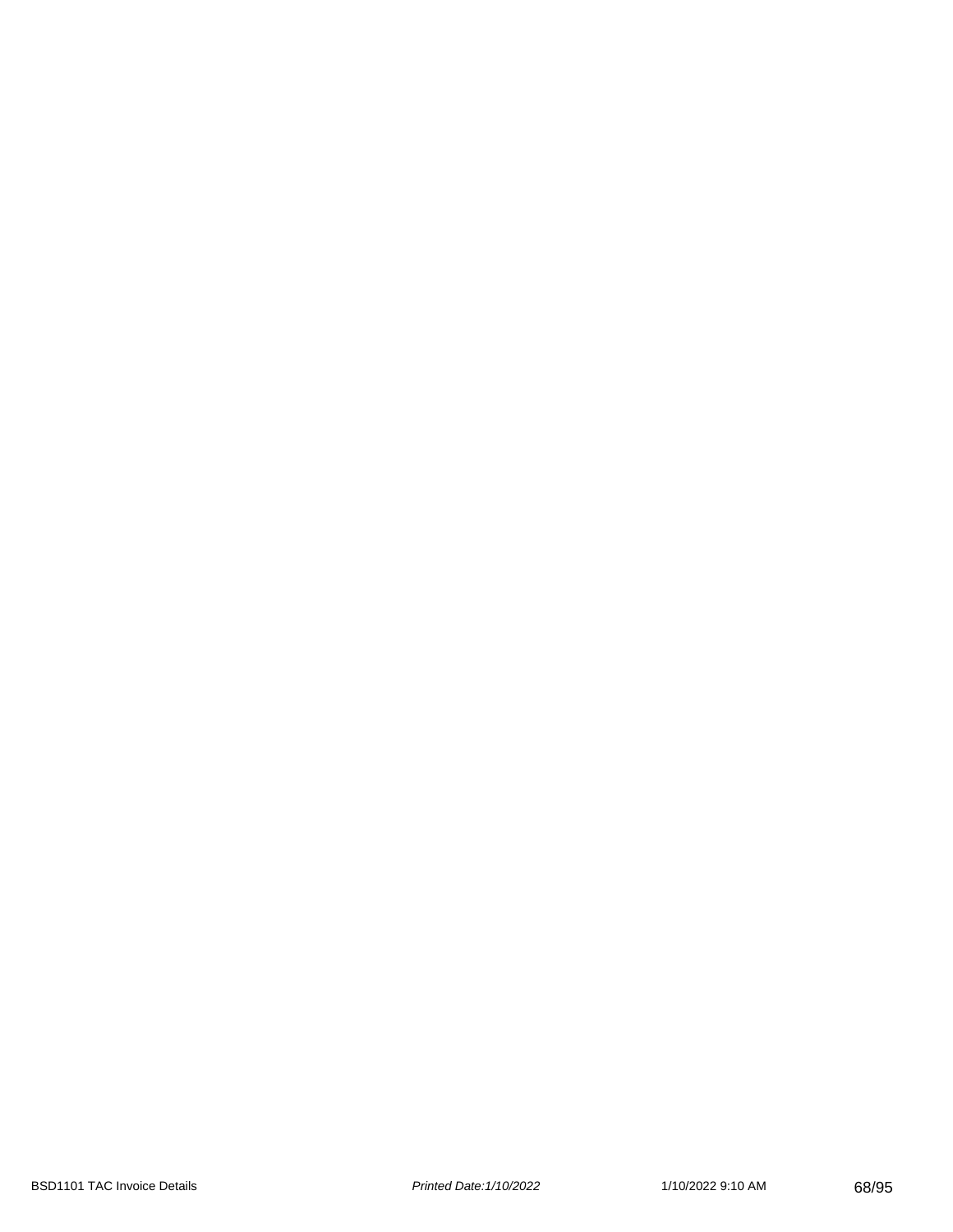

**County Starr - 214**

| License<br>Primary<br>Type<br>(AIMS) | <b>Primary</b><br>Number<br>(AIMS) | License   License  <br>Type<br>(AIMS) | License<br><b>Number</b><br>(AIMS) | License<br><b>Number</b><br>(Legacy) | <b>Validation</b><br>Number/<br>Local Ref Id/<br><b>Registry Number</b> | \$ State Feel | Charge | \$ Sur-1 \$ Late | \$5%<br><b>Feel County</b><br>Refund | \$ Total<br><b>Amount</b> |
|--------------------------------------|------------------------------------|---------------------------------------|------------------------------------|--------------------------------------|-------------------------------------------------------------------------|---------------|--------|------------------|--------------------------------------|---------------------------|
|                                      |                                    | <b>BF</b>                             | 100058644                          | BF524317                             | 458AlzsDAQRam3I                                                         | 1.045.00      |        |                  | 55.00                                | 1,100.00                  |
| Total                                |                                    |                                       |                                    |                                      |                                                                         | 1.045.00      |        |                  | 55.00                                | 1,100.00                  |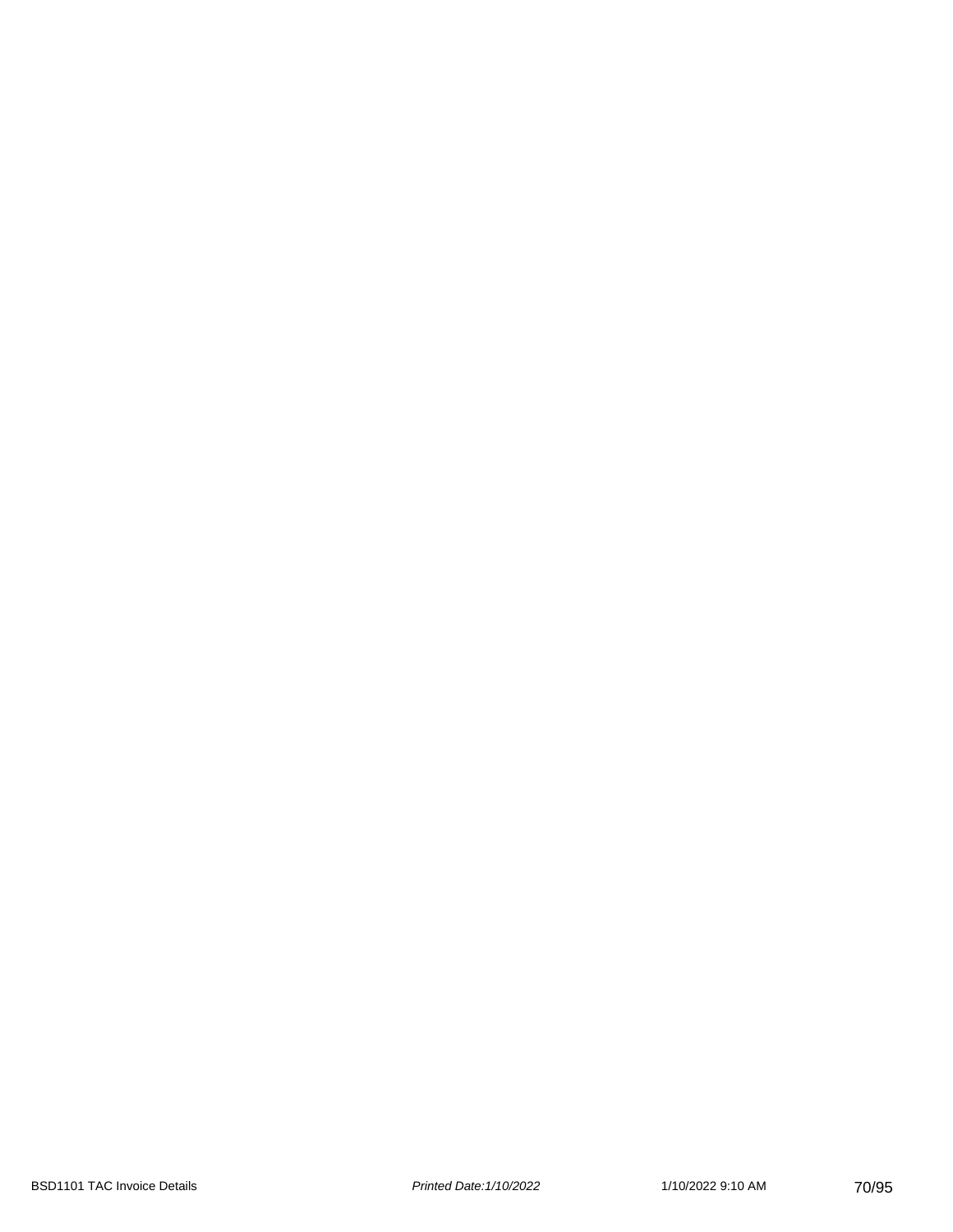

### **TAC To Be Invoiced Details Applications Approved during December 2021 County Tarrant - 220**

| License<br>Primary<br>Type<br>(AIMS) | <b>Primary</b><br>Number <br>(AIMS) | Licensel License l<br>Type<br>(AIMS) | License!<br><b>Number</b><br>(AIMS) | License<br><b>Number</b><br>(Legacy) | Validation<br>Number/<br>Local Ref Id/<br><b>Registry Number</b> | \$ State Feel | <b>Charge</b> | \$ Sur-1 \$ Late<br>Feel | \$5%<br>County<br>Refund | \$ Total<br><b>Amount</b> |
|--------------------------------------|-------------------------------------|--------------------------------------|-------------------------------------|--------------------------------------|------------------------------------------------------------------|---------------|---------------|--------------------------|--------------------------|---------------------------|
|                                      |                                     | <b>BE</b>                            | 100097535                           | BE482565                             | 458AlabUnvmxCOZ                                                  | 1,045.00      |               |                          | 55.00                    | 1,100.00                  |
|                                      |                                     | <b>BE</b>                            | 100060453                           | BE571522                             | 458AIfTGNHHyZjP                                                  | 1.045.00      |               |                          | 55.00                    | 1,100.00                  |
|                                      |                                     | <b>BE</b>                            | 100116156                           | BE278454                             | 458AlosK9tGZrDt                                                  | 1.045.00      |               |                          | 55.00                    | 1,100.00                  |
| Total                                |                                     |                                      |                                     |                                      |                                                                  |               |               |                          | 165.00                   | 3,300.00                  |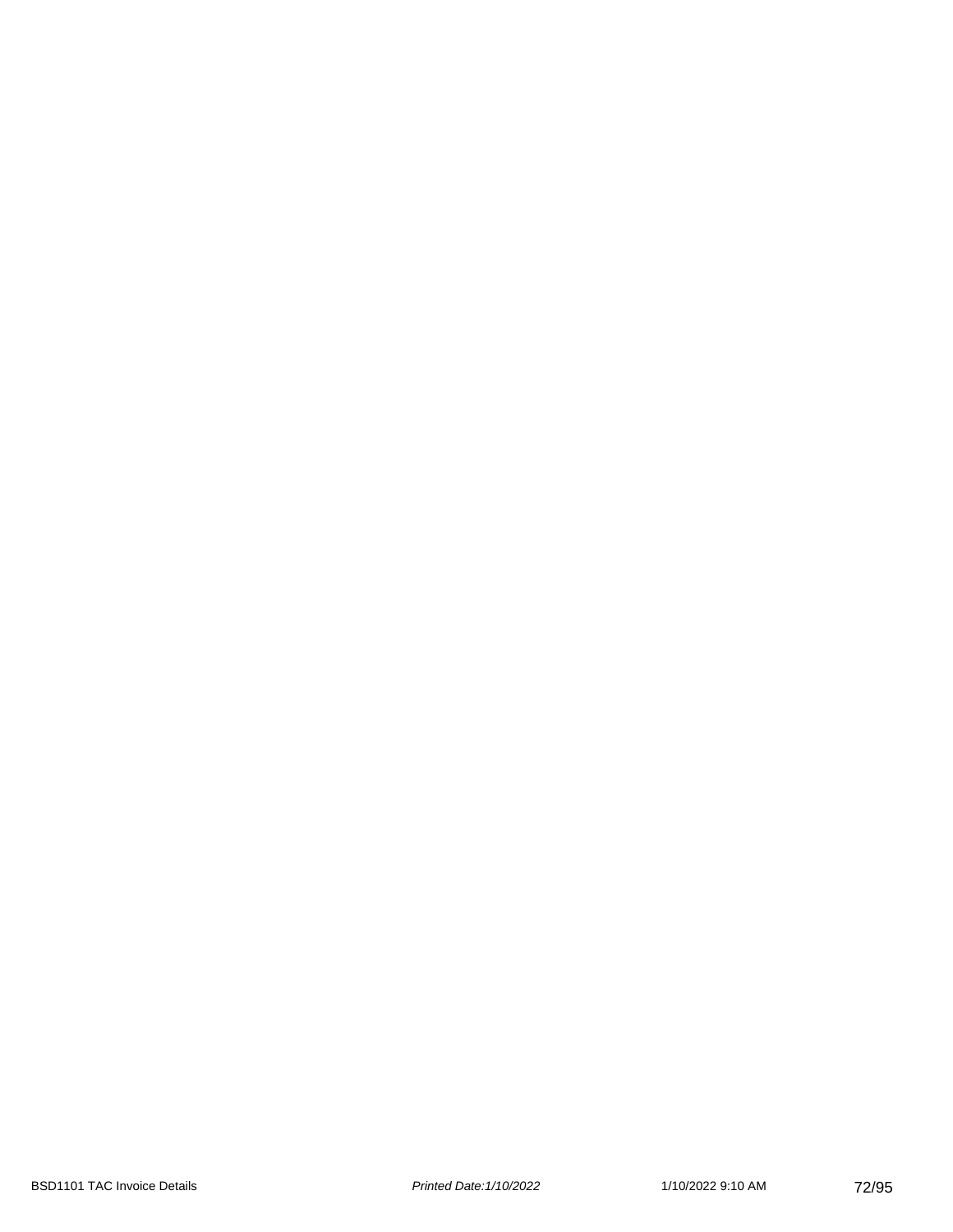

**County Tom Green - 226**

| License<br>Primary<br>Type<br>(AIMS) | <b>Primary</b><br>Number<br>(AIMS) | License   License  <br>Type<br>(AIMS) | License<br><b>Numberl</b><br>(AIMS) | License<br><b>Number</b><br>(Legacy) | <b>Validation</b><br>Number/<br>Local Ref Id/<br><b>Registry Number</b> | \$ State Feel | <b>Charge</b> | \$ Sur-  \$ Late | \$5%<br><b>Feel County</b><br>Refund | \$ Total<br>Amount |
|--------------------------------------|------------------------------------|---------------------------------------|-------------------------------------|--------------------------------------|-------------------------------------------------------------------------|---------------|---------------|------------------|--------------------------------------|--------------------|
|                                      |                                    | <b>BE</b>                             | 100026677                           | BE569726                             | 458AIODMogGQLH                                                          | 1.045.00      |               |                  | 55.00                                | 1,100.00           |
|                                      |                                    | <b>BE</b>                             | 100056325                           | BE507443                             | 458AltnvOJy6K62                                                         | 1,045.00      |               |                  | 55.00                                | 1,100.00           |
|                                      |                                    |                                       | Total                               |                                      |                                                                         | 2,090.00      |               |                  | 110.00                               | 2,200.00           |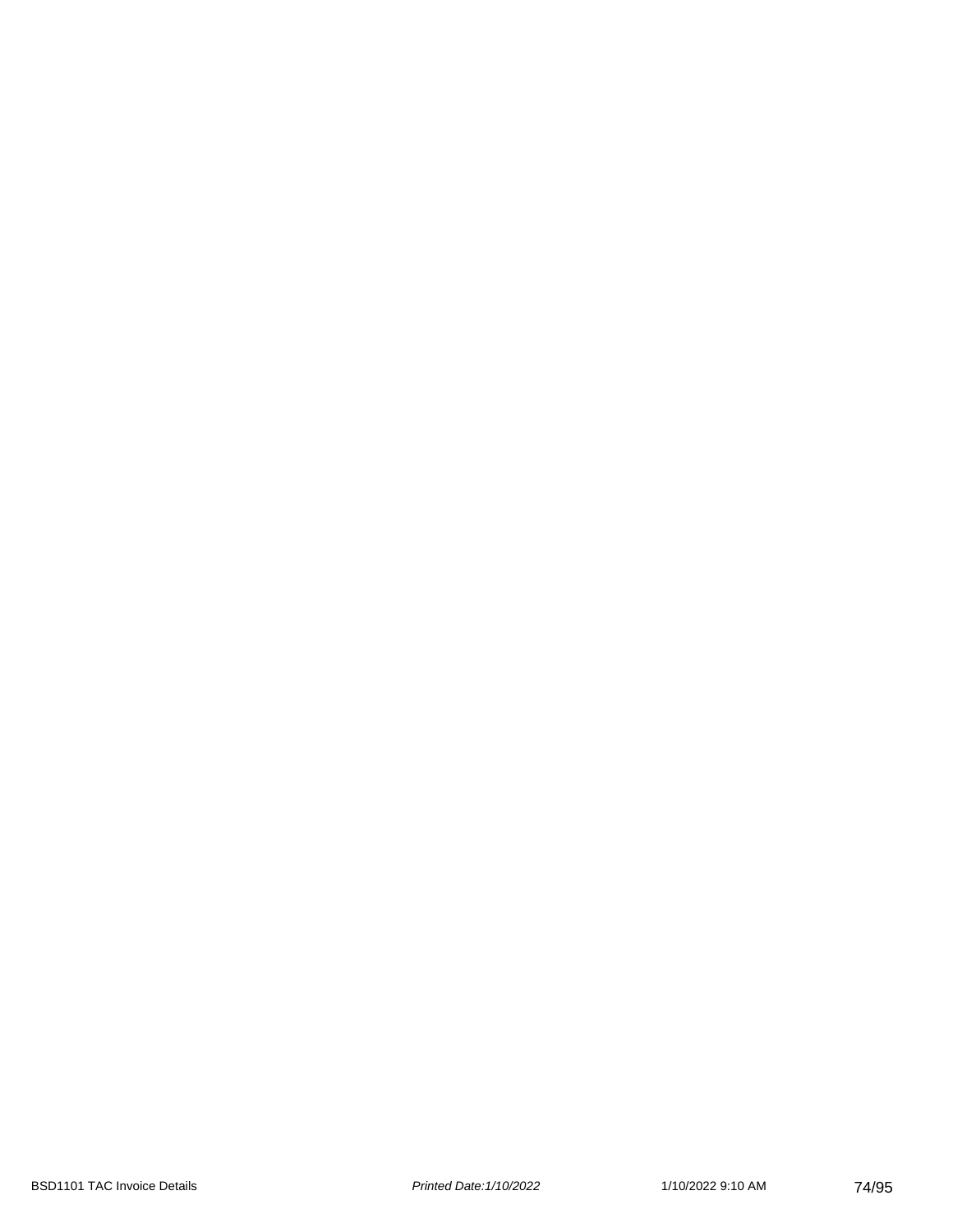

**County Travis - 227**

| License<br>Primary<br><b>Type</b><br>(AIMS) | <b>Primary</b><br><b>Number</b><br>(AIMS) | <b>License   License</b><br><b>Type</b><br>(AIMS) | Licensel<br><b>Number</b><br>(AIMS) | License<br><b>Number</b><br>(Legacy) | Validation<br>Number/<br>Local Ref Id/<br><b>Registry Number</b> | \$ State Fee | \$ Sur-<br>Charge | \$ Late<br>Feel | \$5%<br>County<br>Refund | \$ Total<br>Amount |
|---------------------------------------------|-------------------------------------------|---------------------------------------------------|-------------------------------------|--------------------------------------|------------------------------------------------------------------|--------------|-------------------|-----------------|--------------------------|--------------------|
|                                             |                                           | <b>BW</b>                                         | 104613537                           | BW931093                             | 458AI1ICfRIddCp                                                  | 2,850.00     |                   |                 | 150.00                   | 3,000.00           |
| <b>BW</b>                                   | 104613537                                 | <b>SD</b>                                         | 150000757                           | BW931093                             | 458AI1ICfRIddCp                                                  | 1,140.00     |                   |                 | 60.00                    | 1,200.00           |
|                                             |                                           | <b>BW</b>                                         | 100211847                           | BW564365                             | 458Algjjfdpxv7J                                                  | 3,000.00     |                   |                 | 150.00                   | 3,150.00           |
|                                             |                                           | <b>BW</b>                                         | 106643998                           | BW1085790                            | 458AIJZdGRG9Sw5                                                  | 2,850.00     |                   |                 | 150.00                   | 3,000.00           |
| <b>BG</b>                                   | 106890210                                 | <b>BP</b>                                         | 200046477                           |                                      | 458Aljzim2NBpsS                                                  | 1,045.00     |                   |                 | 55.00                    | 1,100.00           |
|                                             |                                           | <b>BE</b>                                         | 106444809                           | BE1071442                            | 458AILgUUQYPMM                                                   | 1,045.00     |                   |                 | 55.00                    | 1,100.00           |
| <b>BW</b>                                   | 107142563                                 | SD                                                | 200042141                           |                                      | 458AIONTrRT5pDA                                                  | 1,140.00     |                   |                 | 60.00                    | 1,200.00           |
| <b>BG</b>                                   | 106337851                                 | <b>BP</b>                                         | 150000121                           | BG1067537                            | 458AIRr6akmuxGH                                                  | 1,045.00     |                   |                 | 55.00                    | 1,100.00           |
|                                             |                                           |                                                   | Total                               |                                      |                                                                  | 14,115.00    |                   |                 | 735.00                   | 14,850.00          |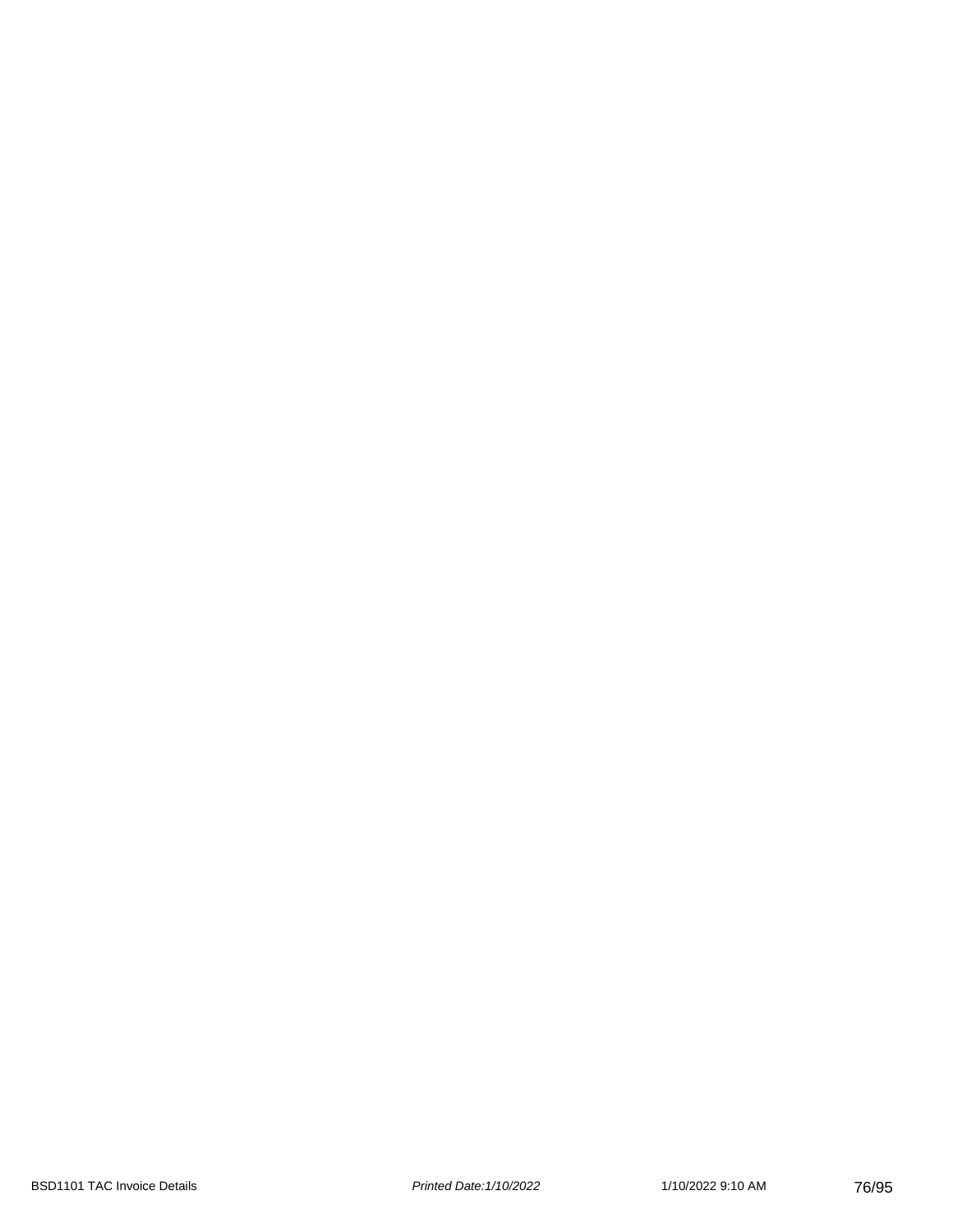

**County Trinity - 228**

| License<br>Primary<br>Type<br>(AIMS) | <b>Primary</b><br><b>Number</b><br>(AIMS) | License   License  <br>Type<br>(AIMS) | License<br><b>Number</b><br>(AIMS) | License<br><b>Number</b><br>(Legacy) | <b>Validation</b><br>Number/<br>Local Ref Id/<br><b>Registry Number</b> | \$ State Feel | Charge | \$ Sur-1 \$ Late | \$5%<br><b>Feel County</b><br>Refund | \$ Total<br>Amount |
|--------------------------------------|-------------------------------------------|---------------------------------------|------------------------------------|--------------------------------------|-------------------------------------------------------------------------|---------------|--------|------------------|--------------------------------------|--------------------|
|                                      |                                           | <b>BF</b>                             | 100073918                          | BF503725                             | 458AITcgs6MvR18                                                         | 1.045.00      |        |                  | 55.00                                | 1,100.00           |
|                                      |                                           |                                       | Total                              |                                      |                                                                         | 1.045.00      |        |                  | 55.00                                | 1,100.00           |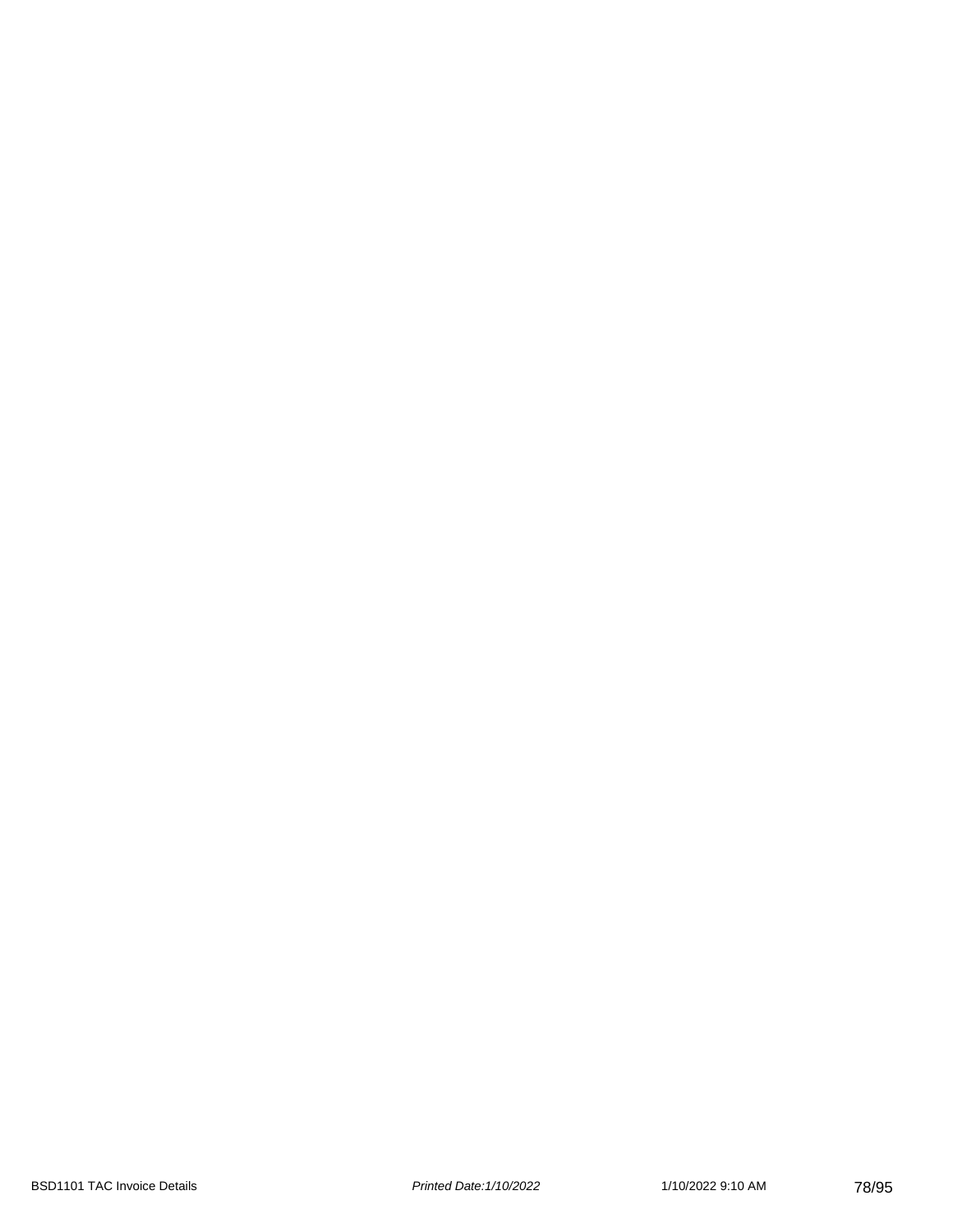

**County Val Verde - 233**

| License<br>Primary<br>Type<br>(AIMS) | <b>Primary</b><br>Number<br>(AIMS) | License License<br>Type<br>(AIMS) | License<br><b>Number</b><br>(AIMS) | License<br><b>Number</b><br>(Legacy) | <b>Validation</b><br>Number/<br>Local Ref Id/<br><b>Registry Number</b> | \$ State Fee | Charge | \$ Sur-1 \$ Late | \$5%<br><b>Feel County</b><br>Refund | \$ Total<br><b>Amount</b> |
|--------------------------------------|------------------------------------|-----------------------------------|------------------------------------|--------------------------------------|-------------------------------------------------------------------------|--------------|--------|------------------|--------------------------------------|---------------------------|
|                                      |                                    | <b>BE</b>                         | 200035936                          |                                      | 458AI8ddGmdHRvf                                                         | 1.100.00     |        |                  | 55.00                                | 1,155.00                  |
|                                      |                                    |                                   | Total                              |                                      |                                                                         | 1.100.00     |        |                  | 55.00                                | 1,155.00                  |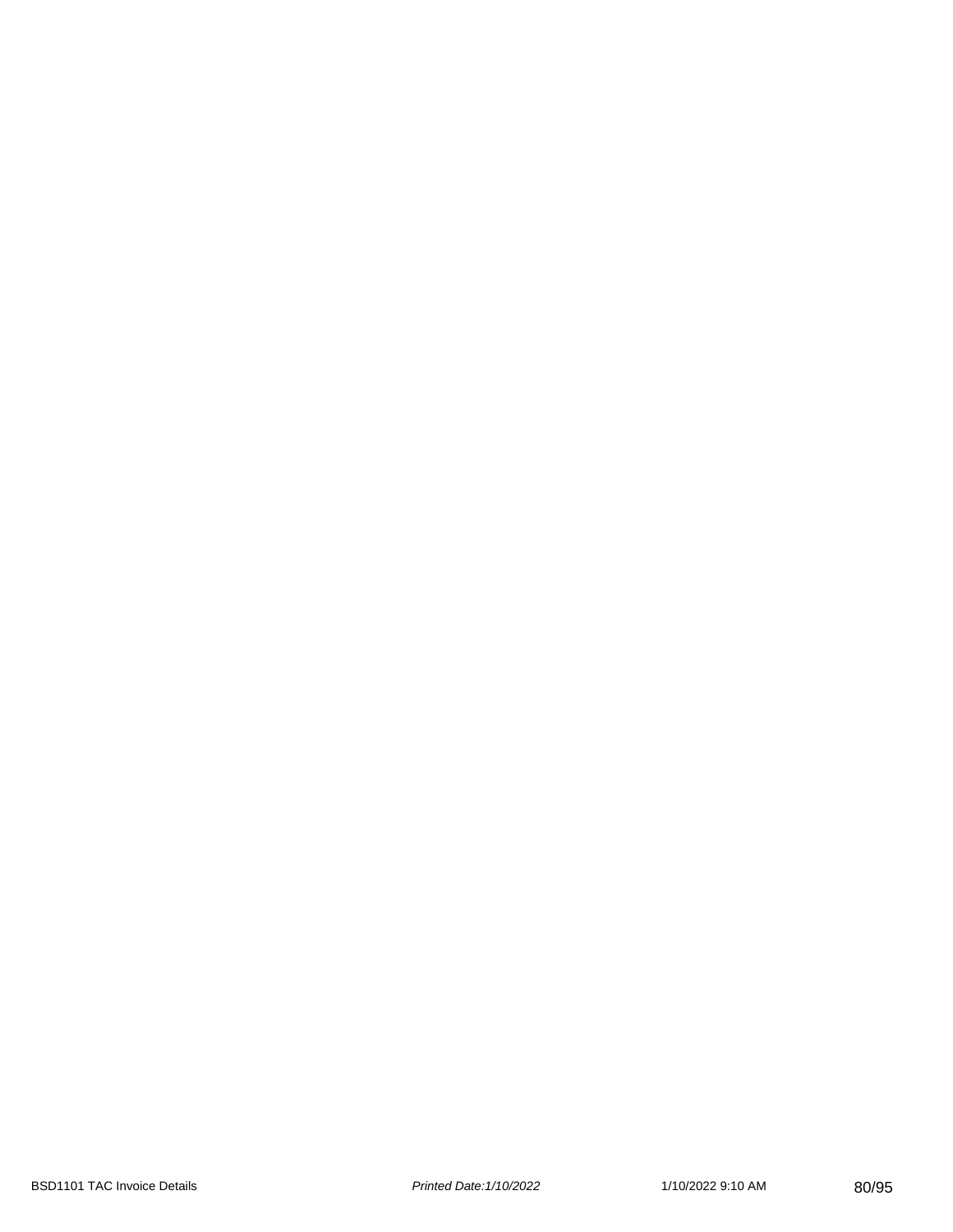

**County Van Zandt - 234**

| License<br>Primary<br>Type<br>(AIMS) | <b>Primary</b><br><b>Number</b><br>(AIMS) | License   License  <br>Type<br>(AIMS) | License<br><b>Number</b><br>(AIMS) | License<br><b>Number</b><br>(Legacy) | <b>Validation</b><br>Number/<br>Local Ref Id/<br><b>Registry Number</b> | \$ State Fee | Charge | \$ Sur-1 \$ Late | \$5%<br><b>Feel County</b><br>Refund | \$ Total<br><b>Amount</b> |
|--------------------------------------|-------------------------------------------|---------------------------------------|------------------------------------|--------------------------------------|-------------------------------------------------------------------------|--------------|--------|------------------|--------------------------------------|---------------------------|
|                                      |                                           | <b>BF</b>                             | 200043995                          |                                      | 458Ale0LIKNw5nW                                                         | 1.045.00     |        |                  | 55.00                                | 1,100.00                  |
|                                      |                                           |                                       | Total                              |                                      |                                                                         | 1.045.00     |        |                  | 55.00                                | 1,100.00                  |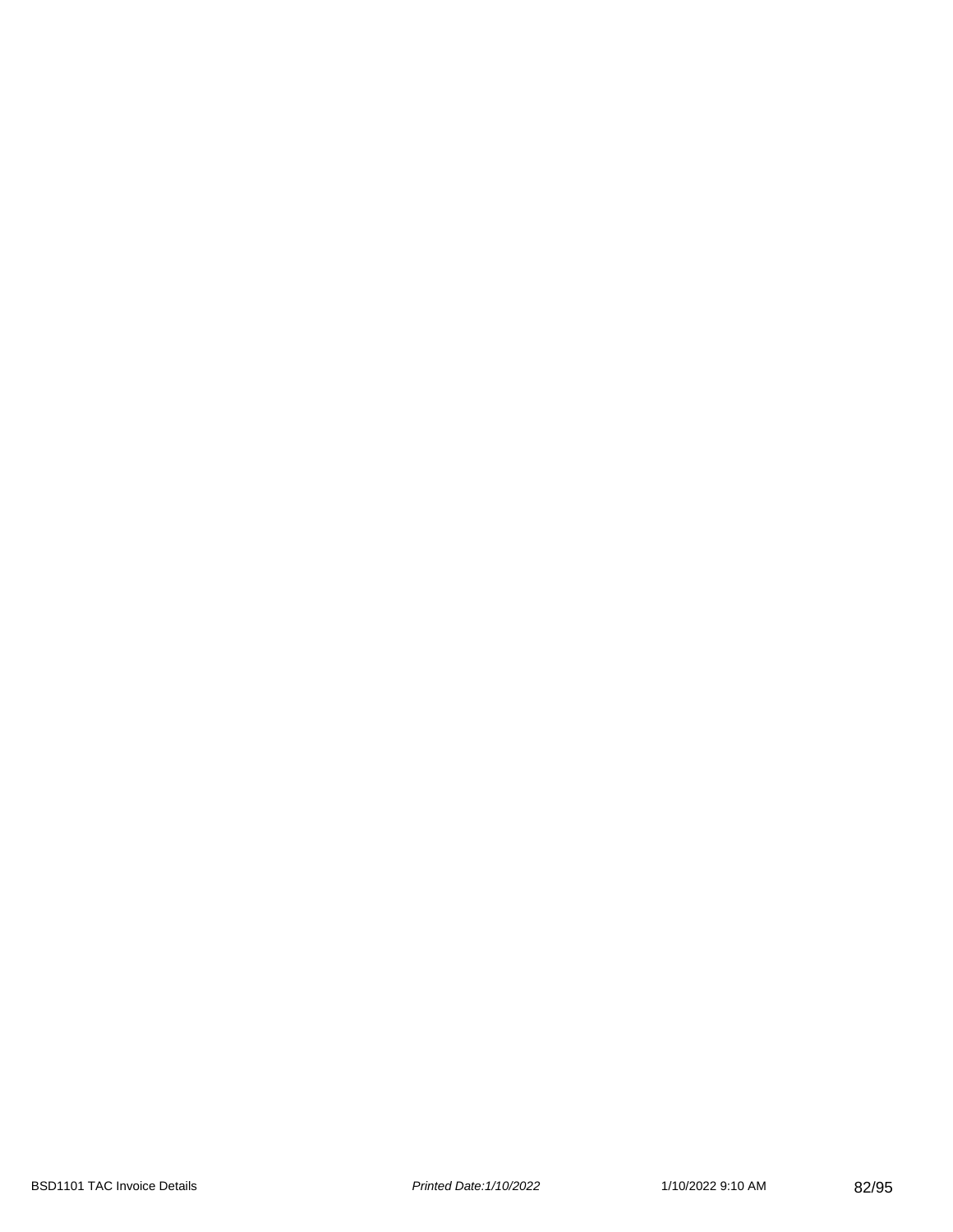

**County Webb - 240**

| License<br>Primary<br>Type<br>(AIMS) | <b>Primary</b><br><b>Number</b><br>(AIMS) | License   License  <br>Type<br>(AIMS) | License<br><b>Numberl</b><br>(AIMS) | License<br><b>Number</b><br>(Legacy) | <b>Validation</b><br>Number/<br>Local Ref Id/<br><b>Registry Number</b> | \$ State Feel | Charge | \$ Sur-1 \$ Late | \$5%<br><b>Feel County</b><br>Refund | \$ Total<br>Amount |
|--------------------------------------|-------------------------------------------|---------------------------------------|-------------------------------------|--------------------------------------|-------------------------------------------------------------------------|---------------|--------|------------------|--------------------------------------|--------------------|
|                                      |                                           | <b>BF</b>                             | 101298208                           | BF647542                             | 458AlggaPtGknHr                                                         | 1.045.00      |        |                  | 55.00                                | 1,100.00           |
|                                      |                                           |                                       | Total                               |                                      |                                                                         | 1.045.00      |        |                  | 55.00                                | 1,100.00           |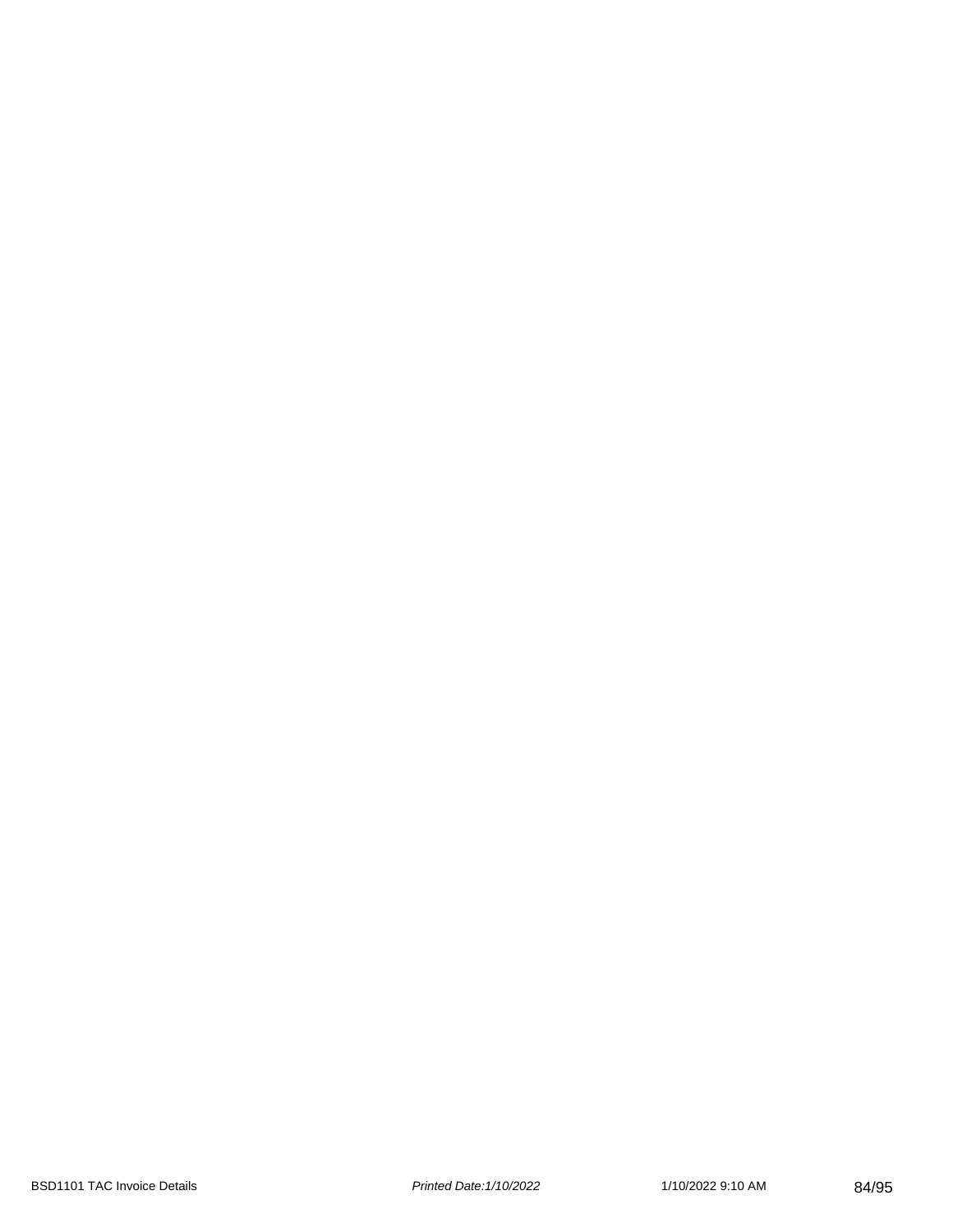

**County Wharton - 241**

| License<br>Primary<br>Type<br>(AIMS) | <b>Primary</b><br><b>Number</b><br>(AIMS)I | <b>License   License</b><br>Type<br>(AIMS) | License<br><b>Number</b><br>(AIMS) | License<br><b>Number</b><br>(Legacy) | <b>Validation</b><br>Number/<br>Local Ref Id/<br><b>Registry Number</b> | \$ State Feel | Charge | \$ Sur-1 \$ Late | \$5%<br><b>Feel County</b><br>Refund | \$ Total<br><b>Amount</b> |
|--------------------------------------|--------------------------------------------|--------------------------------------------|------------------------------------|--------------------------------------|-------------------------------------------------------------------------|---------------|--------|------------------|--------------------------------------|---------------------------|
|                                      |                                            | <b>BE</b>                                  | 102994033                          | BE791008                             | 458AllzyO38o8lk                                                         | 1.045.00      |        |                  | 55.00                                | 1,100.00                  |
|                                      |                                            |                                            | Total                              |                                      |                                                                         | 1.045.00      |        |                  | 55.00                                | 1,100.00                  |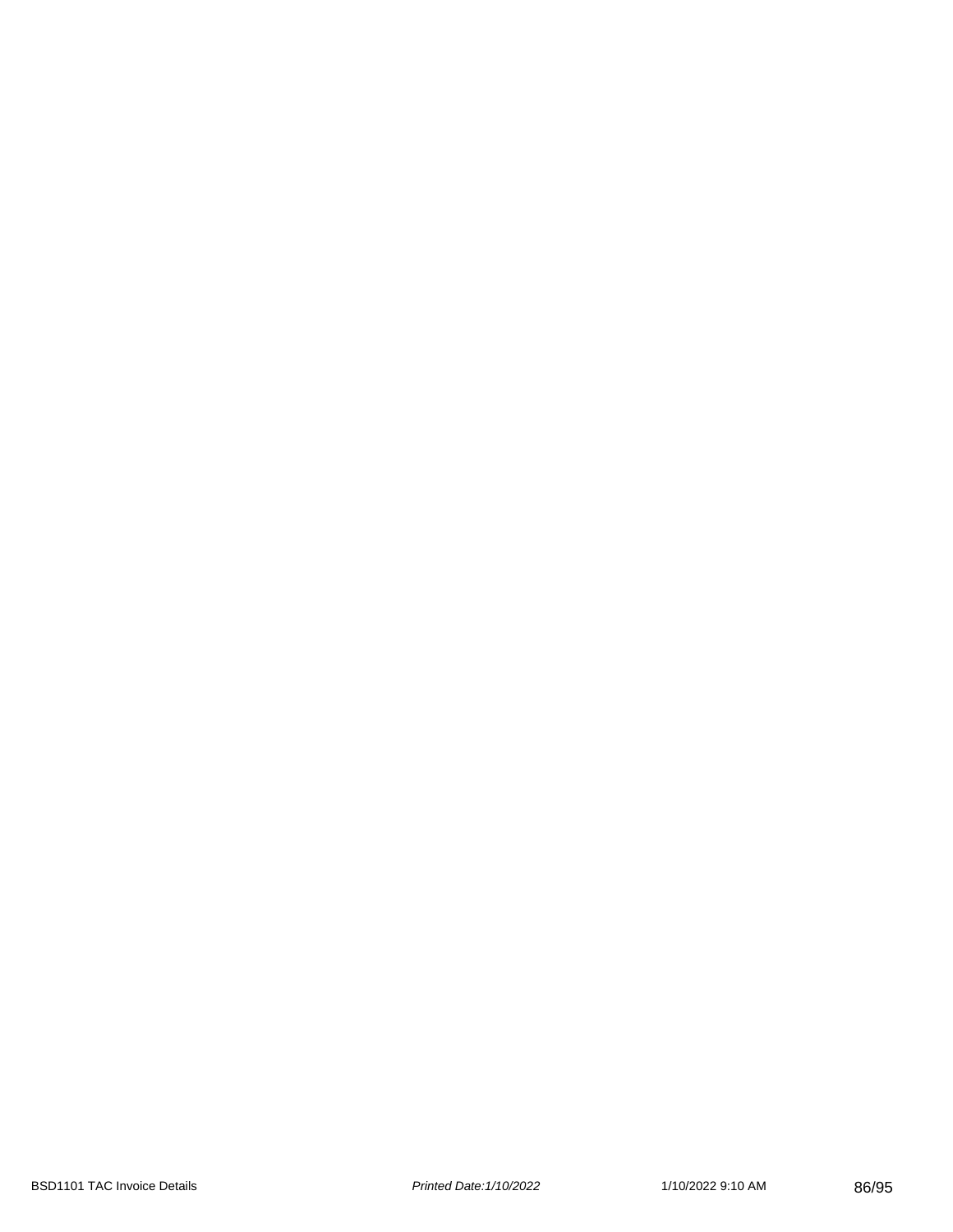

**County Wichita - 243**

| License<br>Primary<br>Type<br>(AIMS) | <b>Primary</b><br><b>Number</b><br>(AIMS) | <b>License   License</b><br>Type<br>(AIMS) | License<br><b>Number</b><br>(AIMS) | License<br><b>Number</b><br>(Legacy) | <b>Validation</b><br>Number/<br>Local Ref Id/<br><b>Registry Number</b> | \$ State Feel | Charge | \$ Sur-1 \$ Late | \$5%<br><b>Feel County</b><br>Refund | \$ Total<br><b>Amount</b> |
|--------------------------------------|-------------------------------------------|--------------------------------------------|------------------------------------|--------------------------------------|-------------------------------------------------------------------------|---------------|--------|------------------|--------------------------------------|---------------------------|
|                                      |                                           | <b>BF</b>                                  | 101489508                          | BF677709                             | 458AI7ErzIIC9D0                                                         | 1.045.00      |        |                  | 55.00                                | 1,100.00                  |
|                                      |                                           |                                            | Total                              |                                      |                                                                         | 1.045.00      |        |                  | 55.00                                | 1,100.00                  |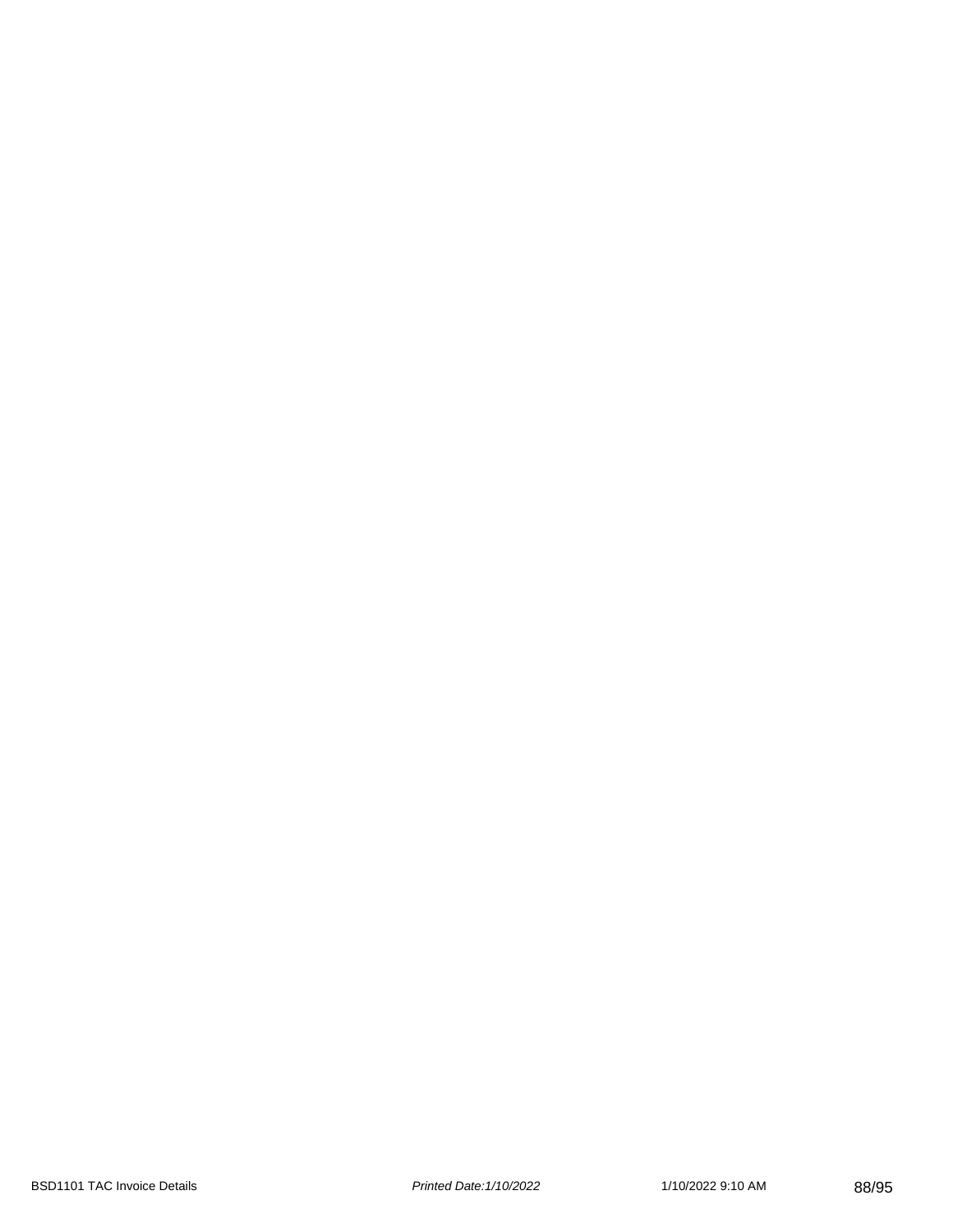

**County Williamson - 246**

| License<br>Primary<br>Type<br>(AIMS) | <b>Primary</b><br><b>Number</b><br>(AIMS) | License   License  <br>Type<br>(AIMS) | License<br><b>Number</b><br>(AIMS) | License<br><b>Number</b><br>(Legacy) | <b>Validation</b><br>Number/<br>Local Ref Id/<br><b>Registry Number</b> | \$ State Fee | Charge | \$ Sur-1 \$ Late<br>Feel | \$5%<br>. County<br>Refund | \$Total<br><b>Amount</b> |
|--------------------------------------|-------------------------------------------|---------------------------------------|------------------------------------|--------------------------------------|-------------------------------------------------------------------------|--------------|--------|--------------------------|----------------------------|--------------------------|
| <b>BG</b>                            | 200040238                                 | <b>BP</b>                             | 200043031                          |                                      | 458AIYuXmiVhNMk                                                         | 1.045.00     |        |                          | 55.00                      | 1,100.00                 |
|                                      |                                           | BF                                    | 106322577                          | BF1067305                            | 500592                                                                  | 1.045.00     |        |                          | 55.00                      | 1,100.00                 |
|                                      |                                           |                                       | Total                              |                                      |                                                                         | 2,090.00     |        |                          | 110.00                     | 2,200.00                 |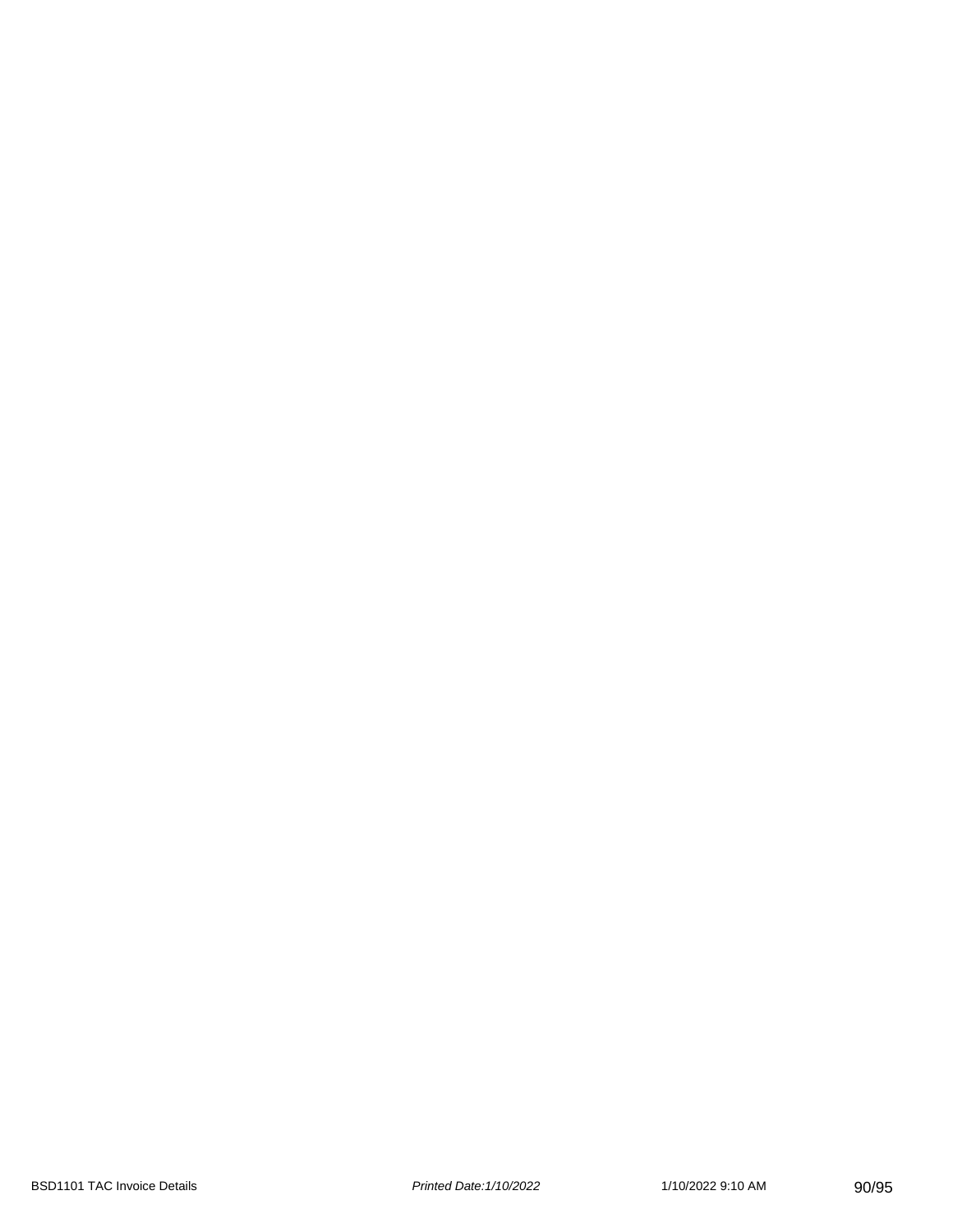

# TEXAS ALCOHOLIC<br>BEVERAGE COMMISSION

## **TAC To Be Invoiced Details Applications Approved during December 2021**

**County Wilson - 247**

| License<br>Primary<br>Type<br>(AIMS) | <b>Primary</b><br><b>Number</b><br>(AIMS) | Licensel License I<br>Type<br>(AIMS) | License<br><b>Number</b><br>(AIMS) | License<br><b>Number</b><br>(Legacy) | <b>Validation</b><br>Number/<br>Local Ref Id/<br><b>Registry Number</b> | \$ State Feel | Charge | \$ Sur-   \$ Late<br>Feel | \$5%<br>County<br>Refund | \$Total<br><b>Amount</b> |
|--------------------------------------|-------------------------------------------|--------------------------------------|------------------------------------|--------------------------------------|-------------------------------------------------------------------------|---------------|--------|---------------------------|--------------------------|--------------------------|
|                                      |                                           | <b>BE</b>                            | 100081286                          | BE176057                             | 458AIF2msjovpiA                                                         | 1.045.00      |        |                           | 55.00                    | 1,100.00                 |
|                                      |                                           | <b>BF</b>                            | 102253381                          | BF732461                             | 501349                                                                  | 1.045.00      |        |                           | 55.00                    | 1,100.00                 |
|                                      |                                           |                                      | Total                              |                                      |                                                                         | 2,090.00      |        |                           | 110.00                   | 2,200.00                 |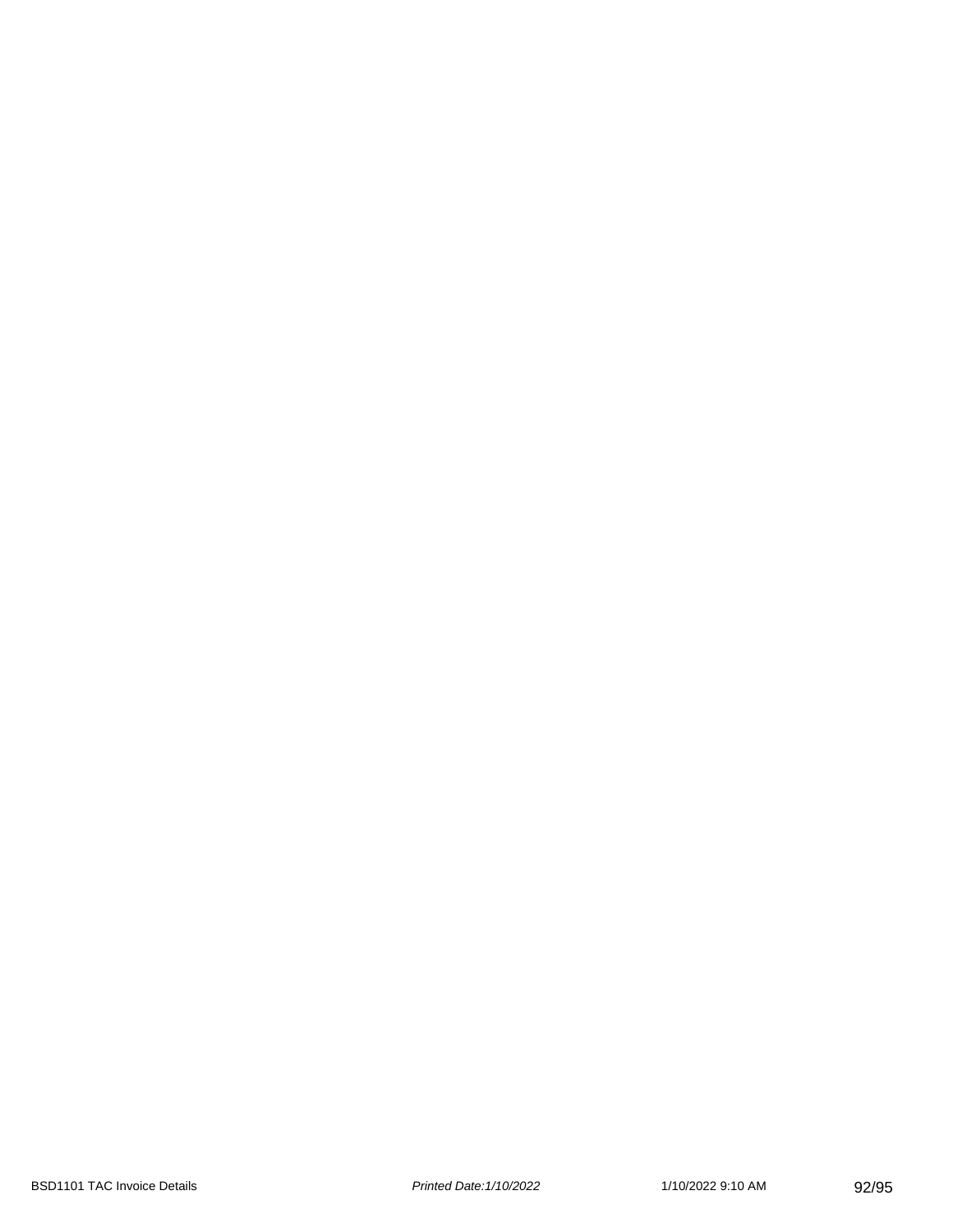

**County Zavala - 254**

| License<br>Primary<br>Type<br>(AIMS) | <b>Primary</b><br>Number<br>(AIMS) | License   License  <br>Type<br>(AIMS) | License<br><b>Number</b><br>(AIMS) | License<br><b>Number</b><br>(Legacy) | <b>Validation</b><br>Number/<br>Local Ref Id/<br><b>Registry Number</b> | \$ State Feel | Chargel | \$ Sur-1 \$ Late | \$5%<br><b>Feel County</b><br>Refund | \$ Total<br><b>Amount</b> |
|--------------------------------------|------------------------------------|---------------------------------------|------------------------------------|--------------------------------------|-------------------------------------------------------------------------|---------------|---------|------------------|--------------------------------------|---------------------------|
|                                      |                                    | <b>BE</b>                             | 105443598                          | BE997137                             | 458AIZEI0GY9cgs                                                         | 1.045.00      |         |                  | 55.00                                | 1,100.00                  |
|                                      |                                    |                                       | Total                              |                                      |                                                                         | 1.045.00      |         |                  | 55.00                                | 1,100.00                  |